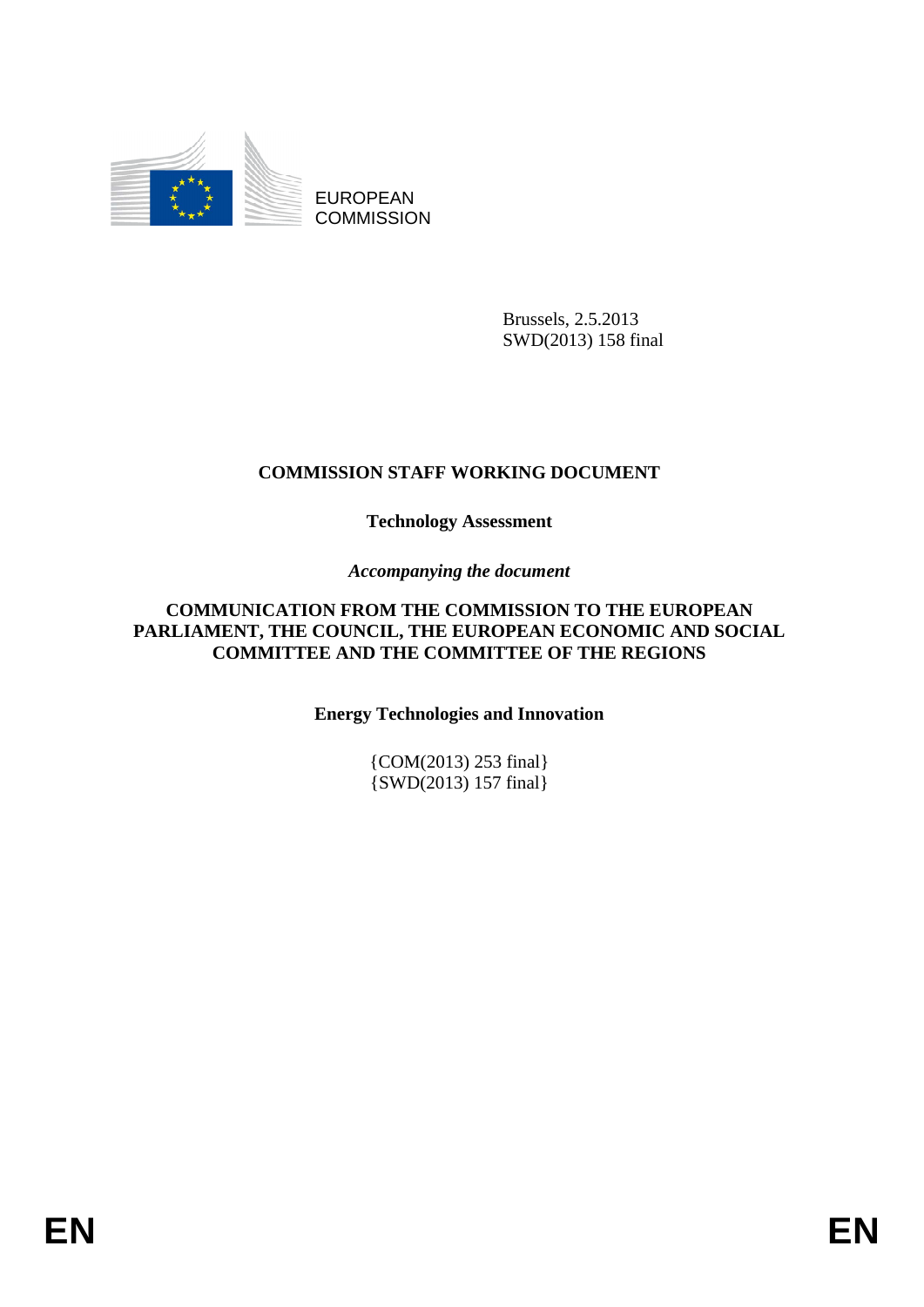# Energy technology developments beyond 2020 for the transition to a decarbonised European energy system by 2050

# **Table of Contents**

| 1.  |  |
|-----|--|
| 2.  |  |
| 3.  |  |
| 4.  |  |
| 5.  |  |
| 6.  |  |
| 7.  |  |
| 8.  |  |
| 9.  |  |
| 10. |  |
| 11. |  |
| 12. |  |
| 13. |  |
| 14. |  |
| 15. |  |
| 16. |  |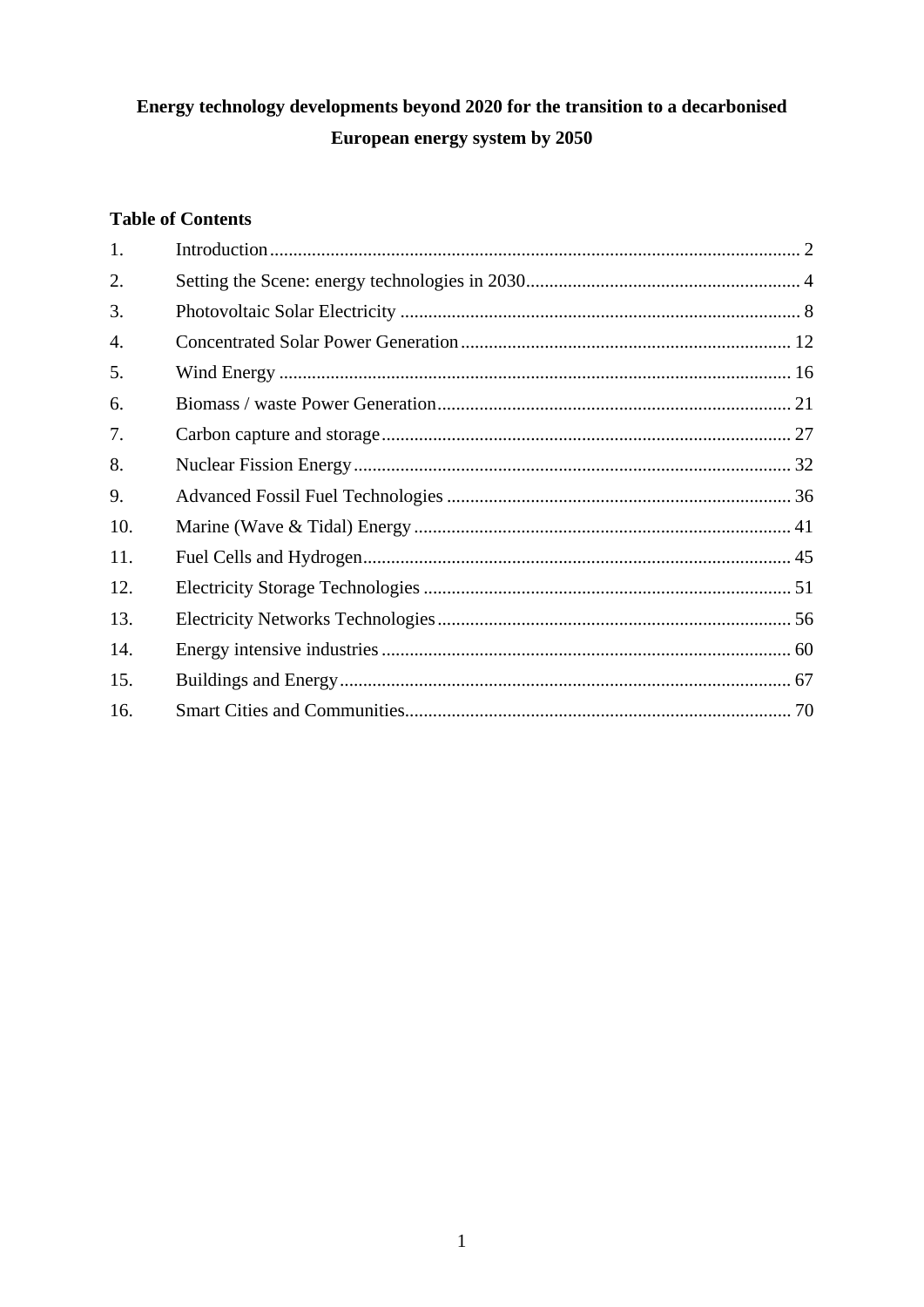#### <span id="page-2-0"></span>**1. INTRODUCTION**

Continuous innovation on energy technologies is a prerequisite for Europe to achieve its long term sustainability goals, such as the decarbonisation of the society and economic growth. This was already recognised in 2006, when the European Commission proposed a European Strategic Energy Technology Plan (SET-Plan), aimed at accelerating the large scale deployment of selected low carbon energy technologies by intensifying research and development (R&D) and demonstration activities, which in turn would advance their commercialisation. The ultimate benefits include reduction of greenhouse gas emissions, improvement of the security of energy supply, development of technology export opportunities and hence economic growth and new highly-skilled jobs.

The SET-Plan in its current form targets the 2020 energy policy goals. The current need to prepare for the 2050 vision creates an impetus to plan energy technology development beyond 2020. This goes hand-in-hand with a long-term vision for the financial and organisational framework for energy technology R&D and demonstration. The need to intensify coordinated activities at European level has become even more important against the backdrop of the financial crisis.

This report presents the potential cost-effectiveness and scale of deployment of a portfolio of energy technologies. It examines their possible roles in the post-2020 European energy system as foreseen in the Energy Roadmap 2050, drawing on data from the European Commission's Strategic Energy technologies Information System (SETIS). Particular attention is given to:

- the longer-term evolution of cost and performance of energy technologies
- technological bottlenecks and other barriers to cost-reduction and commercialisation, and,
- R&D and demonstration priorities for exploiting the full potential for each technology.

This report demonstrates that focused R&D and demonstration can help reducing significantly the cost of low carbon energy technologies, up to 30-80% from current levels by 2050, see Figure 1.1. This in turn will have a large positive impact on the cost of energy in Europe, and hence on the quality of life and industrial competitiveness.



(a)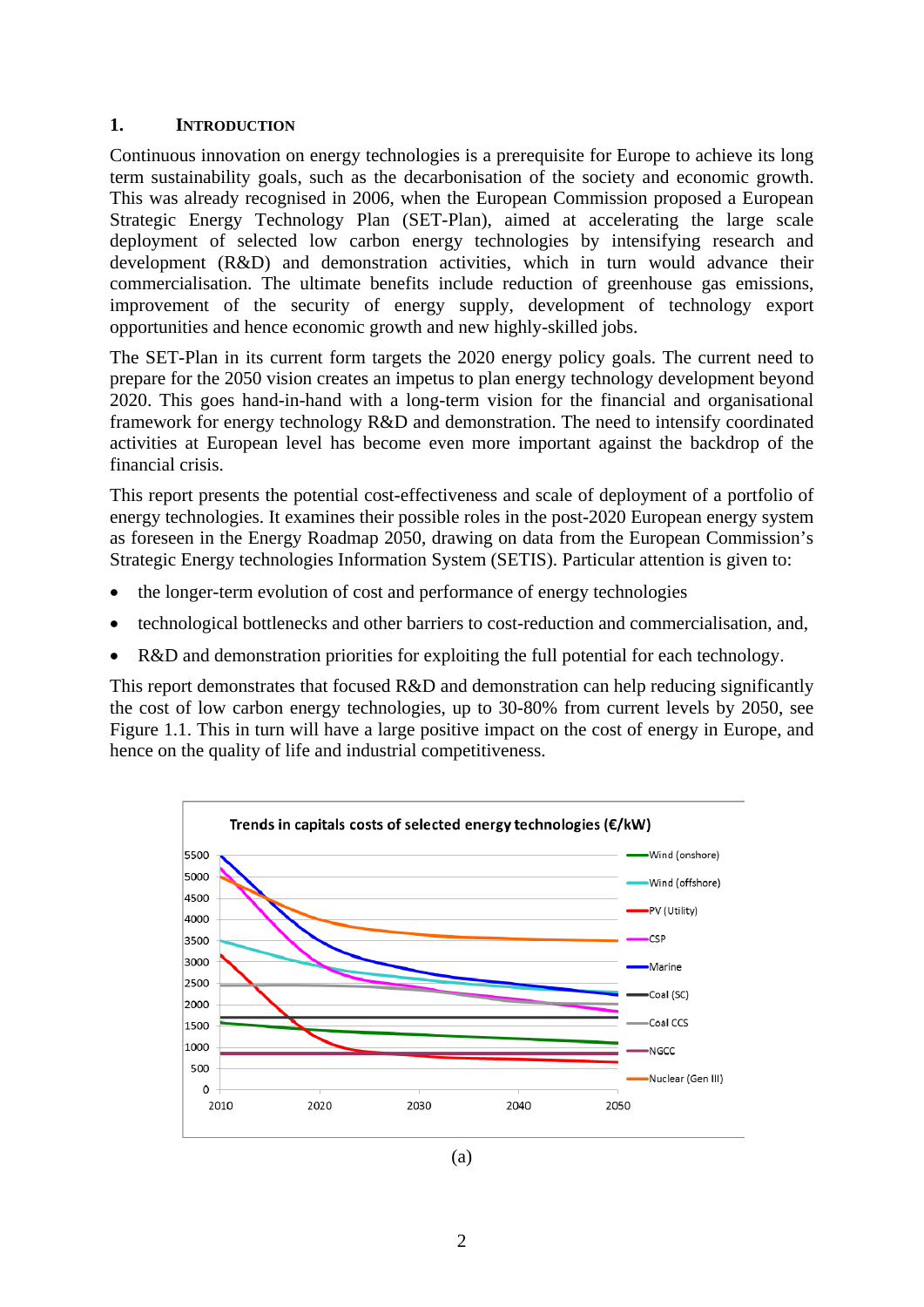

Figure 1.1. Capital cost reductions for selected energy technologies: (a) in absolute values, (b) relative reductions from 2010 cost levels. Source: JRC-SETIS analysis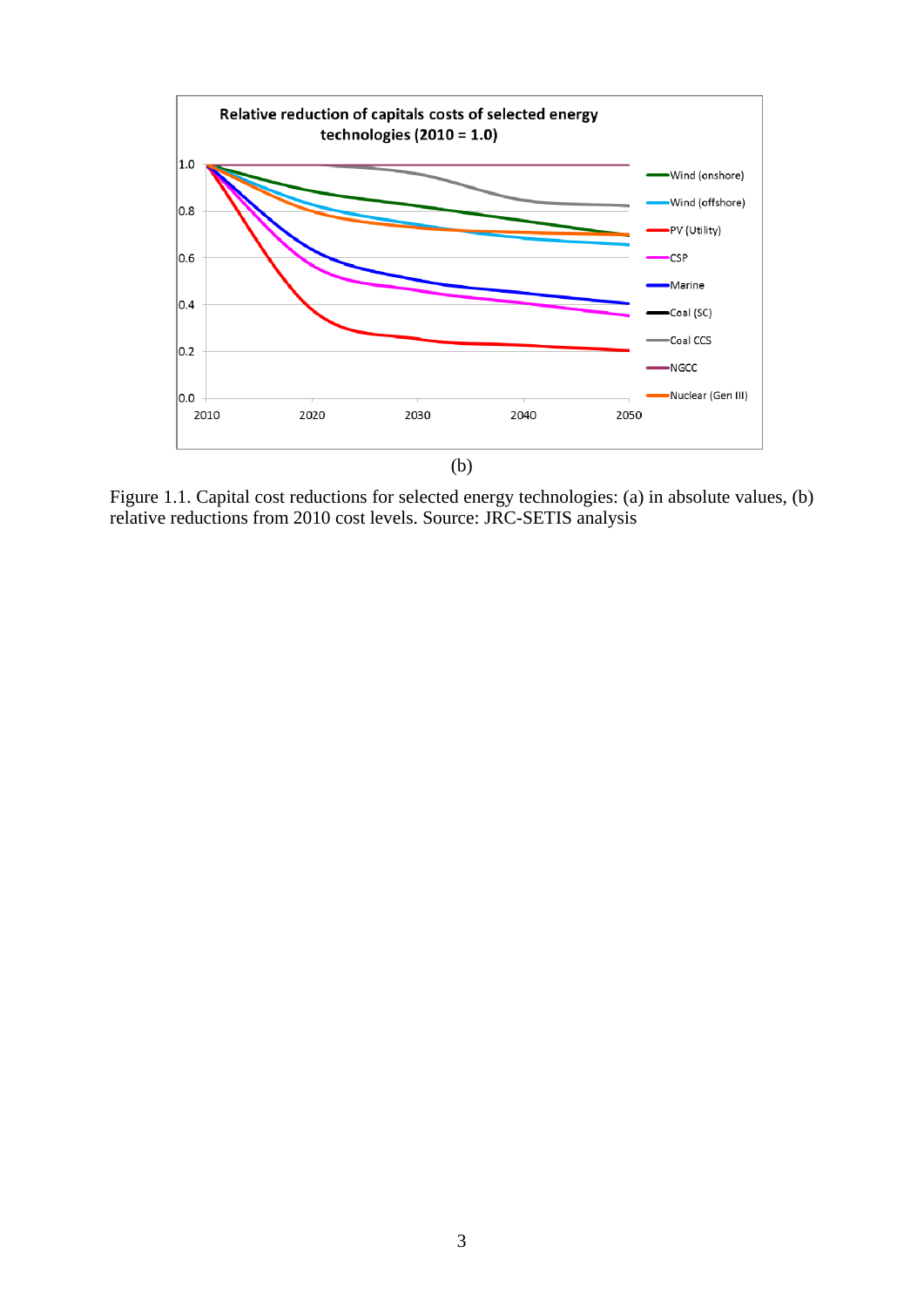### <span id="page-4-0"></span>**2. SETTING THE SCENE: ENERGY TECHNOLOGIES BEYOND 2020**

### **2.1. Evolution of Europe's energy system**

The EU objective of reducing domestic greenhouse gas emissions by 80-95% by 2050 requires a major transformation of the European energy system. The power sector in particular needs structural change: according to the decarbonisation scenarios of the Energy Roadmap 2050, it needs to achieve significant reductions in greenhouse gas emissions already in 2030 (57-65%) and to reach nearcomplete decarbonisation by 2050 (96-99%). The projected structure of the energy system for two of the scenarios is shown in Figure 2.1.



Figure 2.1. Evolution of net electricity capacity in the EU between 2010 and 2050 according to two scenarios from the Energy Roadmap 2050: the Reference (Ref) and the 'Diversified Supply Technologies' (DST) scenarios

In both the 'Reference' and the 'Diversified Supply Technologies' (DST) scenarios<sup>1</sup>, electrification of the energy system is a major trend, resulting in much larger electricity generation capacities by 2030 and 2050 compared to today. Fossil-fuel capacity without carbon capture is slowly phased out and growth at the 2030 horizon is concentrated in solar, biomass/waste and wind and some other renewable energy sources (RES). By 2050 there is also a substantial role for carbon capture and storage (CCS).

<sup>&</sup>lt;sup>1</sup> The analysis herein builds upon two of the scenarios of the 2050 Energy Roadmap: the Reference scenario, which reflects a business-as-usual trajectory for the energy system and the DST scenario, which is the most technology-neutral amongst the decarbonisation scenarios considered in the Roadmap,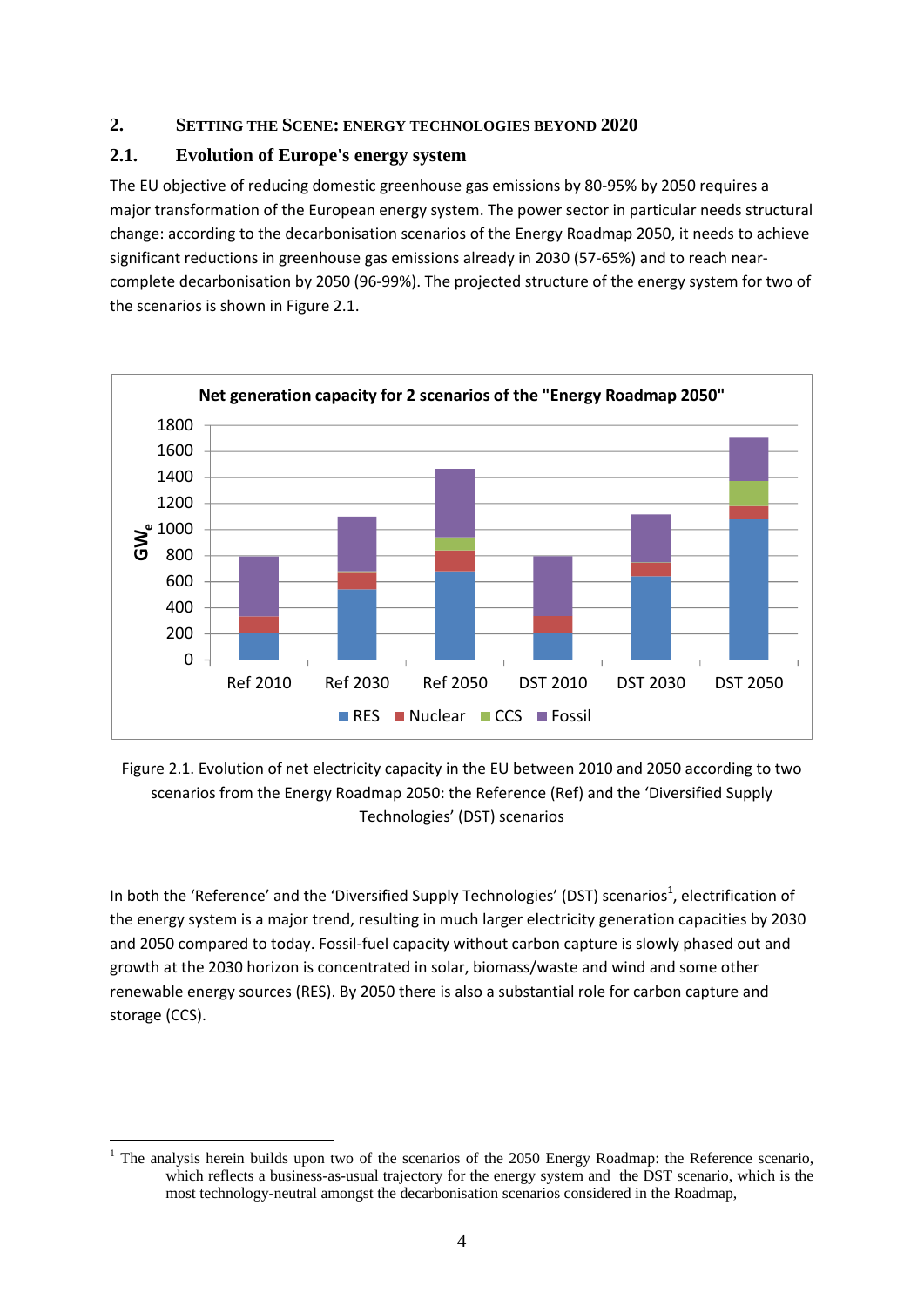### **2.2. The need for innovation in energy technologies**

The large-scale deployment of low-carbon energy technologies beyond 2020, as needed for meeting the vision for decarbonisation by 2050 requires that the costs of these technologies decrease substantially compared to the current levels. This requires large-scale innovation in low-carbon technologies as well as removal of non-technological barriers.

Of all the technologies addressed by the SET-Plan only wind and solar power in favourable locations can currently compete in the market without some form of economic incentive for power generation or grid access. This implies that substantial innovation and therefore investment to trigger and sustain it will be needed to reduce costs and realise the economics of scale associated with large scale deployment. The challenges however differ from technology to technology: the need for innovation is more critical when large-scale deployment of that technology is foreseen (and/or targeted). In addition, the need for innovation is also higher if the potential for future cost reductions of that technology is large.

This is illustrated herein using the results from the DST scenario of the Energy Roadmap and in particular the needs for investment in new capacities per technology, although similar conclusions can be drawn if other decarbonisation scenarios were considered. Preliminary calculations show that the total undiscounted cost savings could reach 350 billion euro during the period 2010 – 2050, once the capital cost reductions estimated in this report are realised, as a result of research & innovation and market measures. More than half of these savings will be realised after 2020. Most of these savings will come from initiatives in the wind and solar energies, followed by nuclear energy, CCS, bioenergy and marine energy. It is noted that no significant cost savings are expected from the conventional fossil fuel sector, although research & innovation are required to continuously improve environmental and operational performance. These results are summarised in Figure 2.2.



#### Savings due to capital cost reductions, DST scenario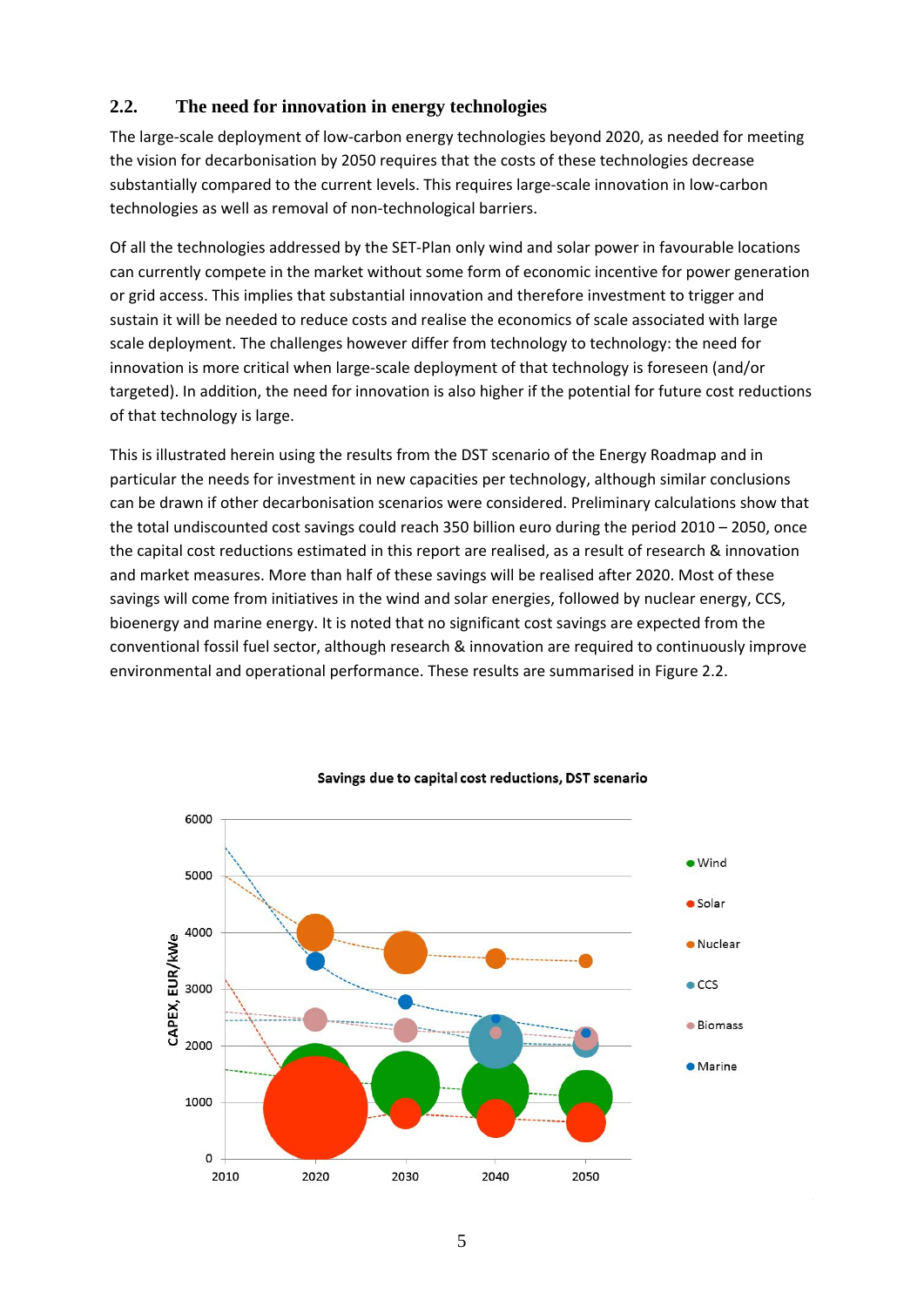

Figure 2.2. Reduction of capital costs of power generation technologies in absolute (a) and relative (b) terms. The size of 'bubbles' indicate the savings achieved by the reduction of capital costs of each technology per decade, demonstrating the impact of research, development and innovation in energy on the capital investments for the development of a decarbonised energy system.

Energy technology policy in the EU should therefore address a broad portfolio of technologies:

- **Solar**, which is deployed at very large scale and has the potential for a large cost decrease;
- **Wind**, which is also deployed at very large scale, and requires a continuation of ongoing innovation, especially offshore;
- **Biomass / waste**, which requires innovation in order to sustain deployment throughout the 2010-2050 period;
- **CCS**, which will be deployed mostly after 2030, but requires innovation also before 2030 in order to make the technology ready for the market;
- **Nuclear**, which continues to play a role due to large replacement investments both before and after 2030;
- **Advanced fossil fuel technologies**, due to their bridging role up to the 2050 horizon;
- **Marine energy**, which will be deployed at smaller scale than wind or solar, but require large cost reductions to improve competitiveness in order to harvest the enormous marine energy potential.

Savings due to capital cost reductions, DST scenario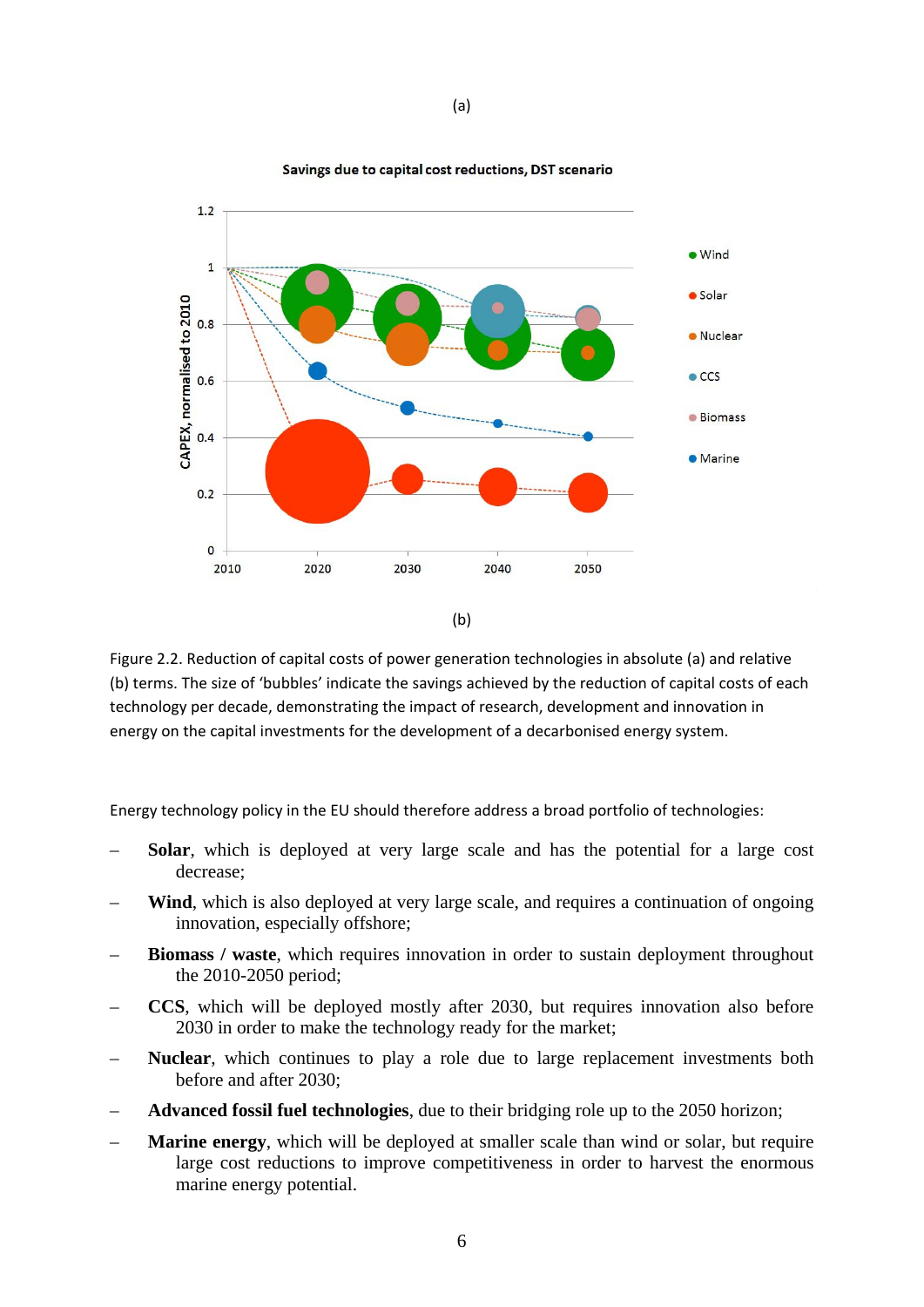- **Energy efficiency technologies** for both the domestic/tertiary and industrial sectors, which are crucial for reducing the European needs for energy
- **System enabling technologies**, such as electricity networks and electricity storage technologies, which will facilitate the large scale deployment of RES technologies

The following chapters discuss these technologies in detail, in particular with regard to the research, development and demonstration/deployment (RD&D) actions that need to be taken to shape the post-2020 European energy system in line with the 2050 vision for a decarbonised economy.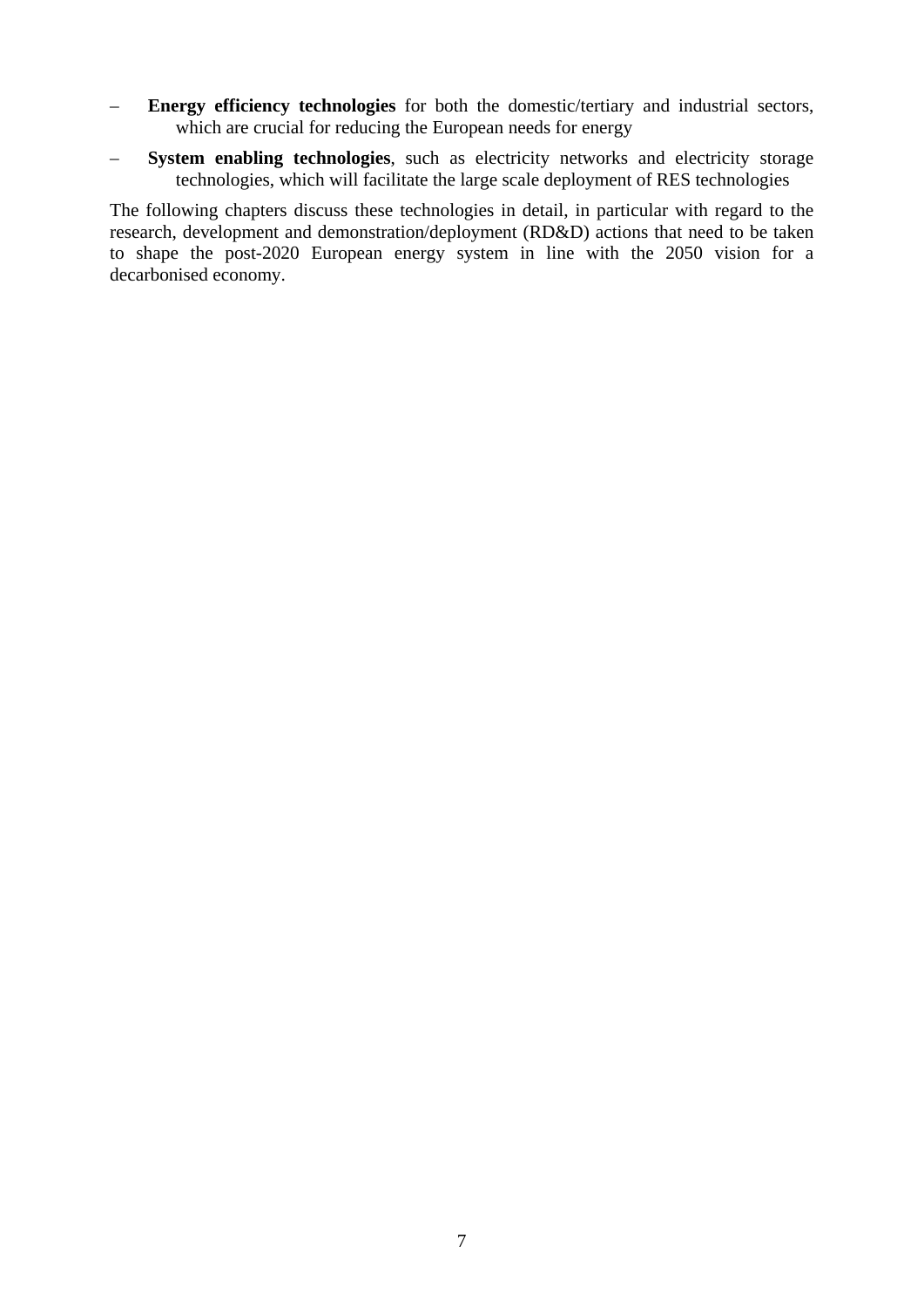#### <span id="page-8-0"></span>**3. PHOTOVOLTAIC SOLAR ELECTRICITY**

### **3.1. Market evolution**

Photovoltaic (PV) power generation capacity has grown rapidly over the last ten years and at the end of 2012 the cumulative installed PV capacity worldwide exceeded 100 GW. The EU has played a key role in this development with a cumulative installed capacity of 69 GW. As shown in Fig. 3.1, this growth considerably exceeds the trend foreseen in the national renewable action plans (NREAPa) and in the scenarios used for the Energy Roadmap 2050. The industry's baseline scenario now forecasts 333 GW by  $2030^2$ , well above that predicted in the 2050 Energy Roadmap "high RES" scenario. It is clear that there are huge opportunities for photovoltaics in the future, accompanied by substantial evolution of the product, the power distribution system itself and the market. PV technology and its deployment is a now global business with both high innovation and market turnover. Since 2009, China (including Taiwan) is leading production, now providing about 70% of PV modules for the world-wide market, closely followed by Europe. Japan and USA are catching up. At the same time R&D in all parts of the world is increasing, focussing on reducing costs, increasing conversion efficiency and improving large-scale manufacturing processes.



Fig 3.1 Scenarios for the future growth of PV generation capacity in the EU

### **3.2. Technology needs**

To improve the cost structure and cost competitiveness of the European PV industry, research along the whole value chain from raw material processing, cell and module manufacturing to power electronics and system integration including local storage options is required. Besides the improvements of solar cells and modules, innovation in the "upstream industry" (e.g. materials, polysilicon production, equipment manufacturing), as well as the downstream industry (e.g. inverters, BOS components, system development, installations and integration into the existing or

<sup>1</sup> <sup>2</sup> EPIA, Connecting the Sun, 2012.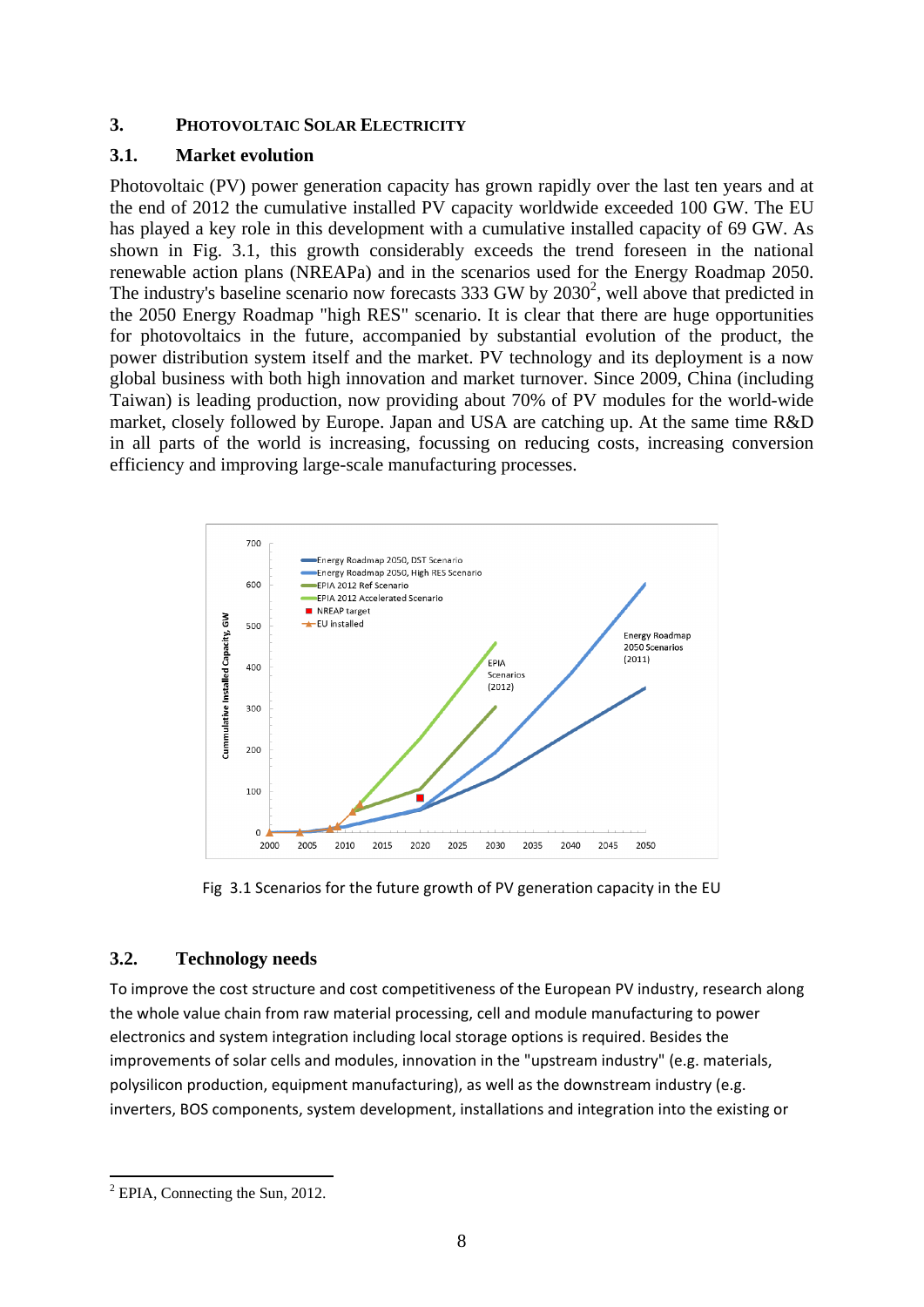future electricity infrastructure) in required to enable PV technology to contribute as a major electricity source in the future.

Research in photovoltaic devices over the last few years has seen major advances in efficiency, reliability and reproducibility, but it is clear that there is the potential for further progress, both in terms of existing device structures and in relation to new device topologies. Key to those advances is an understanding of material properties and fabrication processes. Research is required for specific aspects of device design and fabrication, together with consideration of the new production equipment necessary to transfer these results into the fabrication processes. In parallel, advances in the system architecture and operation will allow the increases in cell efficiency to be reflected in the energy output of the system. Innovative manufacturing technologies for PV electricity fall under the headings of:

- *1) Printed Solar Cells:* Further cost reduction in solar cell manufacturing needs new and innovative technologies, which offer the possibility to lower capital costs of new manufacturing plants, increase throughput and yield and provide flexible design options to create new products for the building industry in Europe. Such production technologies also offer substantial reductions in energy payback time, reinforcing the industry's credentials as an environmentally sustainable electricity source. The leading role of Europe in PV technology development, nanotechnology and [manufacturing](http://dict.leo.org/ende?lp=ende&p=_xpAA&search=manufacturing&trestr=0x8001) [systems](http://dict.leo.org/ende?lp=ende&p=_xpAA&search=systems&trestr=0x8001) [engineering](http://dict.leo.org/ende?lp=ende&p=_xpAA&search=engineering&trestr=0x8001) offers a unique opportunity to lead innovation in the PV industry and to regain European leadership in high value, customer adapted PV component manufacturing.
- *2) PV modules as building materials:* Building markets are dominated by local regulations and building codes, but the building material market can develop to a world-wide market with huge opportunities for the European industry. The development of PV modules as a standard building material for roof or wall elements needs a multidisciplinary research and development programme involving the PV manufacturing, the building materials industry as well as certification bodies.
- *3) Buildings as smart grid elements:* The combination of localised PV electricity, storage and local supply and demand management makes buildings the smallest independent unit which need a smart grid. Once the necessary technology and control mechanisms are developed, the step of linking multiple smart buildings could lead to a widespread deployment of the smart grid technology. If Europe were to develop such an innovative concept, it could take the industrial leadership for driving the development and industrialisation of this technology.

Besides fostering such innovation in the longer term, European PV research should help the existing industry to stay at the cutting edge of a wide range of technologies in commercial production and in the laboratory. No clear technological "winners" can yet be identified, as reflected by the investments being made worldwide in production capacity for many different technologies, and in the numerous concepts with large commercial potential being developed in laboratories. Therefore, it is important to support the development of a broad portfolio of options rather than a limited set. Common topics for all this research needs can be summarised as:

- *1) Efficiency, energy yield, stability and lifetime:* Since research is primarily aimed at reducing the cost of PV electricity it is important not to focus solely on initial capital investments  $(\mathbf{E}/W_{\mathsf{D}})$ , but on the energy yield (kWh/W<sub>p</sub>) over the economic or technical lifetime.
- *2) High productivity manufacturing, including in-process monitoring & control:* Throughput and yield are important parameters in low-cost manufacturing and essential to achieve the cost targets.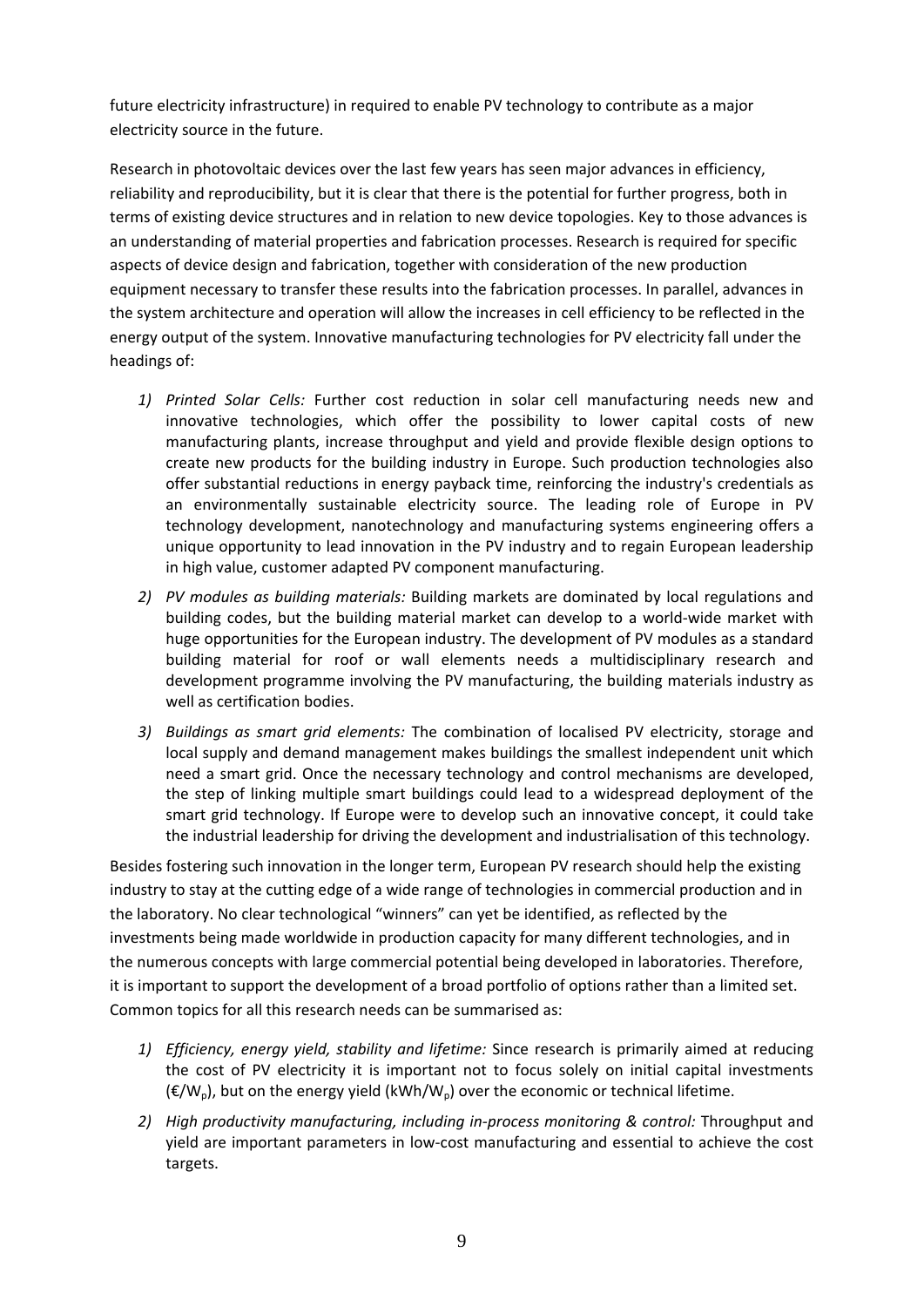- *3) Environmental sustainability:* The energy and materials requirements in manufacturing as well as the possibilities for recycling are important for the overall environmental quality of the product.
- *4) Applicability:* Moving towards the standardisation and harmonisation in the physical, mechanical and electrical characteristics of PV modules can contribute to reducing the costs of installation. Ease of installation and the aesthetic quality of modules (and systems) are important if they are to be used on a large scale in the built environment.

### **3.3. Cost reductions**

Over the last two decades PV system prices have decreased all over the world, significantly driven by technology and market developments (Fig. 3.2). The change of the market from supply restricted to demand-driven, and the resulting overcapacity for solar modules has resulted in a dramatic price reduction of PV systems of more than 50% over the last four years. In the fourth quarter of 2012, the average system price for systems smaller 10 kWp was in the range of 1.75  $\epsilon Wp$  in Germany and 2.10  $\epsilon Wp$  in Italy. Quotes for large systems are already much lower, with turnkey system prices of  $1 \in Wp$  reported for projects to be finished in 2013<sup>3</sup>. These developments suggest that the PV Technology Platform's strategic research agenda's target for 2030 of 1  $E$ KW for turnkey 100 kW system (in 2011 euro, excluding VAT) may well be a reality already by 2020. Long term potential for substantial further reductions remains, as indicated by Fig. 3.2, showing capital cost trends. In this respect, it should be borne in mind that future PV systems are likely to be highly sophisticated and multi-functional, integrating storage capabilities with a sophisticated interface to the grid. Electrical batteries are becoming increasingly interesting, especially for small-scale storage solutions in the low-voltage distribution grid. Net electricity system prices should fall to 0.046  $E$ kWh in 2020. With levelised costs of electricity (LCOE) from PV systems moving below 0.10  $\bigoplus$  KWh in the near future, the additional storage cost already makes sense in markets with high peak costs in the evening, where only a shift of a few hours is required.



Fig. 3.2 Capital cost trends for PV systems.

<sup>1</sup> <sup>3</sup> Bloomberg New Energy Finance, PV Market Outlook Q3 2012, 7 August 2012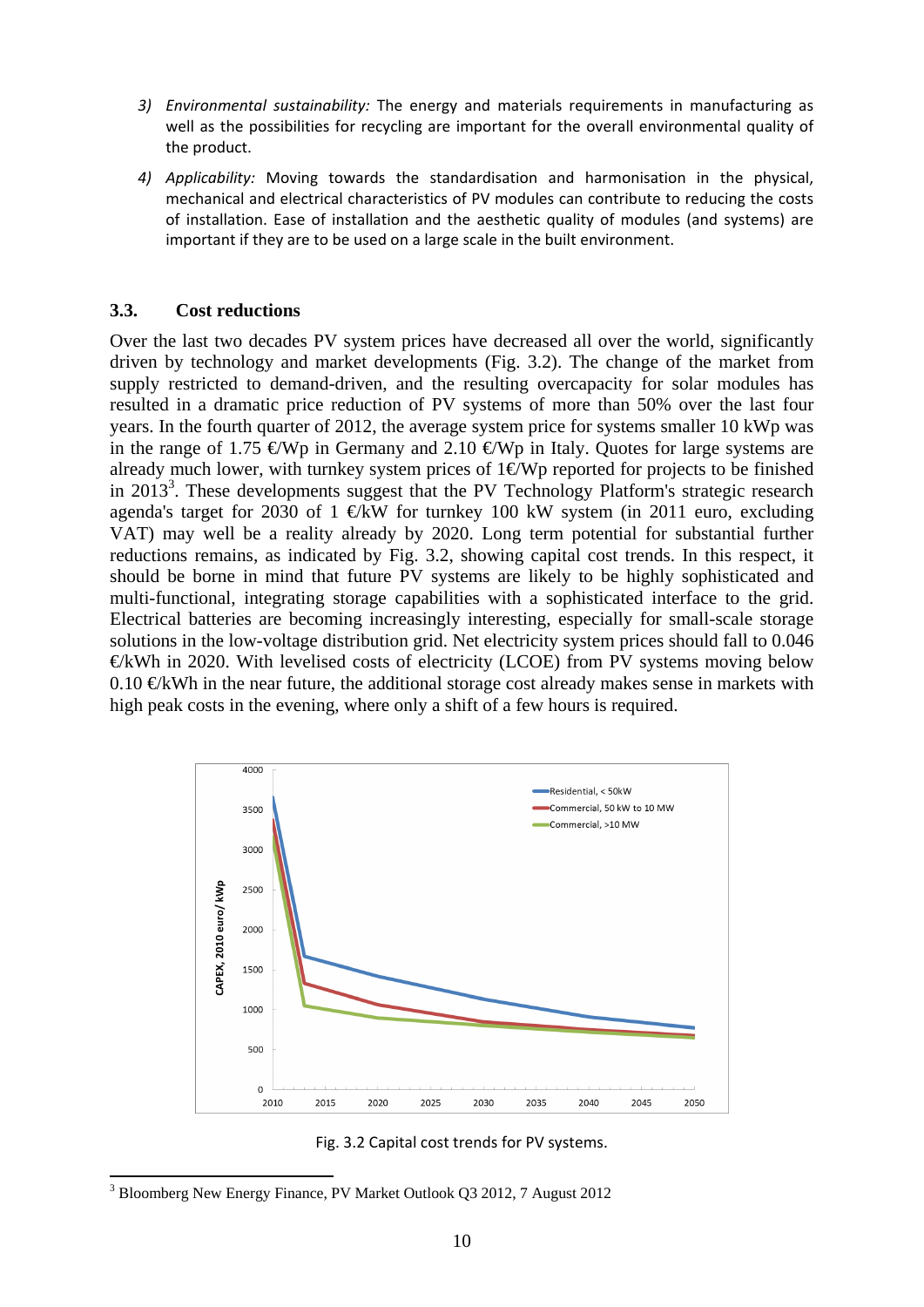### **3.4. Soft measures influencing deployment**

After the massive cost reductions for the technical components of PV systems like modules, inverters BOS, etc., the next challenge is to lower the soft costs of PV system installations, like the permitting or financing costs. Despite the fact that PV system components are world-wide commodity products, the actual price for installed PV systems differs significantly (Fig. 3.3). The reason for these differences are manifold and vary from different legal requirements for permitting, licensing and connection to the grid to the different levels of maturity of the local PV market with impacts on competition between system developers and installers. A convergence of PV system prices in Europe is happening fast and it can be expected that this will open new opportunities for PV generated electricity to increase its share in European electricity generation.



Fig.3.3: Variation of PV system prices in 2011 (source IRENA)<sup>4</sup>

**<sup>.</sup>** 4 IRENA, 2012, RENEWABLE ENERGY TECHNOLOGIES: COST ANALYSIS SERIES, Volume 1, Power Sector, Vol4/5, Solar Photovoltaics.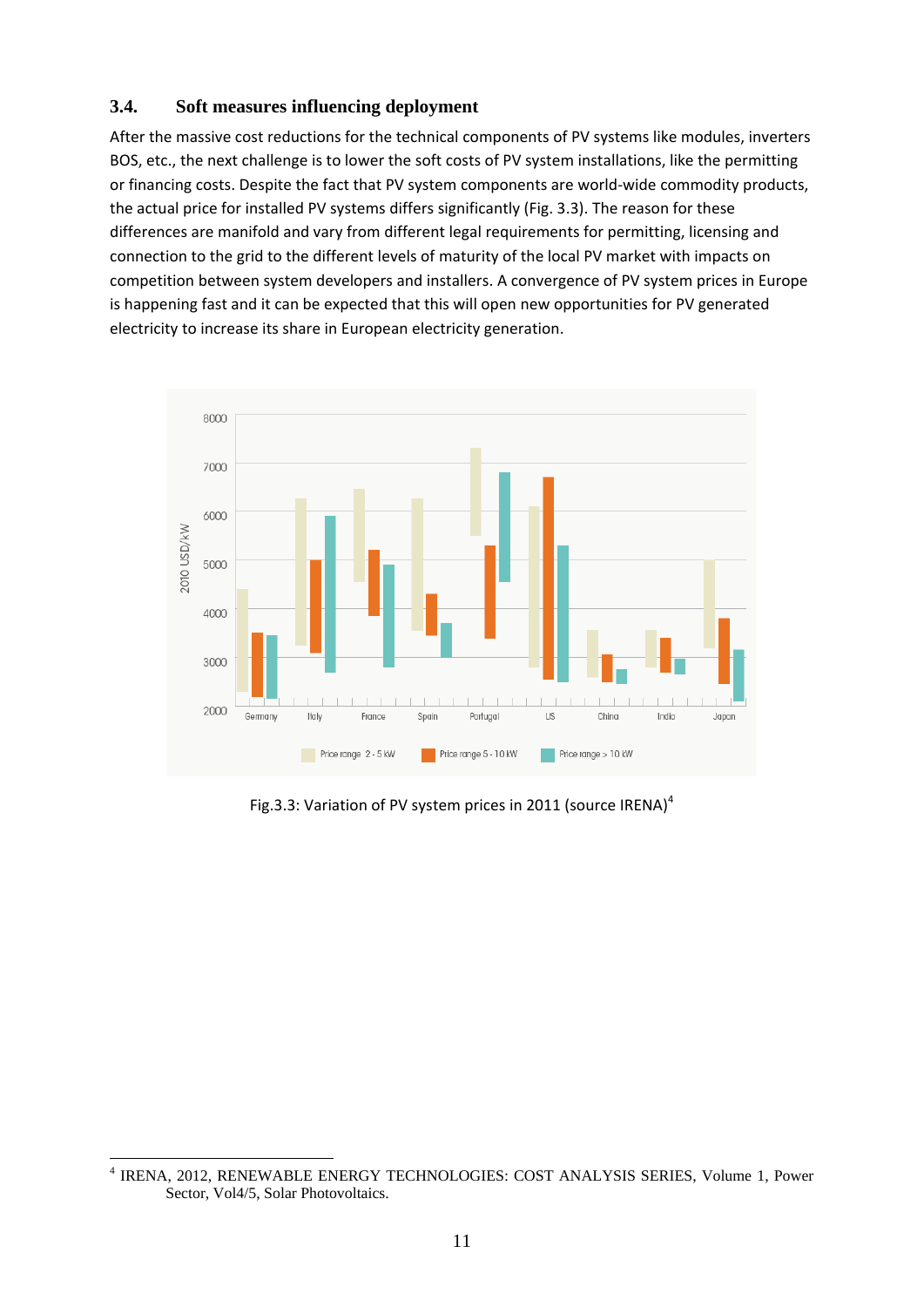### <span id="page-12-0"></span>**4. CONCENTRATED SOLAR POWER GENERATION**

### **4.1. Market evolution**

Between 1985 and 1991, the Solar Energy Generating Systems (SEGS) I through IX (parabolic trough), with a total capacity of  $354 \text{ MW}^5$ , were built in the Mohave Desert, USA. After more than 15 years, the first new major capacities of concentrated solar power (CSP) Plants came online with Nevada One (64 MW, USA) and the PS 10 plants (11 MW, Spain) in the first half of 2007.

At the end of January 2013, CSP plants with a cumulative capacity of about 1.9 GW were in commercial operation in Spain, which corresponds to about 69% of the worldwide capacity of 2.74 GW. Together with those plants under construction and those already registered for the feed-in tariff this should bring Spain's CSP capacity to about 2.5 GW by the end of 2013. This capacity is equal to 60 plants which are eligible for the feed-in tariff. In total, projects with a total capacity of 15 GW have applied for interconnection. This is in line with the European solar industry initiative, which aims at a cumulative installed CSP capacity of 30 GW in Europe, out of which 19 GW would be in Spain.

In the USA more than 4.5 GW of CSP are currently under power purchase agreement contracts, which specify when the projects have to start delivering electricity between 2010 and 2014. More than 100 projects are currently in the planning phase mainly in Spain, North Africa, India and the USA. In December 2009, the World Bank's Clean Technology Fund (CTF) Trust Fund Committee endorsed a CTD resource envelope for projects and programmes in five countries in the Middle East and North Africa to install more than 1.1 GW of CSP by 2020.

### **4.2. Technology needs**

Increased R&D efforts and strategic alignment of national and EU programmes are necessary to realise all the potential embedded in technology innovation. Demonstrating next generation CSP technologies is critical to address medium- to long-term competitiveness. The implementation plan of the Solar Europe Industry Initiative (SEII) describes the strategic RD&D components to boost innovation and reach competitive levels in the energy market.

Despite entering a commercial ramp-up phase, CSP technology is still in a development stage, displaying high potential for technical improvements. The industry is already focused on the R&D of the next stage of technology improvements, which shall have great impact on costs and efficiency of CSP plants. These improvements, which can be either technology specific or horizontal to most technologies, are centred on three main areas:

- Increase power generation efficiency, mainly through the rise of the operating temperature leading to higher turbine efficiency, but also through improvements in reflecting facets<sup>6</sup> and receivers
- Reduce solar field costs by minimizing costs and through design optimization that can lead to more cost effective solar fields deployment
- Reduce internal resource consumption through reduction of needed water and auxiliary parasitic consumption<sup>7</sup>

1

<sup>&</sup>lt;sup>5</sup> The capacity figures given are  $MW_{el}$  (electric) not  $MW_{th}$  (thermal)  $^{6}$  Mirror's capacity to reflect sup rediction

 $<sup>6</sup>$  Mirror's capacity to reflect sun radiation</sup>

<sup>&</sup>lt;sup>7</sup> Plant operations require consumption of electricity (e.g. to pump fluids). This type of consumption is called parasitic consumption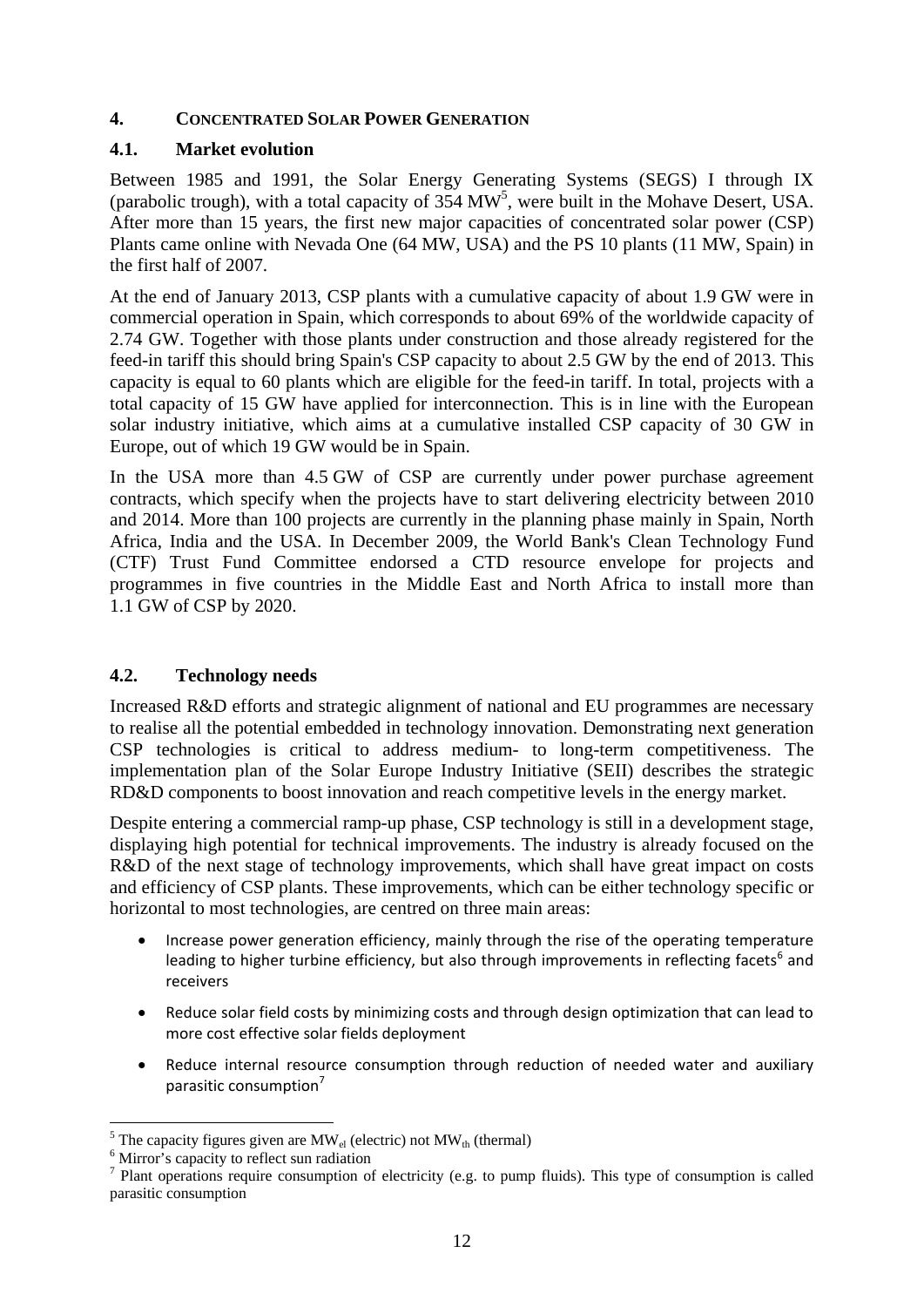Key components to reduce the solar field cost are support structures, including foundations, mirrors and receivers. These costs will tend to decline over time as the overall volume increases. For the support structures, developers are looking at reducing the amount of material and labour necessary to provide accurate optical performance<sup>8</sup> and to meet the designed "survival wind speed". Given that the support structure and foundation can cost twice as much as the mirrors themselves, improvements here are very important.

For mirrors, cost reductions may be accomplished by moving from heavy silver-backed glass mirror reflectors to lightweight front-surface advanced reflectors (e.g. flexible aluminium sheets with a silver covering and silvered polymer thin  $film<sup>9</sup>$ . The advantages of thin-film reflectors are that they are potentially less expensive, will be lighter in weight and have a higher reflectance. They can also be used as part of the support structure. However, their long-term performance needs to be proven. Ensuring that the surface is resistant to repeated washing will require attention. In addition to these new reflectors, there is also work underway to produce thinner, lighter glass mirrors.

Currently operating parabolic trough plants use a synthetic aromatic fluid (SAF) as heat transfer fluid. This fluid is organic (benzene) based and as such cannot reach temperatures above 400ºC with acceptable performance due to its decomposition at higher temperatures. This limited temperature range is capping overall steam cycle efficiency. To overcome this obstacle, developers are focusing on the development of alternative fluid technology, namely: molten salt, direct steam generation, nanotechnology improved fluids and alternative inorganic fluids.

Today's state-of-the-art thermal energy storage solution for CSP plants is a two-tank molten salt thermal energy storage system. The salt itself is the most expensive component and typically accounts for around half of the storage system cost, while the two tanks account for around a quarter of the cost. Improving the performance of the thermal energy system, its durability and increasing the storage temperature hot/cold differential will bring down costs. For solar towers, increasing the hot temperature of the molten salt storage system should be possible (up to 650°C from around 560°C), but will require improvements in design and materials used. The development of heat transfer fluids that could support even higher temperatures would reduce storage costs even further and allow even higher efficiency, but it remains to be seen if this can be achieved at reasonable cost. If direct steam towers are developed, current storage solutions will need to be adapted, if the capacity factor is to be increased and some schedulable generation made available.

### **4.3. Cost reduction**

1

The current CSP market is dominated by the parabolic trough technology. More than 80% of the CSP power plants in operation or under construction are based on this technology. As a consequence, most of the available cost information refers to parabolic trough systems. The cost data for parabolic trough systems are also the most reliable, although uncertainties still remain, because it is the most mature CSP technology.

<sup>&</sup>lt;sup>8</sup> Flexing of the support structures in windy conditions can have a negative impact on the concentration of sunlight on the receivers.

<sup>&</sup>lt;sup>9</sup> Silver-backed glass mirrors are highly specular, that is to say they concentrate the sun's rays into a narrow cone to intersect the receiver. Any new reflector solutions need to also be highly specula.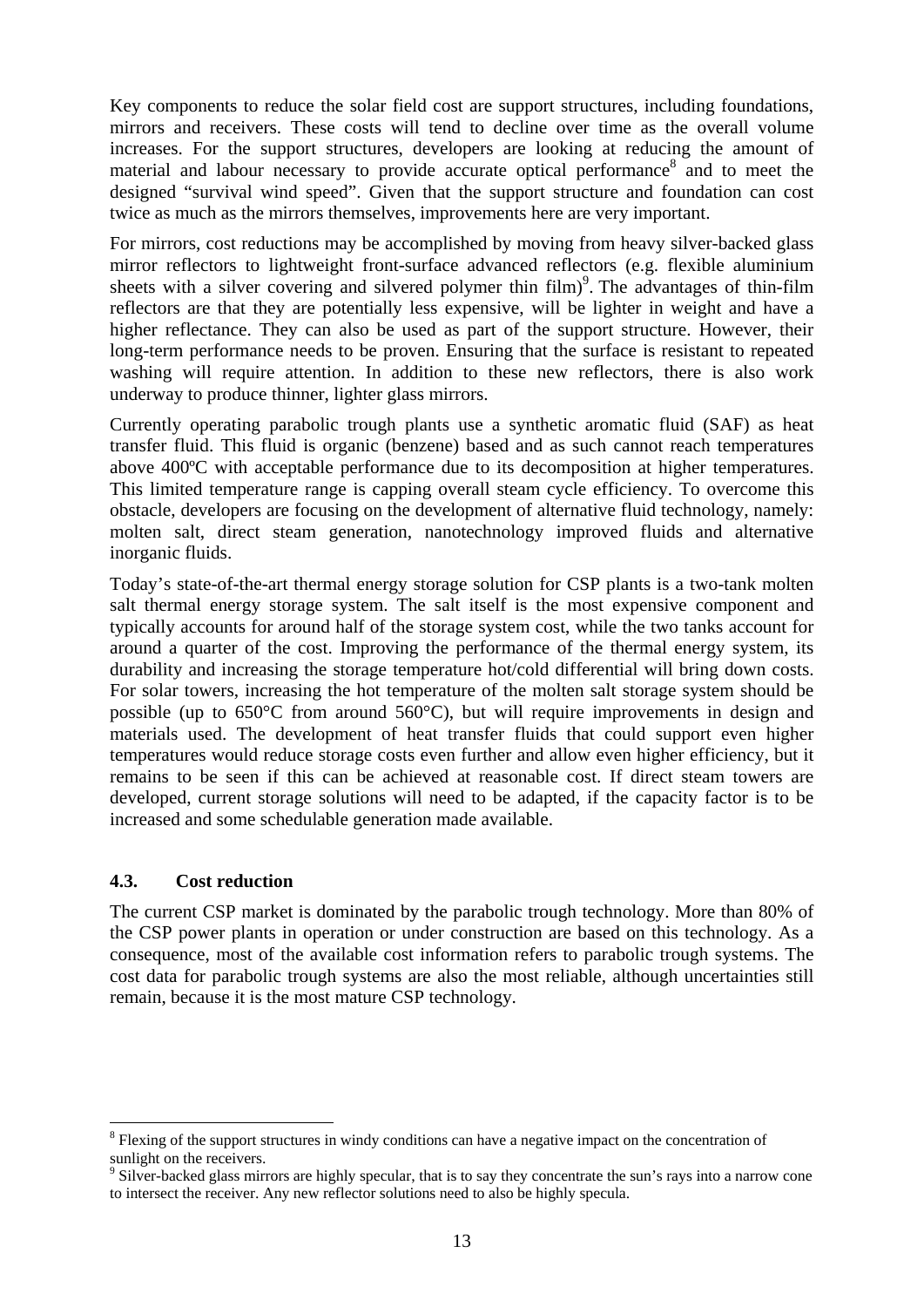The current investment cost for parabolic trough and solar tower plants without storage are between 3500 €kW and 5500 €kW<sup>10</sup>. Fig. 4.1 illustrates the development of the capital cost experience curve to date, while Fig. 4.2 shows the future trend. CSP plants with thermal energy storage tend to be significantly more expensive, but allow higher capacity factors, the shifting of generation to when the sun does not shine and/or the ability to maximise generation at peak demand times.



Fig. 1: CSP historical cost data, cumulative capacity growth and experience curve (Source IRENA)



Fig 2: Capital cost estimates to 2050 for concentrated solar power plants.

**.** 

<sup>&</sup>lt;sup>10</sup> Source: IRENA, 2012, RENEWABLE ENERGY TECHNOLOGIES: COST ANALYSIS SERIES, Volume 1, Power Sector, Vol4/5, CSP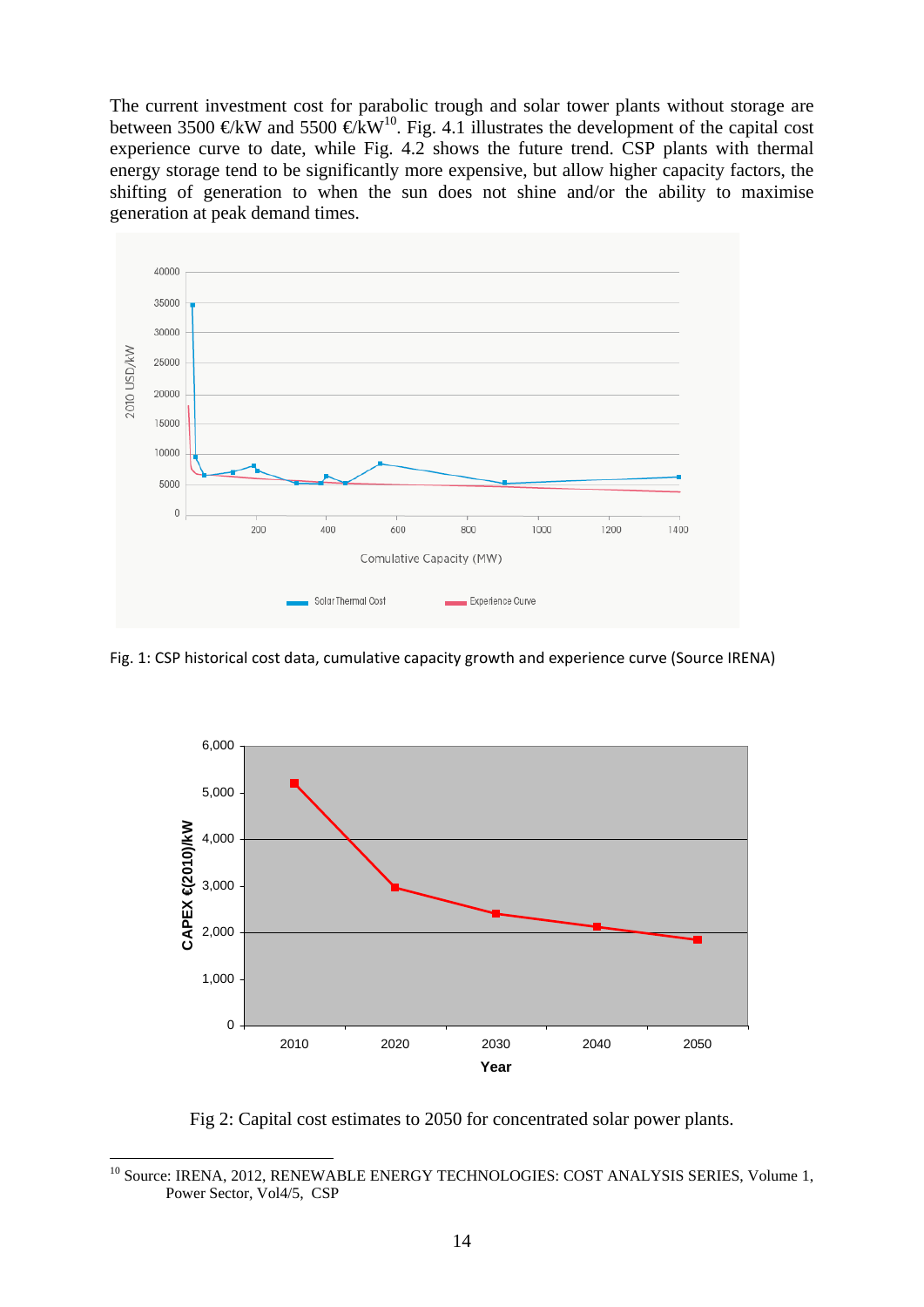#### **4.4. Soft measures influencing deployment**

The cost-competitiveness of CSP plants is a key barrier. There is a strong need for developing long term policy frameworks to foster and secure CSP technology developments and investments worldwide. On the technology front, component improvements and scaling-up of first generation technologies are necessary for cost reduction. The demonstration of new technologies at system level and relevant scale is also crucial for CSP cost-competitiveness on the long term. However, these R&D and innovation activities are not covered by industrial and private funds. As a result, there is a current shortage of equity capacity. This situation is also relevant for today's technology. The necessary work on critical elements for first generation technologies such as adjustment of steam turbine to CSP specification is not performed today. Reaching a critical mass among players is an essential ingredient. Yet, a structuring of the CSP industry as well as an expertise broadening is on-going, but it is still in its infancy. Finally, the development of specific enabling technologies, for example, grid infrastructure for importing CSP energy from neighbouring countries, is an important focus for the sector developments. Hydrogen production is a potential industrial field for synergies with CSP technologies. Although these concepts are at an R&D phase, current developments on the heliostat or other heat transfer components will certainly benefit this field. In the short term, shared developments can be envisaged with concentrated photovoltaics as their concentrators respond to the same kind of usage. Other areas of developments besides electricity production are district cooling and water desalinisation.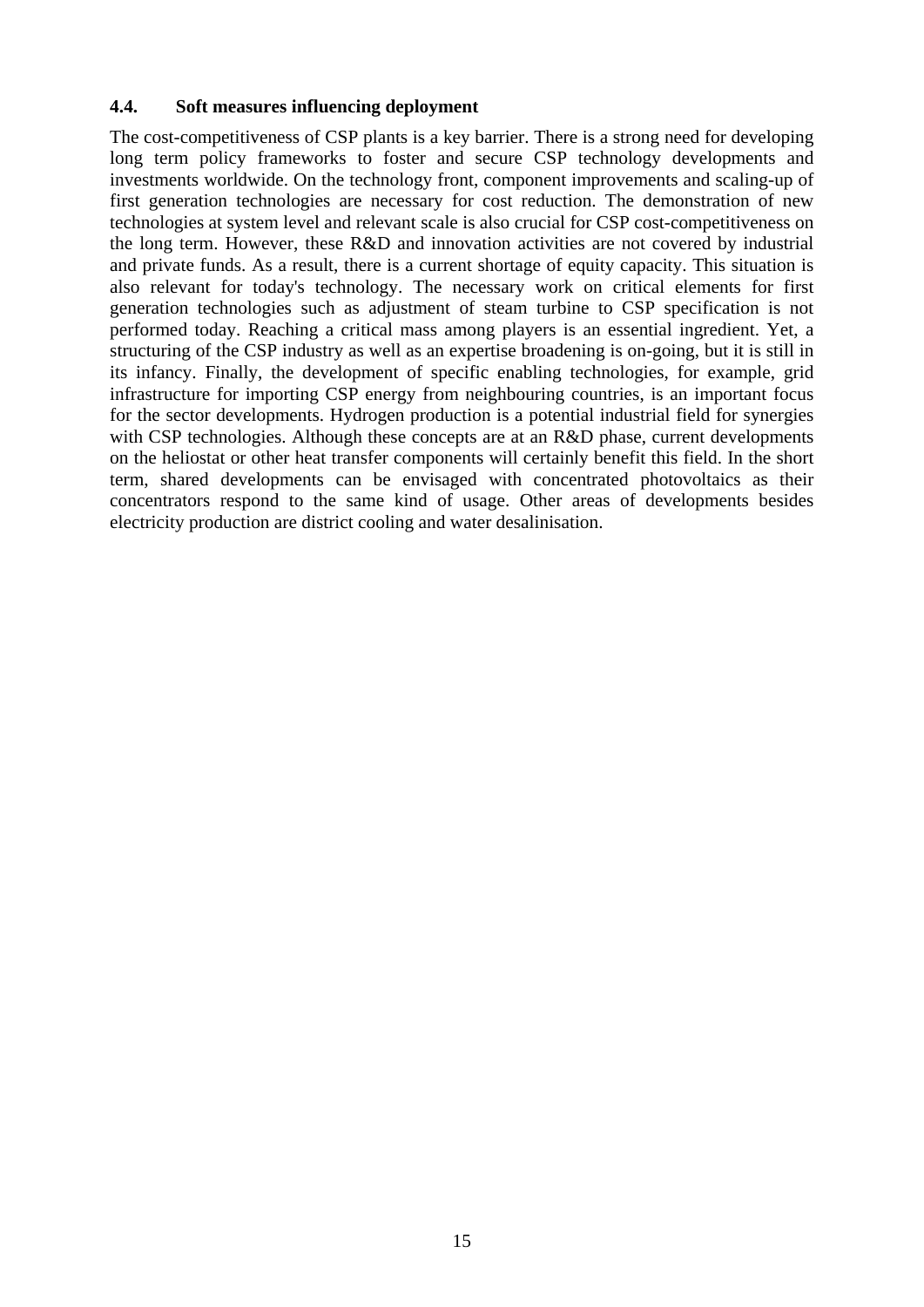### <span id="page-16-0"></span>**5. WIND ENERGY**

# **5.1. Technological evolution**

Wind power is a mature technology in that it already contributes with a significant share in the European energy generation: there are 106 GW of wind capacity installed at the end of 2012 generating 210 TWh during an average year, or 6.5% of the European total<sup>11</sup>. However, the technology is still improving and costs will decrease –especially in offshore applications.

Global installations grew in 2012 by 12% to 45.5 GW, up from 40.5 GW in 2011, and reached 285 GW. The Chinese market shrank for the first time (from about 18 GW in 2010/11 to 14 GW annually), the Spanish market consolidated its reduction, the German market improved and the US market boomed. The new installations in the UK reached 1.9 GW of which nearly 1 GW was offshore About 1 GW was installed in the (so considered) emerging markets of Sweden, Poland, Romania, Brazil, Canada and Mexico. In Europe, markets that performed better than their historical averages include Italy (1.3 GW), Austria and Belgium (300 MW each), Norway and Ukraine. Outside Europe, there was a remarkable capacity growth in India (2.3 GW).

Wind is mostly a global market with a strong local influence: evidence suggests that the turbine manufacturer ranking depends strongly on how their home market performs. For example, in 2012 none of the Chinese manufacturers nor Gamesa (ES) were in the top-5: Instead, General Electric (US) topped a list where Siemens and Enercon (DE) and Suzlon (IN/DE) climbed as well. Most European manufacturers and GE cover different world markets whereas Chinese ones only recently started expanding overseas, with support of the European technology of the companies that they bought, or that they licensed.



Figure 5.1: Projections of installed capacity to 2050, onshore and offshore, for the EU and globally. Source: JRC analysis.

<sup>1</sup>  $11$  JRC calculations based on a 23% capacity factor, which is the 2011 average figure for Europe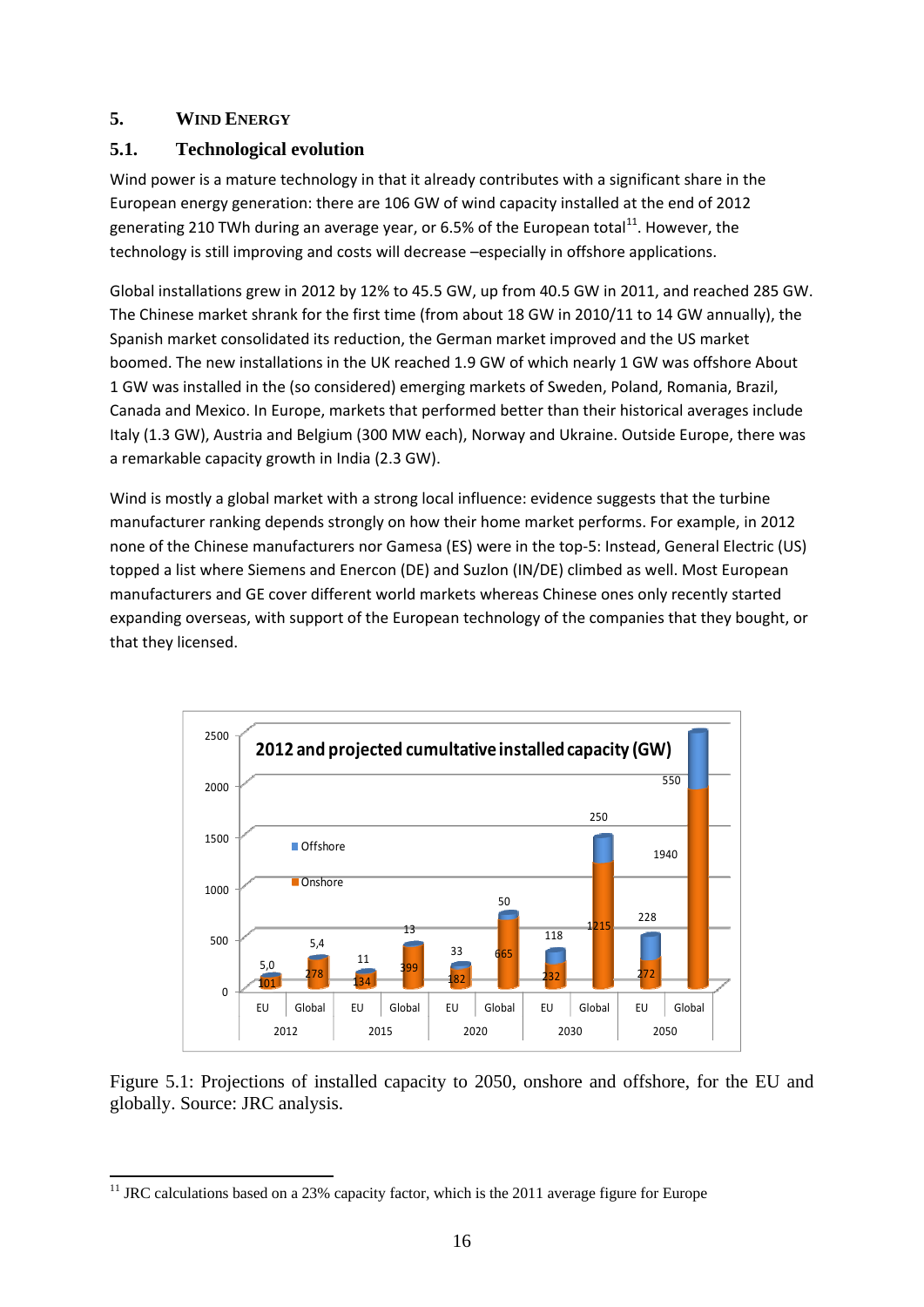New European installations are slightly growing at a steady pace. In the last four years between 9.5 and 11.5 GW of wind was added per year, mainly in Germany, in emerging markets and the offshore sector. Figure 5.1 shows current installed capacity and projections for the EU and the world. This scenario is broadly similar to the energy efficiency scenario of the Energy Roadmap 2050, and it differs in that it takes into account the delays to grid extensions that have surfaced recently and which will affect connection of offshore wind farms during the current decade.

# **5.2. Technology needs 12**

Wind turbines are evolving towards larger rotors, taller towers, lighter nacelles, and more reliable components requiring less maintenance. This evolution requires trade-offs: for example blades are becoming larger and heavier in the quest for larger rotors, but they must become lighter (per unit of length or rotor are) in order for rotors to grow more. The end goal is the reduction in the cost of energy from wind.



Figure 5.2: Evolution of capacity factors (CF) of the European wind turbine fleet 2002-2011, and projections to 2050. Source: JRC analysis based on data from Eurostat

Wind farms have to improve their efficiency of energy capture, and this is reflected on their capacity factors. Figure 5.2 shows that the actual capacity factor of the EU wind power fleet had an upward trend from 2002 to 2011. This trend will continue to 2050 (blue line). In addition, the brown dotted line takes into account the increased share of offshore installations in the future European fleet. Evidence from Danish offshore wind farms shows capacity factors in the range of 40 – 50%, which are significantly higher than the EU average.

Technological needs include:

<sup>1</sup> <sup>12</sup> Some of the technologies currently in the early stages of development such as kites, those undergoing slow proof of concept (e.g. vertical-axis wind turbines), or not even thought of nowadays, could become mainstream in the 2030-2050 period. However, given the uncertainties in their success of commercialisation, these technologies have not been considered in this report.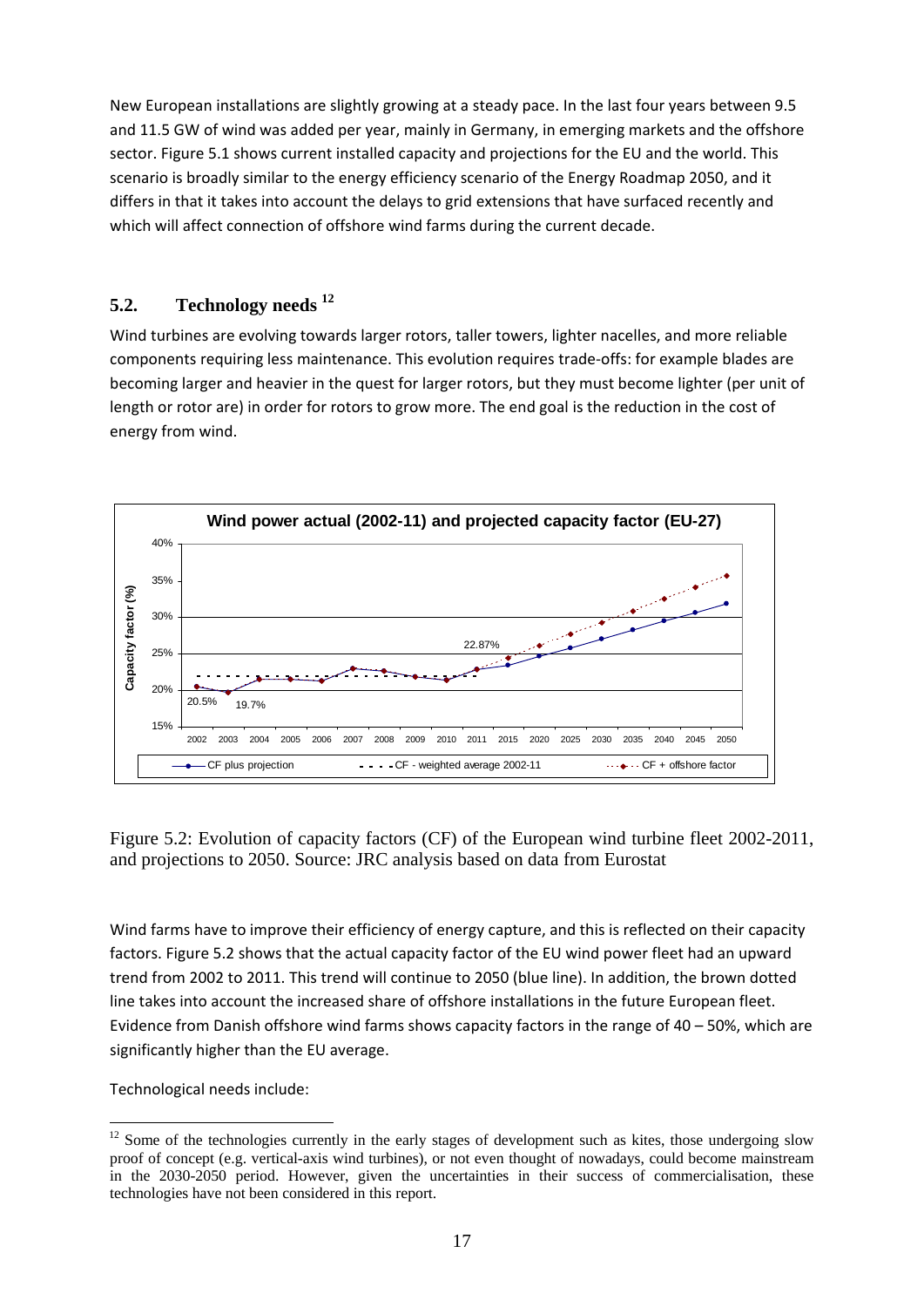### *Materials<sup>13</sup>*

- Development of superconducting materials to enable their use in electricity generators.
- New blade materials that, at affordable cost, are stiffer but lighter, resist fatigue better and are recyclable.
- Blade coatings that decrease sand and water droplet erosion and increase UV light resistance, with self cleaning capability and ice shedding efficiency.
- For towers and foundations, high-strength steels of heavy gauge (thickness above 30mm), with superior toughness suited for welding technology and sustain high loads, at more affordable price levels.
- Also for towers, specialised pre-stressed concrete and innovative, better-performance mortars that can be worked out at a large range of temperatures, very liquid but of quick hardening and, overall, high strength and with other improved specifications.
- Better performing magnets in particular at higher operating temperatures, with higher magnetic power and less use of rare earths.
- High-temperature superconducting (HTS) wire and the corresponding cryogenic materials.
- Silicon carbide (SiC) as a much (energy-) denser base material for power electronics components should reach commercialisation at a reasonable cost.

#### *Models*

- Better knowledge of loads, load effects, and electrical effects in the electrical and mechanical parts of the turbine. Separation of load from torque. Appropriate load models.
- Micro- and meso-mechanic modelling on fibre/interface and on fibre arrangements; phenomenological and analytical material models based on damage mechanics to include effects of manufacturing defects and fatigue damage on the complex stress states notably in blades.

#### *Components*

- New sensors to support non-destructive condition monitoring.
- Innovative offshore foundations that reduce costs of both manufacturing and installation. This should be treated in a holistic way that includes foundation and turbine installation and the vessels needed for it.
- Substation connections: switchgear, transformers, cables, circuit breakers, etc., for DC substations and for 66 kV AC inter-array cabling.
- SiC switches (IGBTs, thyristors) up to 15 kV.

#### *Processes*

**.** 

- Manufacture facilities for larger forgings.
- Design for manufacture, transport and installation; and for turbine assembly.
- Increase series manufacturing, including automation of manufacturing processes esp. for blades.
- New recycling processes for blade materials at affordable costs.
- Automatic or robotised gas-metal arc welding procedures.

<sup>&</sup>lt;sup>13</sup> For more information: Scientific Assessment in support of the Materials Roadmap enabling Low Carbon Energy Technologies. Joint Research Centre, European Commission, ISBN 978-92-79-22936-7, 2012.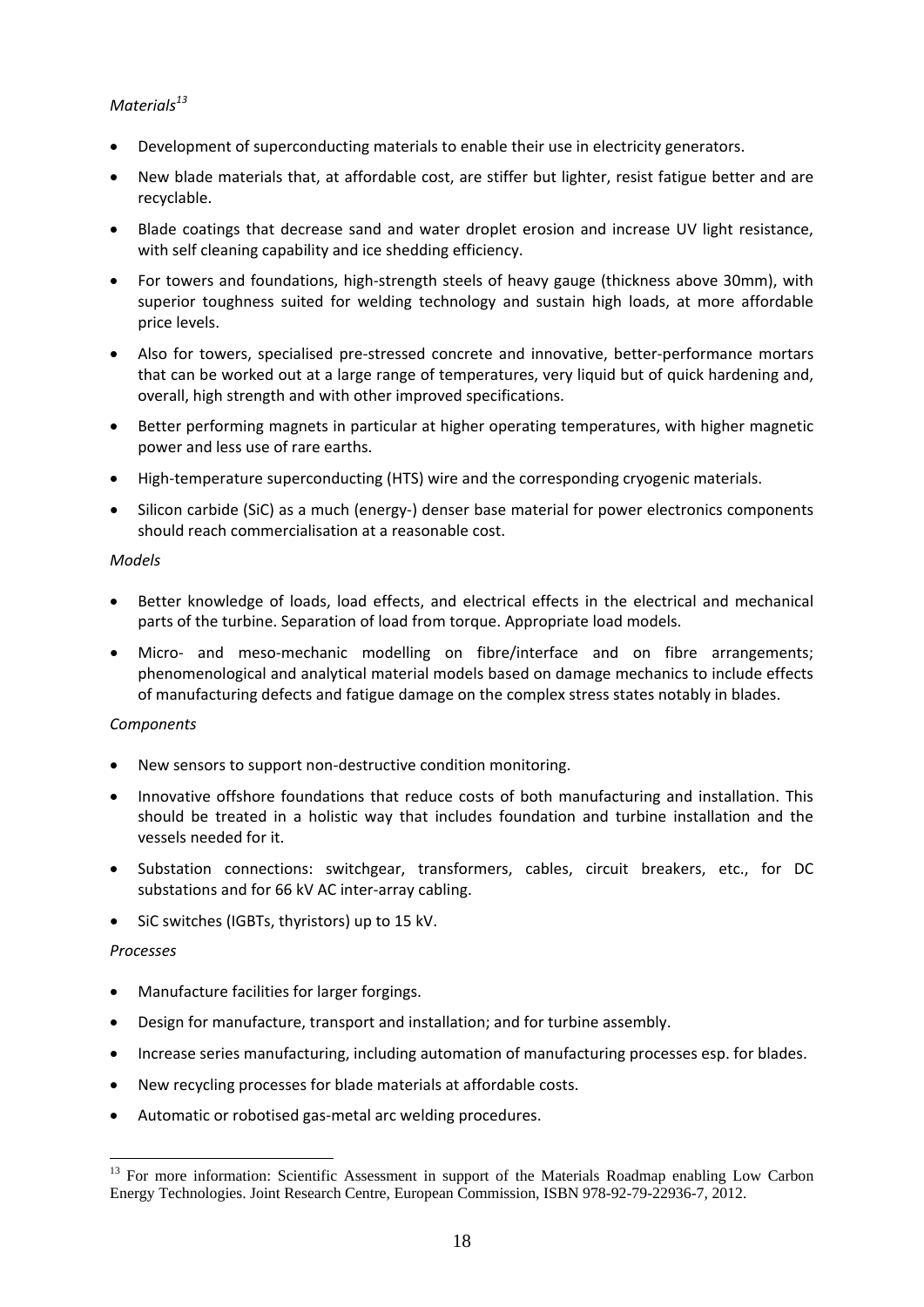- Foundry technology for dross-free ductile iron with higher strength and very high wall thickness.
- New surface treatments such as PVD coatings, nitriding treatments and laser treatment to improve gear teeth properties.

Offshore wind is at a stage to strongly benefit from learning-by-doing. Support should include firstof-a-kind sub-structures (foundations) and new cable installations processes, as well as support for the two-four subsequent installations.

### **5.3. Cost reductions**

**.** 

As any mature technology, the evolution of capital cost in wind installations depends on the market forces more than on technological evolution. Still, in particular for offshore wind, innovation-based cost reductions will have a significant impact in global cost reductions.



Figure 5.3: Expected evolution of capital cost for new wind power installations, for low, medium and high cost ranges. Source: JRC estimates.

Figure 5.3 shows the expected evolution of capital costs, offshore and onshore, according to the  $JRC<sup>14</sup>$ . The base onshore low figure corresponds to an average of countries with traditional low prices such as China and India; onshore high estimates are based on an average of high-cost countries such as Japan and Canada; finally, the onshore medium figure and estimated are based on the average of project costs reported to IEAWind, plus figures for the UK from other sources.

<sup>&</sup>lt;sup>14</sup> Onshore figures are based on prices reported by IEAWind members, on data from Bloomberg's database, on other industry intelligence and on information collected from industry directly by the JRC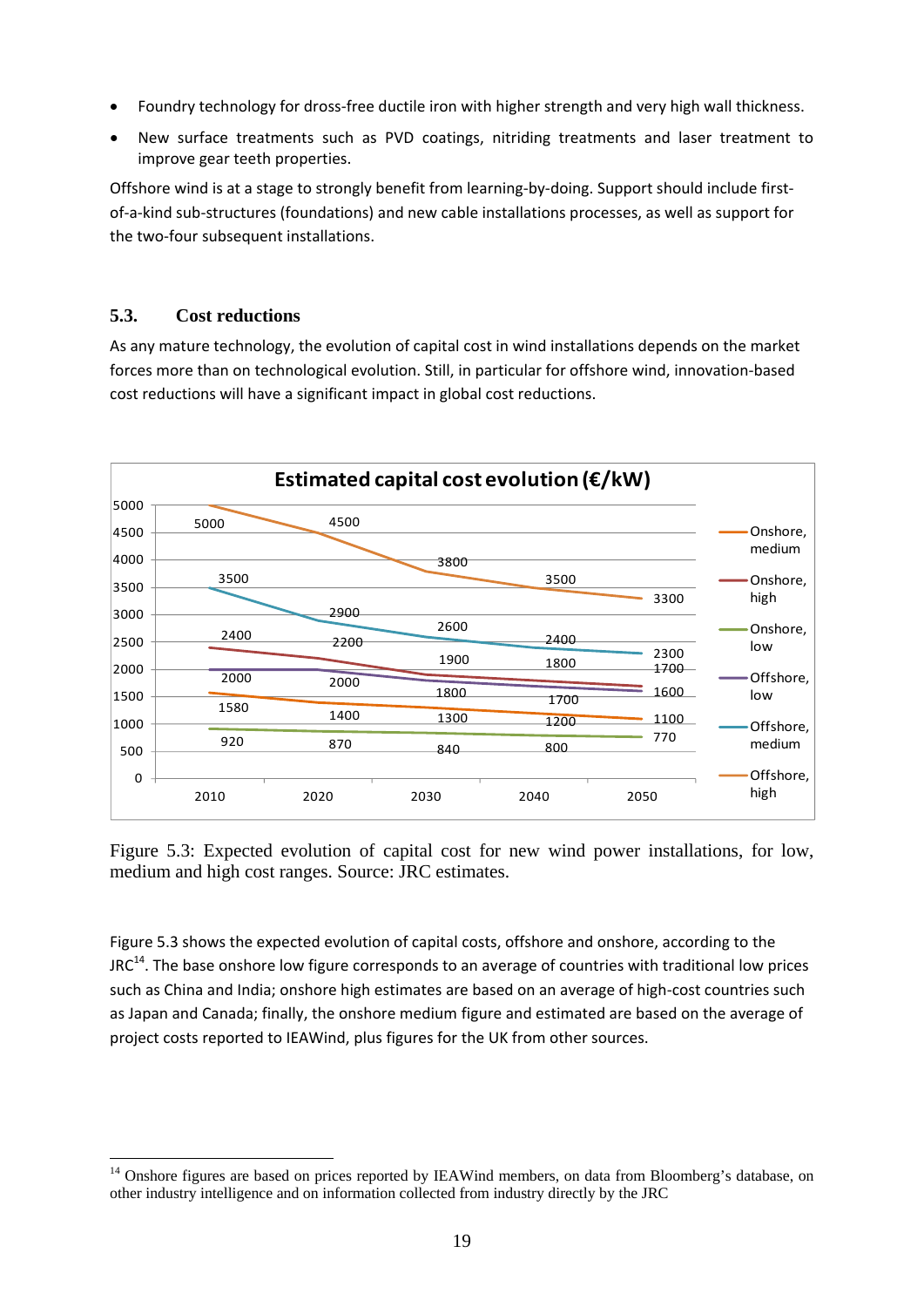### **5.4. Soft measures influencing deployment**

The application of the latest technological evolutions, providing the lowest cost, is sometimes restricted by local or country regulations, for example mandating shorter towers –which sometimes indirectly limit rotor size- in the building permit. Spatial planning authorities of the Member States could plan long-term, e.g. the ultimate practical potential for wind installations and, as a result, a reasonable deployment path. This would improve the processes of developing wind farms, which can currently take from one to ten years. National and regional authorities could also facilitate project planning. For example, for prospective offshore developments the authorities could, in agreement with developers, set up wind measurement equipment ahead of the consent process so that longerterm data are available which reduce the uncertainty of energy production. With less uncertainty, developers can obtain better debt conditions and the most appropriate turbine and foundations.

The reduction of risks and risk perception reduces LCoE without impacting public budgets. In effect, the interests borne by developers on capital cost borrowing are, in particular for offshore wind, strongly affected by the risk perception that lenders have of the regulatory framework. Where the perception is of regulatory insecurity, i.e. that the government can change the way wind electricity is paid for (e.g. feed-in-tariffs) retrospectively, lenders require higher interest rates and developers require higher returns on investment.

As wind reaches competitiveness with fossil-fuel-produced electricity, the way wind electricity is paid for will need to be reviewed. Variable renewables, and in particular wind and solar, have the particularity that the more the resource is available the more they push down wholesale market prices. Windy/sunny days thus result in high wind/solar electricity produced and, if sold at the market price, developers fail to recover the investment.

As variable renewables increase its penetration of the electricity mix there will be increasing pressure on their integration. The main options to smooth this integration are energy storage, improved interconnections, more flexible conventional power generation plants, and demand management through smart grids. All those options will need to be pursued in parallel because none of them is the perfect solution and because electricity systems are more robust when using a larger mix of both generation and grid management resources that include these.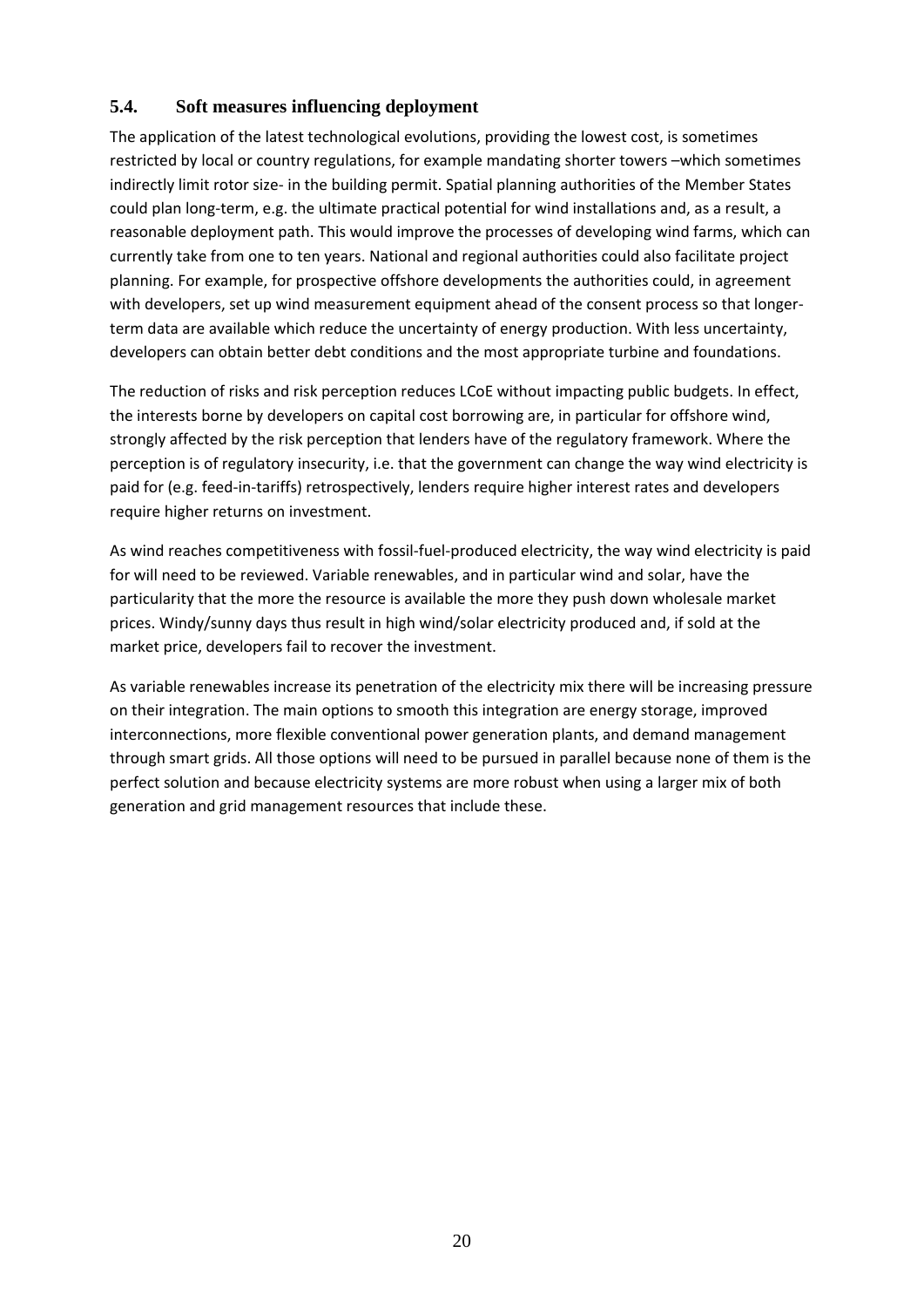### <span id="page-21-0"></span>**6. BIOMASS / WASTE POWER GENERATION**

### **6.1. Technological evolution**

Biomass plays an important role in energy generation in the EU, with 7.7 % of the EU gross energy demand covered by biomass resources in 2010. The contribution of biomass was more than two thirds (68 %) of all renewable primary energy consumption in 2010 and is expected to reach about 57 % of the renewable energy in 2020. Primary energy production from biomass reached 118 Mtoe in 2010 and should increase to about 180 Mtoe in 2020, according to projections from the national renewable action plans (NREAPs). The total use of biomass is expected to rise significantly until 2050 in the various scenarios of the Energy Roadmap 2050. The biomass use in the reference scenario should reach about 186 Mtoe in 2050. In the decarbonisation scenarios, biomass consumption should reach between 260 and 275 Mtoe in 2050, while in the high RES scenarios the biomass use amounts to around 320 Mtoe. The key issue for bioenergy development is related to the availability of biomass. About 236 Mtoe of sustainably produced biomass could be available in the EU in 2020 and 295 Mtoe by 2030, according to the European Environment Agency, while, according to AEBIOM, the contribution of biomass could reach 220 Mtoe in 2020. The sustainable biomass potential was estimated by the Biomass Futures project at 375 Mtoe in 2020 and 353 Mtoe in 2030. The largest potential is in the agricultural residues (manure, straw and cutting and prunings from permanent crops), followed by forest biomass and waste.



Figure 6.1. Projections of the bioenergy installed plant capacity in the European Union

Biomass electricity in the EU increased from 69 TWh in 2005 to 123 TWh in 2010 and is expected to reach 232 TWh in 2020. The contribution to electricity made by bioenergy will reach 19 % of RES electricity in 2020, according to the aggregated data of the NREAPs. The biomass electricity production should significantly grow to 360 TWh in 2050 in the reference scenario and to 460 – 494 TWh in 2050 in decarbonisation scenarios. Biomass electricity contribution could rise from 2.6% share in power generation in 2005 and 3.7% in 2010 to 7.3% in 2050 in the reference scenario and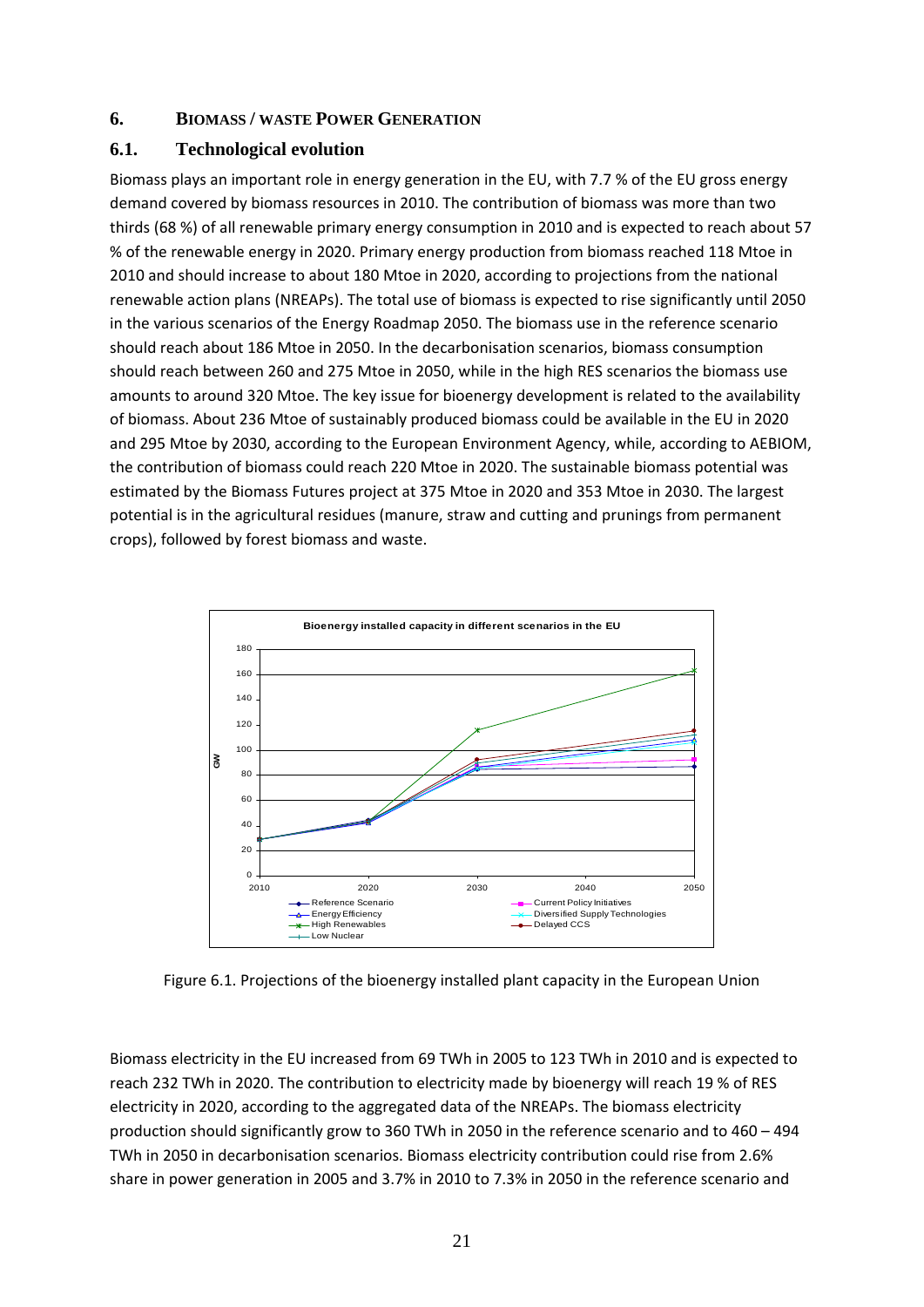9.3-10.9% in decarbonisation scenarios. In the EU, the installed bioenergy power capacity in 2010 was 29 GW. The installed bioenergy power capacity in EU is expected to reach 43 GW in 2020, see Figure 6.1. The installed biomass capacity increases significantly in all scenarios until 2050. Significant growth in biomass power capacity is expected to reach 87 GW in the reference scenario. The growth in biomass installed capacity is much higher in different decarbonisation scenarios, which should reach between 106 and 163 GW in 2050. This is an increase of 3 to 5 times the current (2010) biomass power generation capacity.

Currently bioheat is the main bioenergy market, accounting for 73 Mtoe (75 % of the total bioenergy), more than 90% of renewable heating and 13.5 % of total heat generation in the EU in 2010. Biomass will still have the major contribution with 81 % (90 Mtoe) for heating and cooling in 2020. The contribution of biomass used in households is expected to have a moderate increase from 27.0 Mtoe in 2005 to 35.0 Mtoe in 2020, accounting for about 38 % of the biomass used for heating. Direct use of biomass for heating, is expected to rise from approx. 13.5% in 2010 to approx. 33% in 2050 in the High RES scenario. The share of renewables in transport is expected to reach 11% in 2020 in all decarbonisation scenarios and it is expected to rise to 19-20% in 2030 and to 62-73% in 2050. Biofuel consumption rises from 3.1 Mtoe in 205 and 13 Mtoe in 2010 to reach about 18 Mtoe in 2030 and 37-39 Mtoe in 2050 under current policies scenarios. Biofuels contribution to transport sector in decarbonisation scenarios, imply an increase to 25-36 Mtoe in 2030 and 68-72 Mtoe in 2050, with the highest levels being reached in the High RES and Diversified Supply Technology scenarios.

### **6.2. Technology needs**

There are several biomass conversion technologies at different stages of development, based on thermo-chemical (combustion, gasification and pyrolysis) and biochemical/biological (digestion and fermentation) processes.

*Biomass combustion.* Bioenergy production is largely based on mature direct combustion boiler and steam turbine systems at small- and large-scale for residential and industrial applications. The scale of biomass plants is often limited by available biomass resources, local heat demand and its seasonal variation. Biomass use in small and medium-scale requires further development towards low emission stoves and boiler systems. Future research should focus on the development of advanced control systems and better design. Stirling Engine technology is currently at the pilot-to-demonstration. The Organic Rankine Cycle (ORC) engine can offer technical and economic advantages for small plant capacities and low operating costs. However, electric efficiency is limited, and specific investment costs are high. The biomass ORC process has been demonstrated and is now commercially available.

*Waste.* Several technologies are available for waste conversion, including thermal or biological treatment. Energy recovery from waste requires certain steps including pretreatment, waste conversion and energy conversion. Waste gasification with gas cleaning enables energy generation with improved efficiency, in combined cycle applications or syngas reforming. Incineration of MSW is a commercial technology, with effective emissions control. Waste-to-energy plants provide an important contribution to the energy supply. Energy recovery improvements can be achieved through the increase of electrical efficiencies and increased heat utilisation. The major challenges for waste combustion relate to the heterogeneous nature of waste, low heating value and high corrosion risk in boilers.

*Biomass co-firing.* Biomass co-firing with coal is the most cost-effective and efficient option of bioenergy production. Direct co-firing with up has been successfully demonstrated with a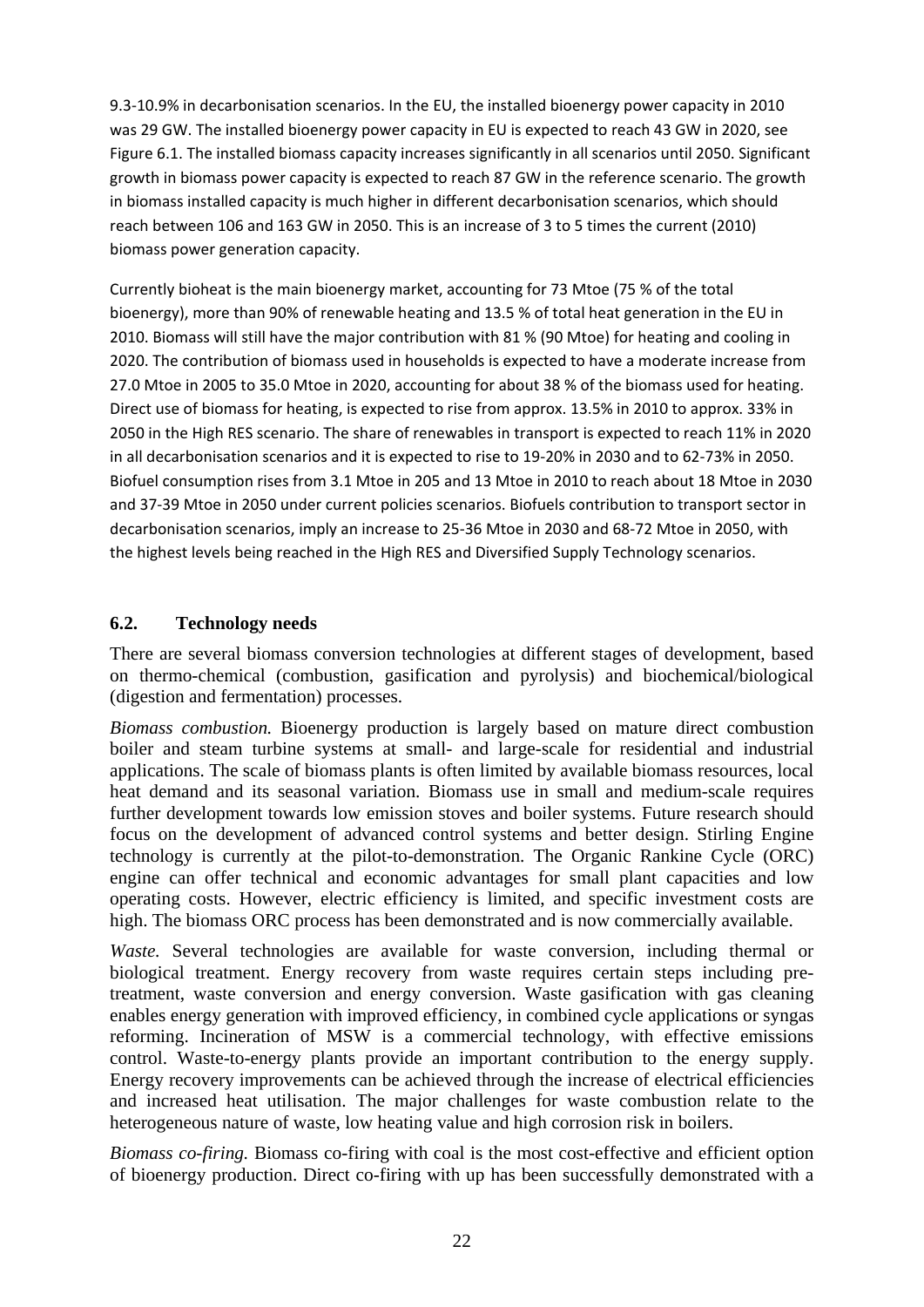wide range of biomass feedstocks. However, feeding, fouling and ash disposal pose technical challenges that reduce reliability and lifetime of coal plants. Higher co-firing mix will require more sophisticated boiler design, process control and fuel handling and control systems. Higher percentages of biomass can be used in co-firing with extensive biomass pre-treatment (i.e. torrefaction) with minor changes in the handling system. Co-firing of waste poses both a legal barrier and a technical challenge. Waste combustion may only take place in a plant that conforms to the requirements of the Waste Incineration Directive 2000/76/EC (WFD).

*Anaerobic digestion.* Anaerobic digestion is a commercial and suitable technology for a range of biomass feedstocks. Digestion plants are limited in scale due to feedstock availability. Cleaning of biogas is required before use; biogas can also be upgraded to natural gas quality for injection into the natural gas grid or for direct use in gas engine vehicles. The main challenges for the use of biomethane are the gas purity requirements, infrastructure, supply and gas quality standardization. The main technological development needed is to increase performance and cost effectiveness, enlarge feedstock basis, improve biodegradability, optimise conversion, improve design and process integration. More research is needed on methods to process difficult to degrade feedstocks and the development of new techniques, enzymes and substrates, such as micro and macro algae (freshwater and marine). Anaerobic digestion and gas upgrading can be integrated into new biorefinery concepts.

*Landfill gas utilisation.* Landfill sites are a specific source of methane rich gas, providing methane emissions from MSW. Landfill sites can produce gas over a 20-25 year lifetime. Collecting this gas can contribute significantly to the reduction of methane emissions and, after cleaning, provides a fuel for heat and/or electricity production. However, due to the requirements to minimise landfilling of organic waste and increase levels of re-use, recycling and energy recovery (Landfill Directive 1999/31/EC), landfill gas is expected to decrease over time in the EU. The plant capacity of landfill gas collection varies from a few tens of kW to 4- 6 MW, depending on the size of the landfill site.

*Biomass gasification.* Gasification is a highly versatile process for biomass conversion to fuel gas (syngas). Biomass gasification is still in the demonstration phase and faces technical and economic challenges. There are several gasification concepts available, depending on the gasification medium, operating pressure and type. Syngas can be used for heat and/or electricity production, or for synthesis of biofuels, e.g. hydrogen, methanol, DME and synthetic diesel via Fischer-Tropsch process, biomethane and chemicals. The BIGCC is a promising high-efficiency concept, although more complex that needs further development. A sophisticated gas purification is needed. The biomass gasification-hydrogen route could be a promising technology for energy production in Integrated Gasification Fuel Cell (IGFC) systems. Although gasification technologies are commercially available, more research needs to be done to achieve large scale commercial use. The key technical challenges and needs for research include process integration and control, gas upgrading, fuel flexibility, reducing complexity and costs, improving performance and efficiency. The critical factors for gasification are the reliability of the gasifier and the cost of the biomass supply. Significantly more RD&D is needed to develop, demonstrate and commercialise IGFC systems.

*Pyrolysis.* Fast pyrolysis is the conversion of biomass to a liquid bio-oil, solid and gaseous components. There are several technical challenges to the use of bio-oil. More research is needed for improving the quality the pyrolysis oil as bio-oils must be treated before use as fuel and can be upgraded into higher value fuels. However, pyrolysis and bio-oil upgrading technology is not commercially available, although several pilot and demonstration plants are in operation. Research is needed on the conversion process, on the quality and use of the biooil, control of bio-oil composition, thermal stability and process reliability. The main challenges concern the development of new techniques and catalysts for bio-oil up-grading.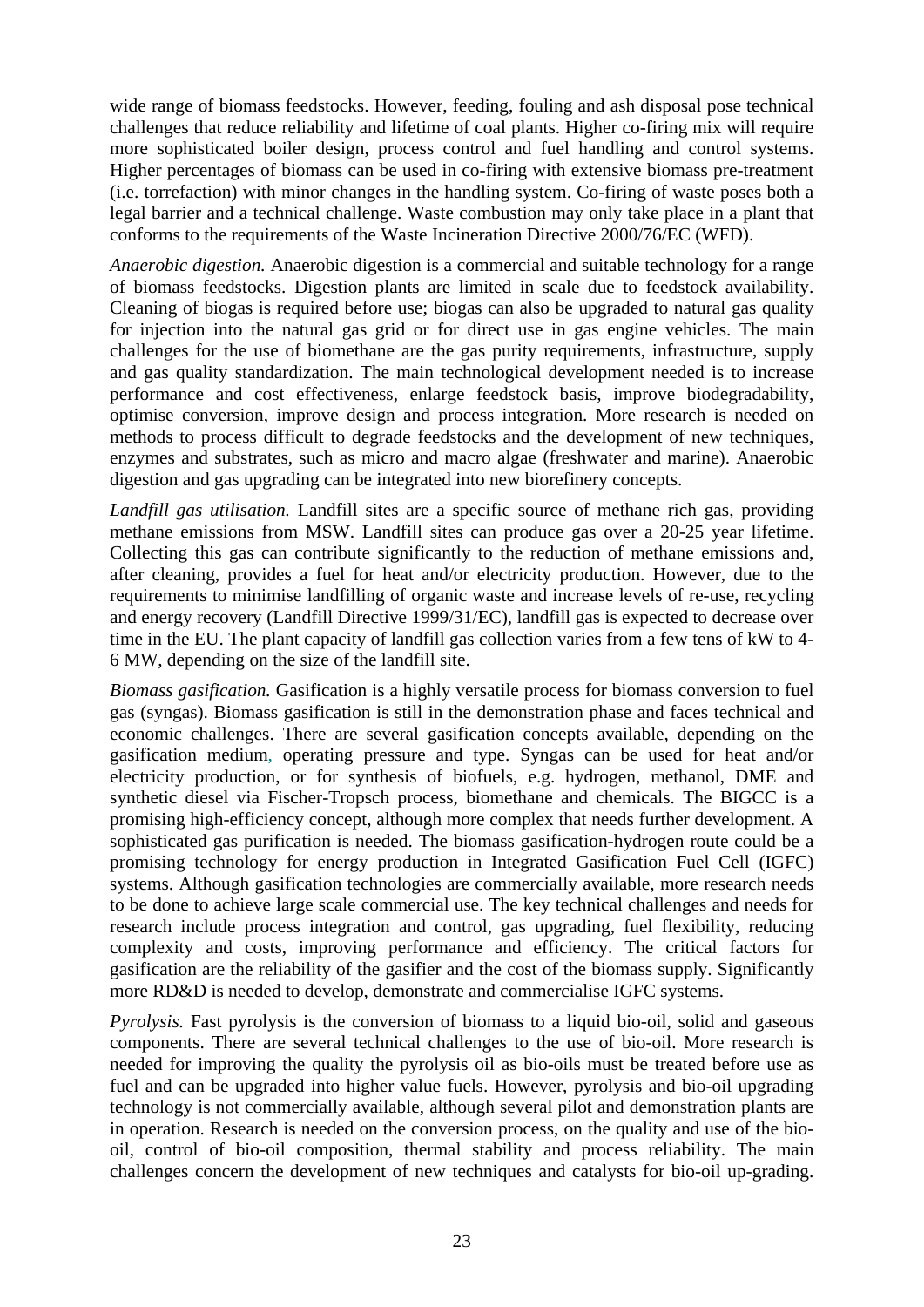Further development is needed for process integration; maximize bio oil yield; maximize energy recovery; emissions of pyrolysis oil combustion; cost efficiency.

*Torrefaction.* Torrefaction produces higher quality solid feedstock (bio-char), with high energy density and more homogeneous composition. Torrefied biomass can create new markets and trade flows as commodity fuel and increase the feedstock basis. No commercial torrefaction plant exists today, but demonstration projects are on the way. Further development of torrefaction is needed to overcome certain technical and commercial challenges. Additional fuel properties (e.g. degree of torrefaction, grindability, hydrophobic properties, resistance against biodegradation) must be defined in a product standard. Development and standardisation of dedicated analysis and testing methods are needed for assessment of end-use performance.

*Biorefineries.* A key factor in the transition to a bio-based economy will be the development of biorefinery systems. Biorefineries are a promising integrated approach for the coproduction of both value-added products (chemicals, materials, food, feed) and bioenergy (biofuels, biogas, heat and electricity) and more efficient use of resources. Biorefineries are largely at the conceptual stage, with potentially interesting new products, routes and process configurations being currently developed. Biorefinery platforms can produce a wide range of marketable products using various thermal, biological and chemical processes. The deployment of the new biorefinery concepts will rely on the technical maturity of a range of processes to produce bio-based materials, bio-chemicals and energy.

*Hydrogen from biomass.* There are several routes for the conversion of biomass to hydrogen, including chemical, thermo-chemical and biological, at different level of development and not yet economically viable. Processes for hydrogen production include: gasification; pyrolysis; photolytic biological hydrogen; biomass conversion to hydrogen. Photo-biological processes are at a very early stage of development and have obtained low conversion efficiencies. Better understanding of the enzymatic pathways of hydrogen formation is needed. Research is needed to identify more oxygen-tolerant enzymes and new strains of bacteria producing hydrogen. There is a need for significant improvement of conversion efficiency. Further R&D is particularly needed on hydrogen gas separation and purification, for the development of catalysts, adsorption materials and gas separation membranes. Hydrogen storage requires research effort on new materials, adsorption and desorption, recharging. Major challenges refer to the safety issues and developing a hydrogen infrastructure.

### **6.3. Cost reductions**

Several biomass power generation technologies are mature, but most of biomass technologies have difficulties to compete with fossil fuels for a number of reasons. Biomass plants, using complex pretreatment, handling and feeding systems for biomass feedstock have higher capital and operating costs. Feedstock costs can represent up to 40 % to 50 % of the total cost of electricity produced. Bioenergy is a competitive option wherever low-cost feedstock (e.g. agricultural, forestry, pulp and paper residues, manure or sewage sludge, etc.) and/or when carbon tax or incentives are available. The cost and efficiency of bioenergy generation varies significantly by technology, configuration, complexity and level of maturity. Plant capacity influences the efficiency and cost effectiveness. Bioenergy technologies are at different states of commercialisation from the pilot, R&D or demonstration stage to commercial. Even for individual technologies, different configurations, feedstocks, fuel handling and gas clean-up requirements can lead to very different capital costs and plant efficiency.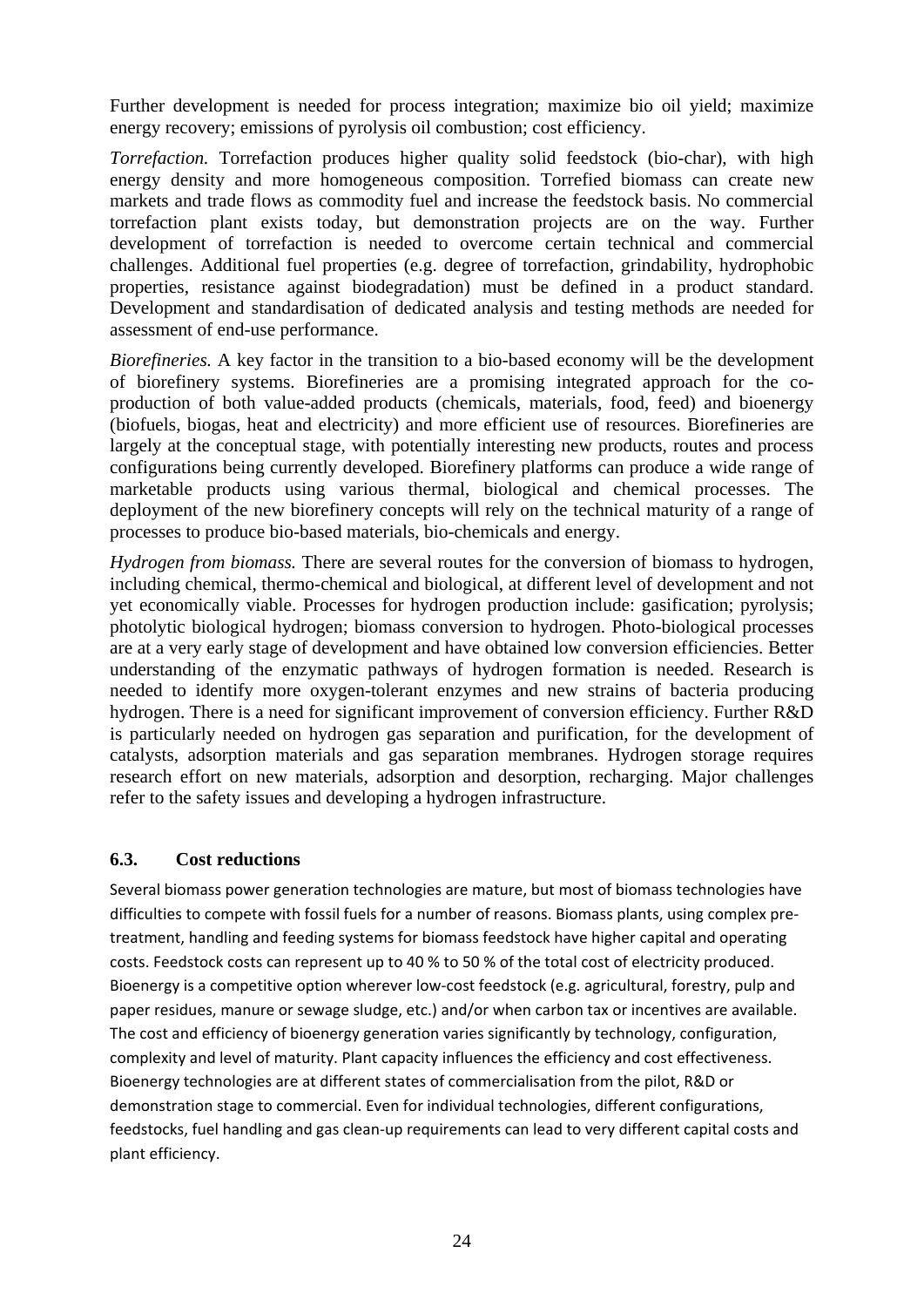The potential for cost reductions of biomass power generation varies, depending on the technology and potential for improvement (Figure 6.2). Many bioenergy technologies are mature and are not likely to undergo significant technological change as there is no much scope for improvement, and cost reductions through scale-up will be modest. The new technologies (gasification, pyrolysis, ORC) that are emerging and have not yet been deployed on a large scale, show significant potential for further cost reduction. Capital cost reductions for biomass co-firing, stand-alone direct combustion technologies (grate/BFB/CFB boilers) will be more modest. AD technologies could benefit from greater commercialisation and some process improvements. The co-production of chemicals, materials, food and feed in biorefineries can generate additional economic benefits for the production of lignocellulosic biofuels, biogas, heat and electricity.



Figure 6.2. Trends in capital costs of bioenergy technologies

### **6.4. Soft measures influencing deployment**

The main barriers to widespread use of biomass for bioenergy are cost competitiveness with fossil fuels and feedstock availability at low cost. Beyond the R&D and demonstration initiatives described above, additional support measures, such as feed-in tariffs and carbon taxes would be critical for the trade-off of advanced technologies.

The main issue regarding the viability of bioenergy lies in the development of a reliable supply chain. Secure, long-term supplies of low-cost, sustainable feedstock is essential to the economics of bioenergy plants. While feedstock cost may be low, increased demand for bioenergy can lead to price increases when competition for feedstock arises. Availability of sustainable biomass production of feedstocks is a critical factor for large scale deployment of bioenergy. Promotion of energy crops (e.g. SRC/SRF and energy grasses) with high yields could increase biomass supply, provided that land-use issues are adequately addressed.

Biomass shows a large variability of physical and chemical properties, making handling, transport, storage and feeding systems more complex and more expensive than for fossil fuels. Additional pre-treatment might be required to meet the quality requirements. Additional fuel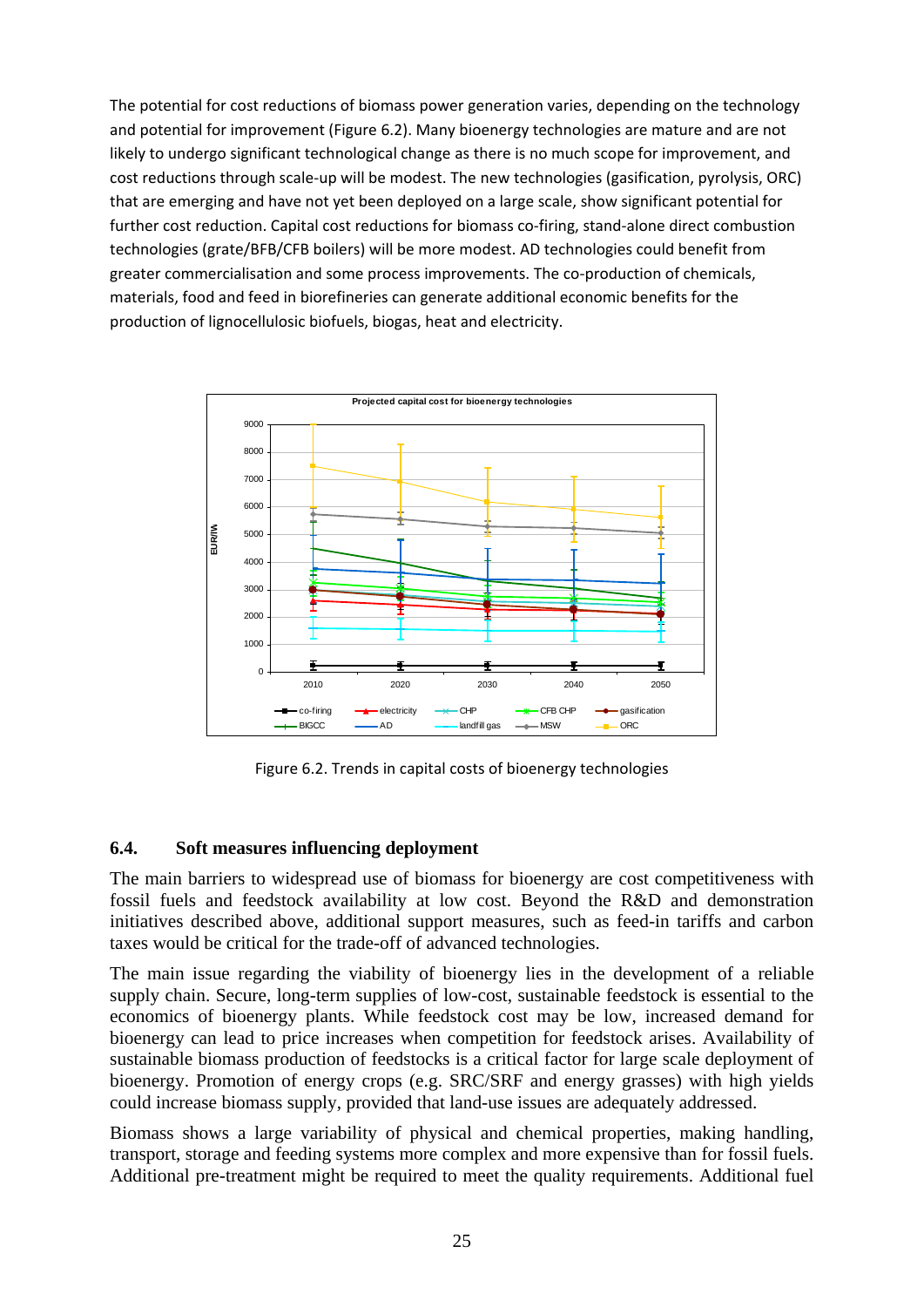properties must be defined in a product standard for pre-treaded biomass, such as wood pellets (process on going) and torrefied biomass. Development and standardisation of dedicated analysis and testing methods are needed for assessment of end-use performance.

Competition between alternative use of biomass for food, feed, fibre and fuel is a major issue for bioenergy deployment. Additional measures are needed to encourage the extension of the feedstock base, such as micro and macro algae (freshwater and marine), to develop new strains and enzymes and new substrates, and to encourage the use of all residues and waste streams. Given the limited amount of biomass, the most efficient use of biomass resources should be pursued.

Various concerns were recently expressed on several sustainability aspects. Sustainability certification of biofuels and bioliquids as well as solid and gaseous biomass should play to play a positive role addressing both direct and indirect effects of bioenergy production. Sustainable land use planning can play a significant role in this issue. The work should continue for the development of harmonised, global accepted sustainability system covering not only biofuels and solid and gaseous biomass, but also agriculture and forestry. This will contribute also to the public acceptance of bioenergy production.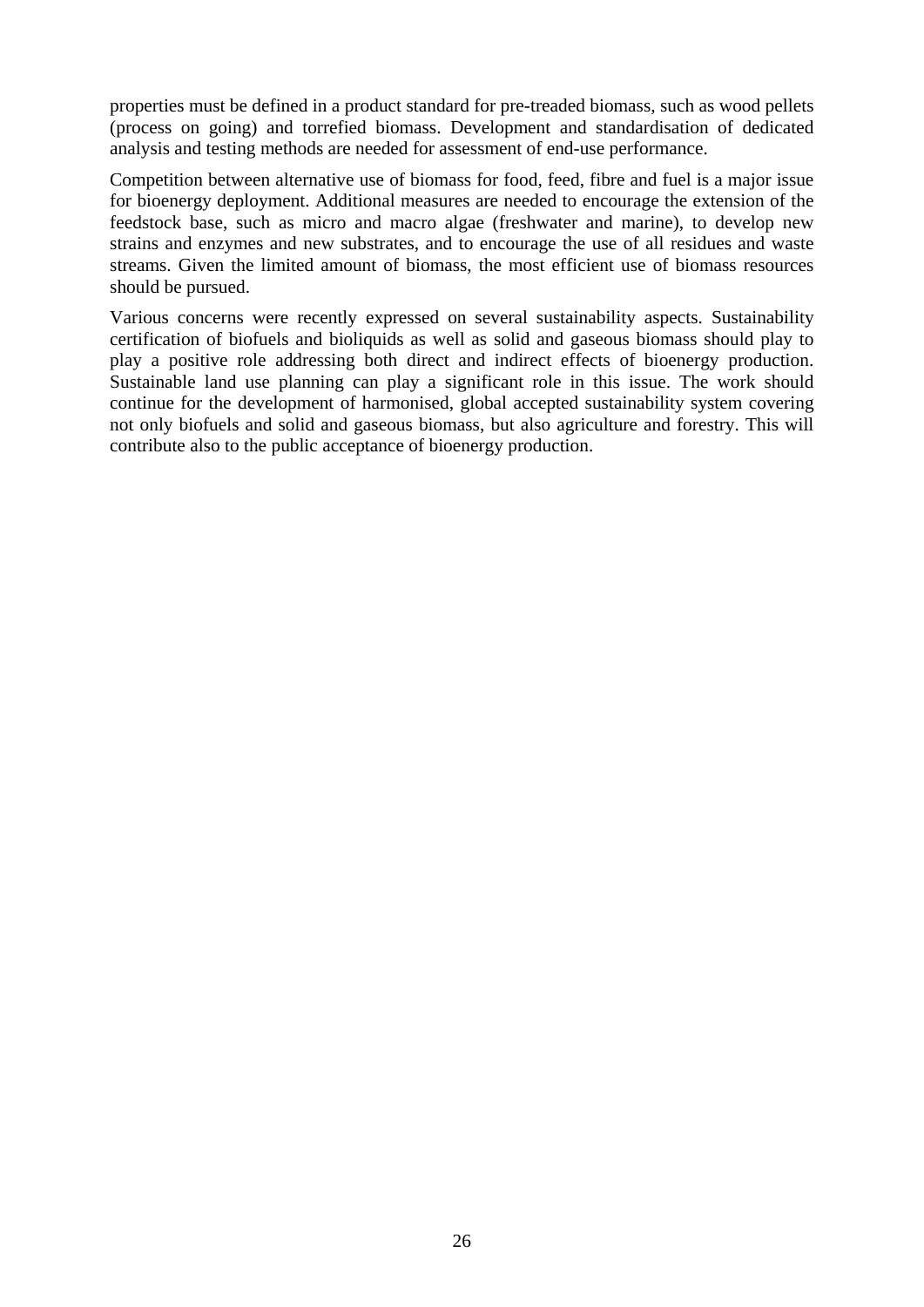### <span id="page-27-0"></span>**7. CARBON CAPTURE AND STORAGE**

# **7.1. Market evolution**

The deployment of carbon capture and storage (CCS) technologies is considered to be the only solution for reconciling the continuous use of fossil fuels, especially for power generation, with the need to reduce greenhouse gas emissions. The important role of CCS in the future European energy system is reflected on the European Energy Roadmap 2050, where it is shown that the lowest cost pathways to decarbonisation require the large-scale deployment of CCS in Europe as of 2030, when the technology is expected to become commercially competitive. Indeed, once CCS technology becomes commercialized, it will draw almost all new investment on fossil fuel power generation, see Figure 7.1. Installed capacity will grow from 3 GW in 2020 to 3 – 8 GW in 2030, 22 – 129 GW in 2040 and approx 50 – 250 GW in 2050, depending on the path of evolution of the energy system, as depicted by the decarbonisation scenarios of the Energy Roadmap 2050. The contribution of CCS in gross electricity generation will rise from 1-3% in 2030 to approximately 5-20% in 2040 and 7-32% in 2050, see Figure 7.2, depending on the shares of RES and nuclear energy in the technology mix: CCS will fill in the gap in baseload power generation in the case of reduced nuclear power capacities (as reflected on the 'low nuclear' scenario, while the very large-scale deployment of RES may hinder CCS deployment ('high RES' scenario). Hence, irrespective of the specific path that the evolution of the energy system will follow, CCS will be an essential ingredient of the post-2020 European power generation technology portfolio. Beyond the power sector, the application of CCS to industrial sectors (e.g. steel, cement, refining) is expected to deliver, according to IEA, half of the global emission reductions required by 2050 from CCS<sup>15</sup>.

Europe has been at the forefront of CCS technology development; however is lagging behind in terms of demonstration. According to GCCSI $^{16}$ , eight of the 16 large-scale CCS integrated projects in construction or operation in the world are located in USA but only two in Europe. However, of the 59 projects under identification, evaluation or definition in the world by January 2013, 17 are located in Europe, 15 in the USA, 11 in China, 4 in Australia and 3 each in Canada and Middle East.



Figure 7.1: Share of CCS capacity in new coal power plants, under the diversified supply technologies scenario of the energy roadmap 2050. Once CCS is commercialized in 2030, it will attract practically all new investment in fossil fuel technologies.

**<sup>.</sup>** <sup>15</sup> IEA CCS Technology Roadmap, 2009.

<sup>&</sup>lt;sup>16</sup> GCCSI, The global status of CCS, January 2013 update.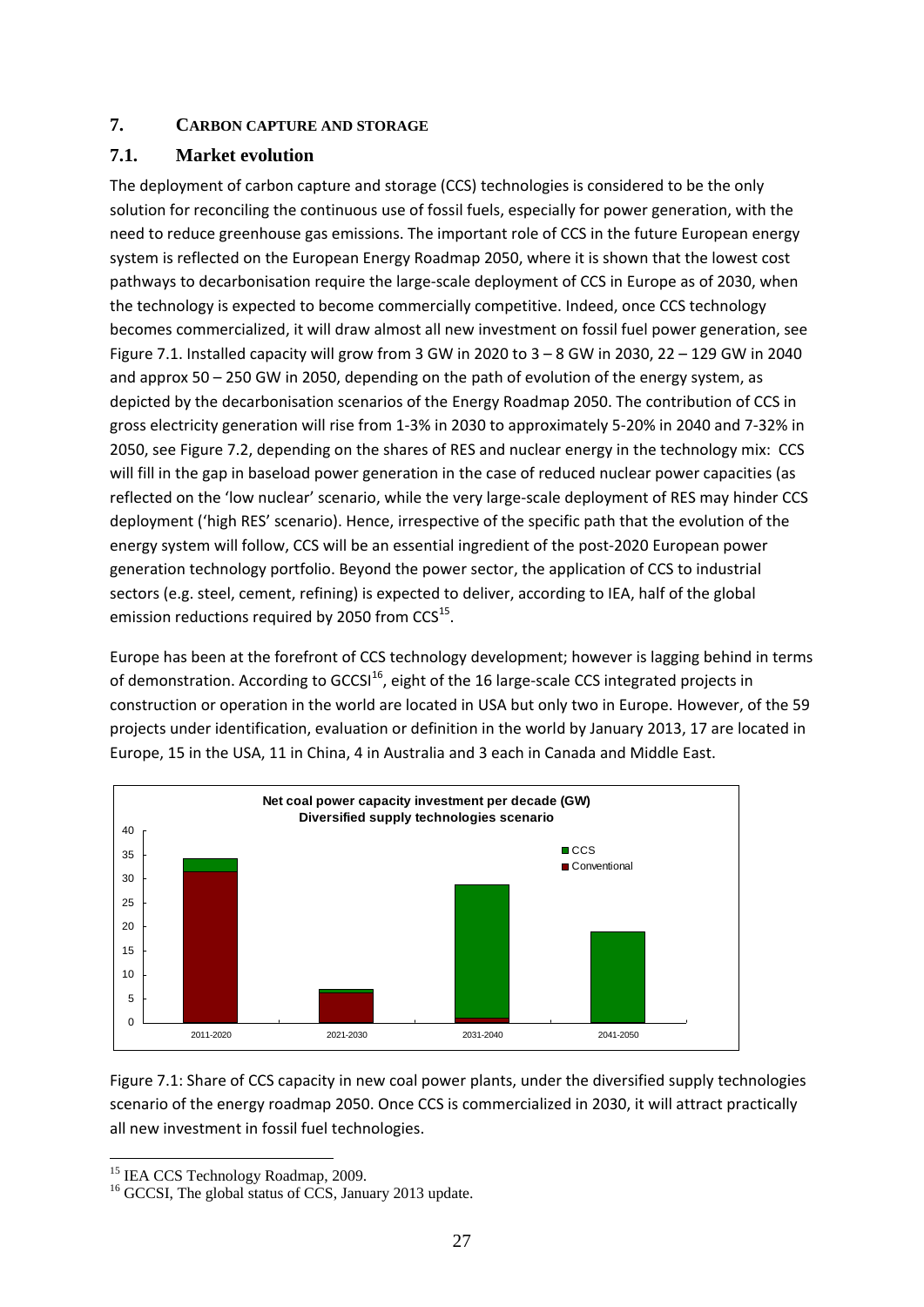

Figure 7.2: Share of CCS in gross electricity generation in Europe according to the scenarios in the Energy Roadmap 2050 (CPI: current policy initiatives, EE: energy efficiency, DST: diversified supply technologies)

### **7.2. Technology needs**

A prerequisite for the commercial deployment of CCS as of 2030 is the demonstration of the technical and economical feasibility of existing technologies in fully integrated up-scaled value chains, that comprise  $CO<sub>2</sub>$  capture from power stations and large industrial installations;  $CO<sub>2</sub>$ transport via a pipeline network (or ship); and its safe and permanent underground storage in suitable geological formations, such as depleted hydrocarbon reservoirs or deep saline aquifers. A successful demonstration programme will pave the way for the construction of first-of-a-kind types of plant in the early/mid-2020's, laying the foundations for the large-scale roll-out of the technology in 2030 along the timelines envisioned in the Energy Roadmap 2050. One billion euro of funding has already been made available for 6 demonstrations projects by the EU via the European Energy Programme for Recovery (EEPR) and further funding for CCS demonstration may become available from the proceeds of the second call of the NER 300 programme.

Beyond the ongoing demonstration programme, targeted research and innovation activities will be required so that CCS technologies reach and maintain such a level of competitiveness so that the penetration levels described in the Energy Roadmap 2050 are realised:

The development of innovative capture concepts will pave the way for the second and third generations of  $CO<sub>2</sub>$  capture technologies, marked by improved performance (i.e. lower efficiency penalty and cost of capture), which will result in further reductions of electricity costs to levels comparable to or lower than those associated with other future low-carbon technologies. Already, alternatives such as ionic liquid solvents, enzymatic separation and physical separation are emerging. R&D and demonstration priorities should include: the development of more efficient solvent systems and processes for post-combustion capture, e.g. phase change and enhanced carbonate systems; sorption-enhanced water gas shift and novel CO2/H2 separation systems (e.g. membranes) for integrated pre-combustion capture installations; large-scale demonstration of oxyfuel boilers for both the power and the heavy industry sectors and development of second- and third-generation systems like high efficiency circulating fluidised bed reactors and chemical looping. The optimisation of such capture technologies for other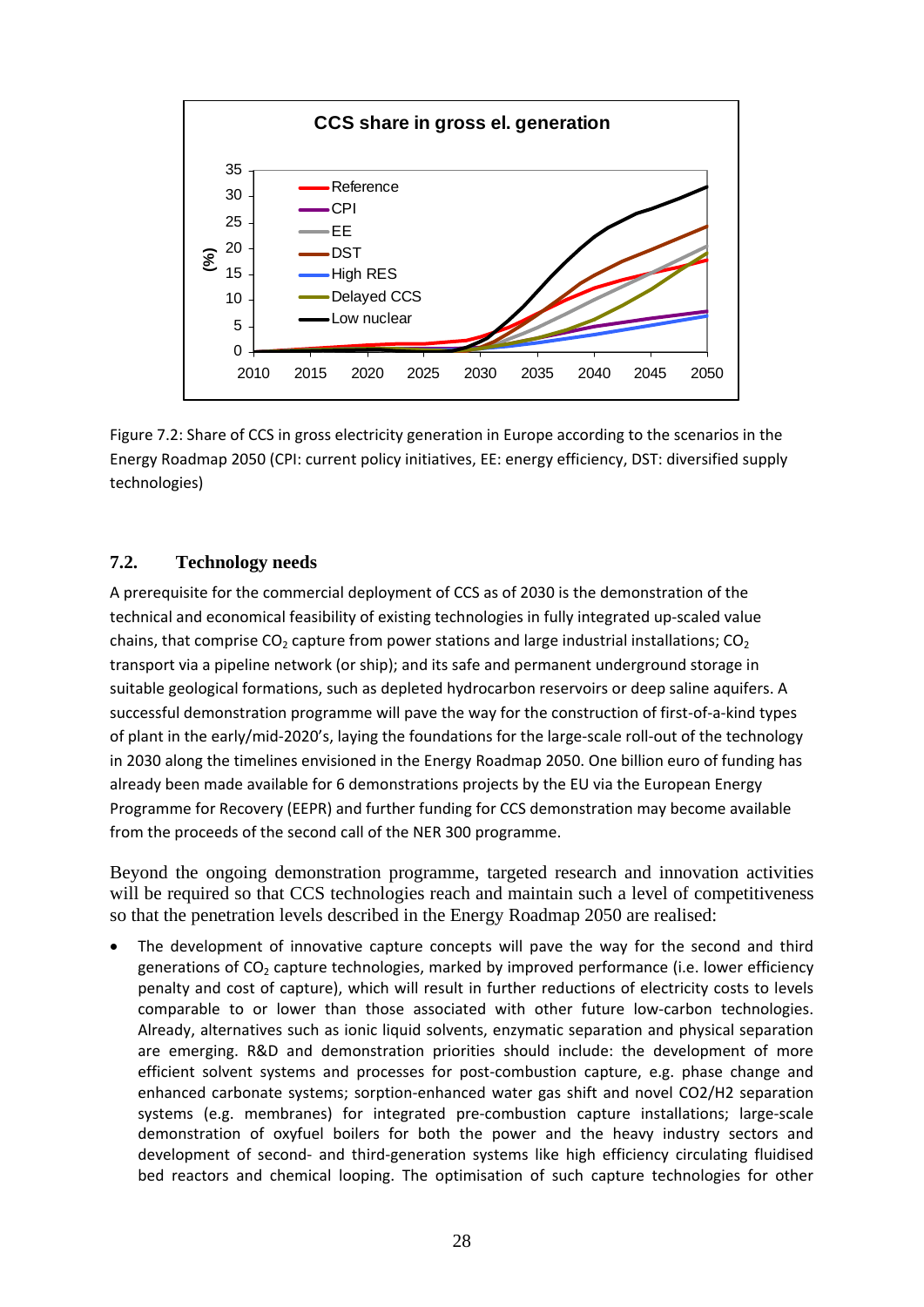carbon-intensive sectors such as the cement, refineries and the iron and steel industries, will enable the European industry to meet its  $CO<sub>2</sub>$  emission reduction targets with the lowest possible impact on competitiveness.

- Pilots will lead the development of second- and third-generation technologies that will reduce further the investment and operating costs, as well as the associated energy penalty. They will focus on the testing of new / optimised solvents, sorbents and membranes, new process designs and novel power plant integration schemes for all three capture pathways, post-combustion, pre-combustion and oxy-fuel. These pilots will also address crosscutting issues, such as capture plant flexibility, so that fossil fuel power plants can operate in tandem with intermittent renewable energy sources.
- Demonstration of feasibility of bio-CCS, i.e. using biomass as feedstock, will enhance the  $CO<sub>2</sub>$ reducing potential of  $CCS<sup>17</sup>$ .
- The development of concepts for CO<sub>2</sub> transport will enhance safety and hence public acceptance. These include the design of materials suitable for pipelines handling  $CO<sub>2</sub>$  at various compositions, avoiding pipeline rupture and longitudinal cracking.
- Better assessment of storage potential and site characterisation, especially of saline aquifers, will increase the safety of operations and contribute to the optimisation of infrastructure. Activities will include large scale storage demonstrators and pilots and development of models for the behaviour of injected CO2 at various timescales.
- Development of methodologies for pressure management will enable optimal use of the subsurface storage space, co-optimisation of EOR and  $CO<sub>2</sub>$  storage, and improved prediction of geologically controlled CO2 leakage mechanisms, which in turn will lead to safe and efficient  $CO<sub>2</sub>$ storage exploitation.
- The development of more refined and cost-effective monitoring and modelling techniques will contribute to the assessment of  $CO<sub>2</sub>$  migration, diffusion, fluid-rock interactions, and cap rock integrity for verifying storage security. This will lead to enhanced leakage detection and measurement, both in-situ and by remote sensing.
- Development of economically viable technologies, which can use captured  $CO<sub>2</sub>$  as feedstock for the production of synthetic fuels and chemicals, will improve the economics of CCS (CO2 utilisation –CCUS-).
- The further improvements of the efficiency of power plants and industrial processes will enable the deployment of  $CO<sub>2</sub>$  capture technologies at a minimum overall efficiency penalty. This is addressed in Chapter 9 of this report.

### **7.3. Cost reductions**

**.** 

Since CCS technologies have not yet been demonstrated on a commercial scale in the power sector, all reported cost figures are only estimates, based on scaling-up of smaller similar components and facilities used in other sectors (e.g. chemical and petro-chemical industry) or on manufacturers' expert judgment. As such, there is a significant uncertainty about near-, medium- and long-term technology costs. A recent cost analysis by ZEP  $ETP^{18}$  give estimates of the capital costs of power plants equipped with early generations of CCS technology. The costs of a coal plant range from 2450

<sup>&</sup>lt;sup>17</sup> ZEP ETP and the European Biofuels Technology Platform, Biomass with CO2 Capture and Storage (Bio-CCS), http://www.zeroemissionsplatform.eu/ library/publication/206-biomass-with-co2-capture-and-

storage-bio-ccs-the-way-forward-for-europe.html 18 ZEP ETP, The costs of CO2 capture, http://www.zeroemissionsplatform.eu/library/publication/166-zep-costreport-capture.html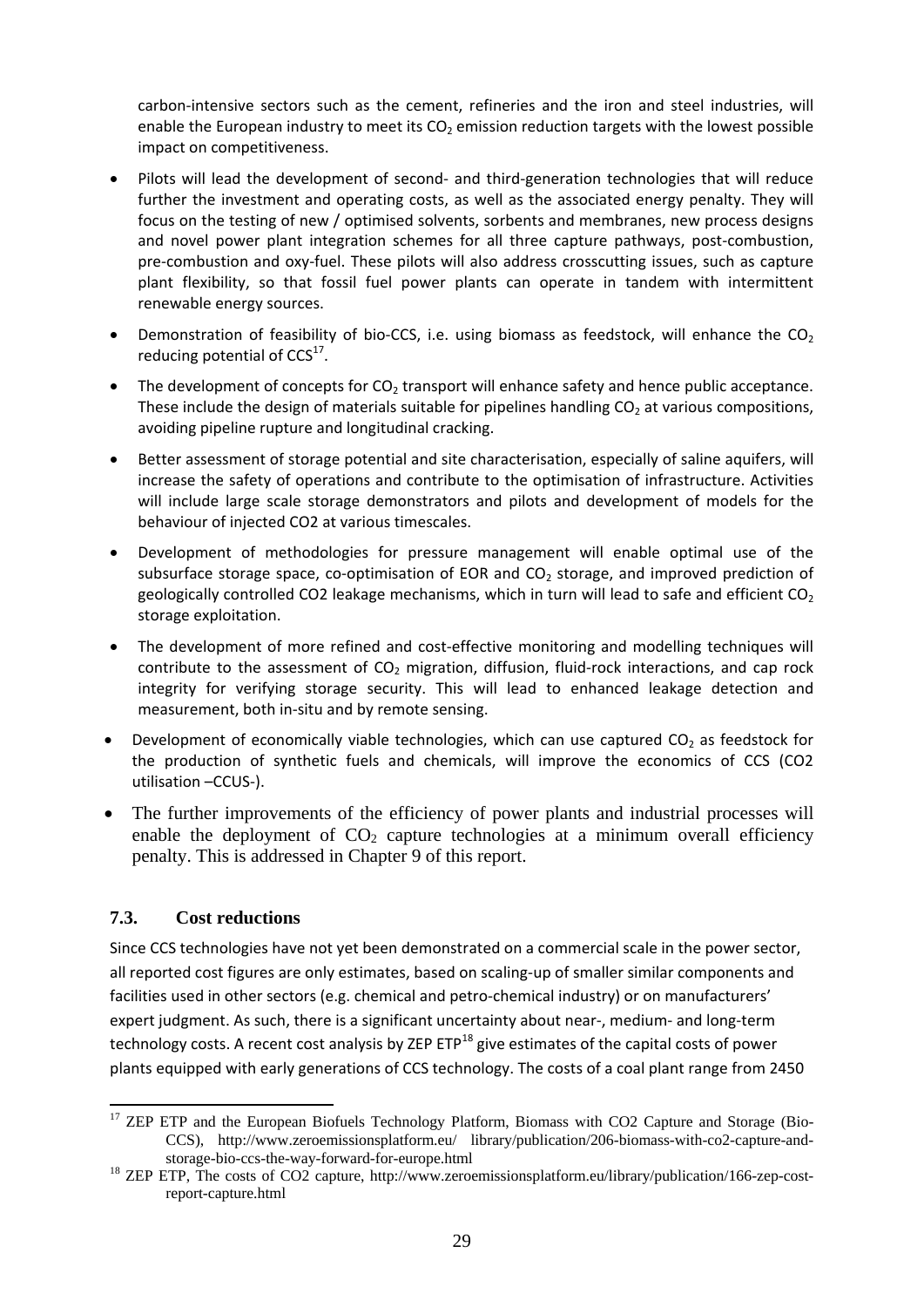€/kW (plant with post-combustion capture) to 3325 €/kW (oxyfuel plant). On average, the first generation CCS coal power plant is expected to be about 60-100% more expensive than a similar conventional plant, depending on the capture technology selected, i.e. post-, pre-, or oxyfuel combustion; while the capital cost of a natural gas plant with post-combustion capture can be twice of that of a conventional gas plant with the same capacity. It has been estimated that once CCS power plants start being deployed, costs will decrease at a rate of 12% per doubling cumulative installed capacity, benefiting from R&D activities and the building of economies of scale. Of the  $CO<sub>2</sub>$ capture technologies, the costs of oxyfuel-based systems may decrease faster since the industry expects new designs soon after first commercialisation, at a cost of about 2200 €/kW. Figure 7.3 shows the reduction of specific capital investment (SCI) of CCS power plants in the period 2020-2050. It is expected that by 2050, the capital costs of pre- and post-combustion coal plants with CCS will be reduced by almost 20% from those of first market entrants. The corresponding reduction for gas plants is expected to be around 10%. The cost of  $CO<sub>2</sub>$  capture for industrial applications will also vary according to application, but may, in many cases, be lower than for power generation due to a higher concentration of  $CO<sub>2</sub>$  in the flue gas.



Figure 7.3: Trends in capital costs of supercritical (SC) coal and combined cycle (CC) natural gas power plants with CCS technology (Source: JRC estimates)

#### **7.4. Soft measures influencing deployment**

Beyond R&D and demonstration initiatives to address technological gaps, additional measures will be required to facilitate the timely deployment of CCS. The most pressing issue to be addressed is the lack of business case. The current low ETS prices and the lack of any other legal/regulatory constraint, or incentive, hinders investments in CCS, both in demonstration and in bridging the gap to commercialisation, since there is no financial compensation for the additional capital and operating costs associated with CCS, despite the savings that come from buying fewer ETS quotas. This is especially true for the heavy industry, which faces a high risk of 'carbon leakage' due to the global trade of their products. The lack of political commitment to CCS by some Member States, as reflected on the outcome of the first call of the NER300 programme, triggered by the current economic environment, problems in permitting procedures and public opposition only adds to the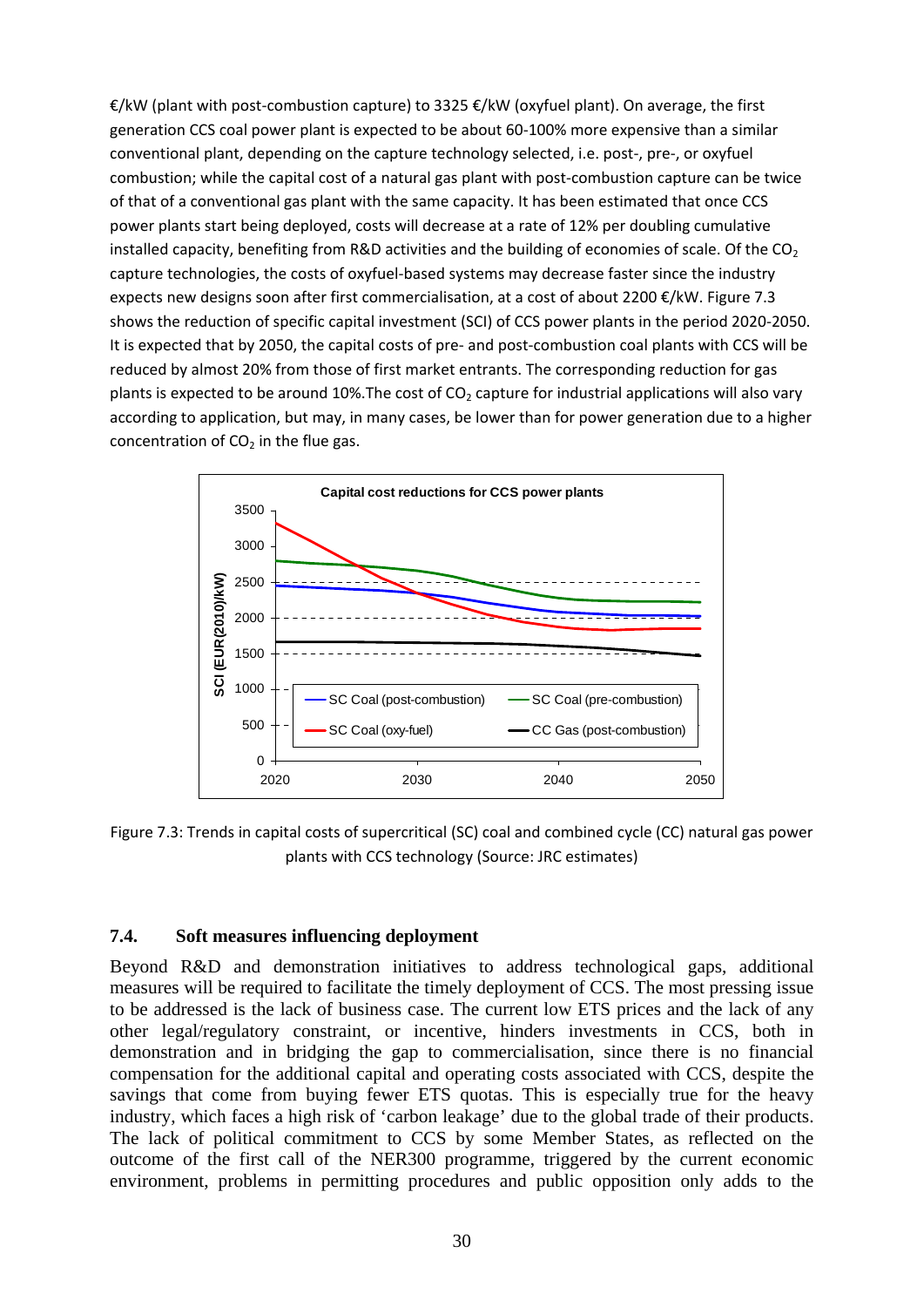difficulty of CCS projects to secure public and private financing. Additional financial incentives are hence needed as well as a stable policy/regulatory environment to make a CCS investment as commercially attractive as a conventional fossil fuel plant. It is noted however that the key regulatory issues related to permit/licensing procedures for storage sites and longterm liability have already been addressed by the CCS Directive (2009/31/EC). Securing public confidence in many Member States is another key social and political challenge, as confirmed by a Eurobarometer survey on CCS. While nearly half of the respondents agreed that CCS could help to combat climate change, the survey observed that 61% of people would be worried if an underground storage site for  $CO<sub>2</sub>$  were to be located within 5 km of their home. As a result of public opposition, a number of projects that envisaged  $CO<sub>2</sub>$  storage in land have been cancelled. This barrier was overcome in same cases when extensive information campaigns took place, or when  $CO<sub>2</sub>$  will be stored offshore. Since public perception will have a significant role to play in CCS deployment, measures relating to education on climate change and communication of the main technical economic and social aspects are needed.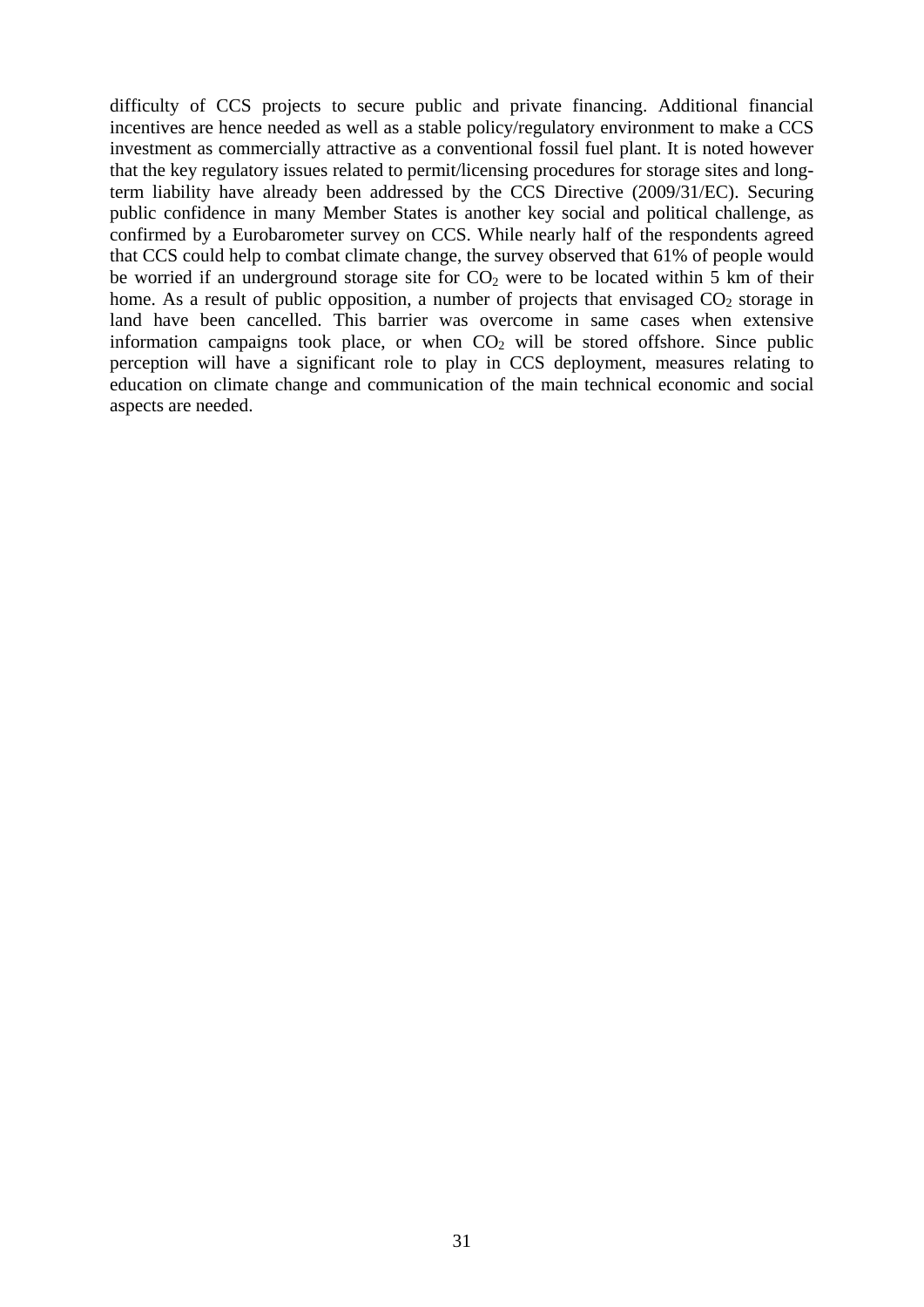### <span id="page-32-0"></span>**8. NUCLEAR FISSION ENERGY**

### **8.1. Market evolution**

In the Energy Roadmap 2050 six policy scenarios were studied. In the 'current policy scenario' the share of nuclear power is projected to reduce from 30.5 to 20.7% of the gross electricity production in 2030 and to 20.6% in 2050. For the four decarbonisation scenarios, the share of nuclear in the gross electricity generation varies from 13.4 to 21.2% in 2030 and 2.5 to 19.2% in 2050. For most other recent scenario studies concerning EU-27, the share of nuclear is forecasted to be either stable or slightly reduced by 2050. The construction of new nuclear will vary significantly between Member States. Presently, for example France, Finland, the UK, and Czech Republic plan construction of new reactors, whereas other countries have decided to phase out or stop their nuclear programs, e.g. Germany and Italy.

AREVA is the only European vendor of nuclear reactors. It is one of the global leaders in the industry. Two of its European pressurised reactors (EPRs) are under construction in Finland and France, and two EPRs are under construction in China. Worldwide there are 68 reactors under construction. AREVA is currently competing to sell reactors in the UK, Czech Republic, USA, India etc. Other major vendors competing globally include Westinghouse, GE Energy, Atomstroyexport, Mitsubishi Heavy Industries, AECL, and KHNP. Competition from Chinese vendors as well as from private enterprises selling Small and Medium sized Reactor (SMR) concepts are expected to increase in the future.

Europe and particularly France have large experience with Sodium-cooled Fast Reactors (SFR). Outside Europe, fast reactor programs are pursued in Russia, Japan, India, and China. These countries invest large resources, but Europe has an opportunity to construct the first fast reactor that meets the Generation IV design criteria<sup>19</sup>.

#### **8.2. Technology needs**

Often nuclear reactor designs are categorised in Generation II, III and IV according to their evolutionary improvements or developments. Most of the reactors operating globally are of Generation II type. Two Generation III rectors are under construction in the EU-27, while Generation IV plants are to be commercially deployed around 2040. Some of the general technology and research needs as well as the specific needs for each Generation of nuclear power are presented below.

#### *General needs*

**.** 

After Fukushima it became apparent that more focus is needed on extreme and rare external safety hazards and the interaction between units on one site in such events<sup>20</sup>. Examples of general technology/research needs are:

<sup>&</sup>lt;sup>19</sup> GIF, 2002, A Technology Roadmap for Generation IV Nuclear Energy Systems, pp.6, available at: http://www.gen-4.org/PDFs/GenIVRoadmap.pdf<br><sup>20</sup>SNETP, 2011, Implications of the Fukushima accident for SNETP, available at:

http://www.snetp.eu/www/snetp/images/stories/Docs-Newsflash/Implication\_of\_Fukushima\_SNETP.pdf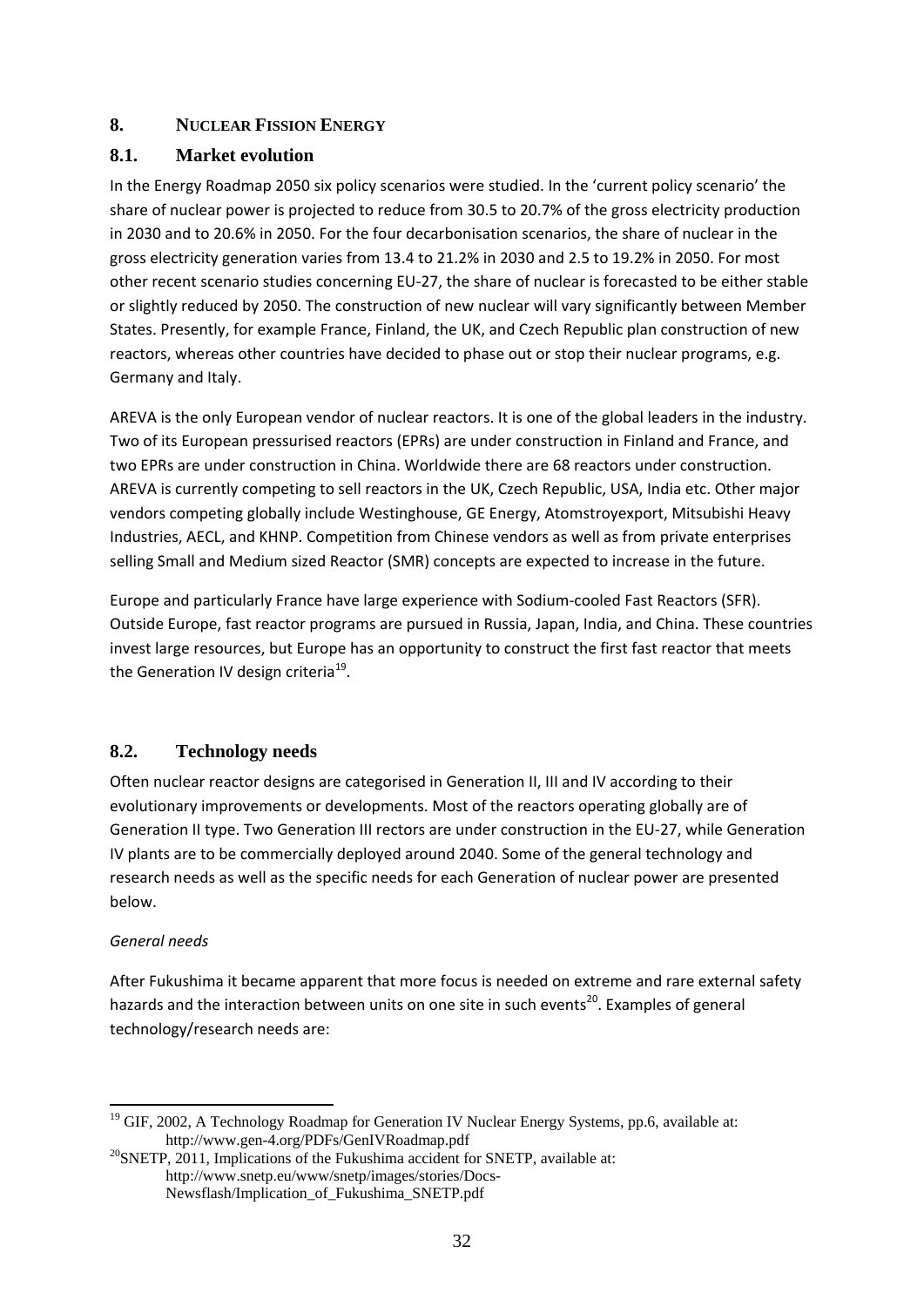- Systematic approach for the determination of safety margins and the risk of occurrence of cliffedge effects for extreme events beyond the design basis.
- Methodologies to identify extreme and rare events potentially leading to common mode failures of multiple plants system.
- Further develop and validate advanced models and simulation platforms for the analysis of severe accident.

#### *Generation II*

The bulk of the Generation II Light Water Reactors (LWR) were commissioned during the 1980's and unless they are granted life time extensions they will be decommissioned in the 2020's, see Figure 8.1. It is expected that most nuclear power plants will extend their operating life time to 50-60 years, as is often the case with similar reactors around the world (e.g. in the USA).



Figure 8.1. Start of operation and planned phase out without plant life extension for nuclear power plants in EU-27

In the period 2010-2030, the successful operation and management of Gen II LWRs beyond their originally foreseen lifetime will be an important driver for  $R&D^{21}$ .

Important issues to be addressed are:

- Increase understanding of ageing mechanisms of materials
- Development best practise guidelines for ageing prevention and mitigation
- Further development and validation of modern computer codes for assessing loading

*Generation III* 

**.** 

<sup>&</sup>lt;sup>21</sup> SNETP, 2009, Strategic Research Agenda, available at: http://www.snetp.eu/www/snetp/images/stories/Docs-AboutSNETP/sra2009.pdf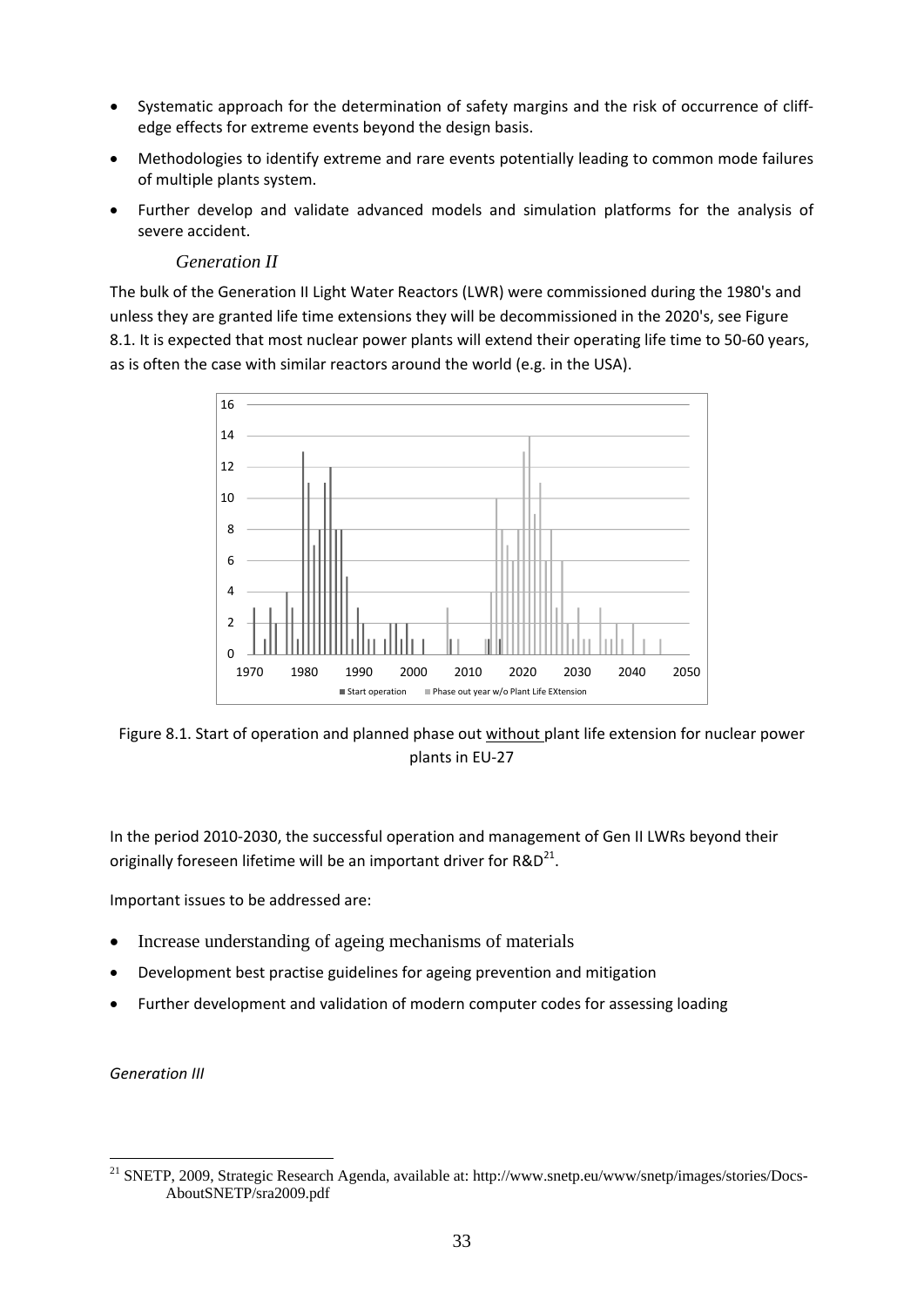The Generation III LWR reactors are the state of the art of nuclear reactor technology and they are currently being deployed. The designs will be further refined with time based on feedback from operating experience and improvements through R&D.

### *Generation IV*

Within the European Sustainable Nuclear Industrial Initiative (ESNII) three fast reactor concepts are developed. The French project called ASTRID concerns the sodium-cooled fast reactor (SFR). A prototype is planned after 2020 and commercial deployment after 2040. The MYRRHA project of Belgium on a lead-bismuth cooled accelerator driven system plans a demonstrator by 2022. MYRRHA feeds into the development of the lead-cooled fast reactor (LFR) concept. The LFR is expected to be commercially deployed around 2050. A gas-cooled fast reactor (GFR) is also being investigated, but it requires more R&D on fuel and materials, and thus its commercial deployment would be farther in the future.

To achieve commercial availability of SFR by 2040 and LFR by 2050, some of the technology needs identified are $^{22}$ :

- Structural materials and innovative fuels that can support high fast neutron fluxes, high temperatures, and guarantee a plant lifetime of 60 years
- Improved safety, and robustness against severe damage, e.g. core designs with moderate void effect and other favourable reactivity feedback effects
- Development of European codes and standards to be used for future construction of Gen IV reactors
- More advanced physical models and computational approaches to achieve more accurate and detailed modelling benefiting from the increase of computational power
- Improved sustainability through a better use of fissile materials, reduction of proliferation risks, and minimisation of long lived radioactive waste.

Nuclear cogeneration using (Very) High Temperature Reactors is another potential area where nuclear power can play a role in decarbonising both the electricity and heat markets<sup>23</sup>. An industrial initiative is being prepared, but since no significant projects exists yet it is not treated further here.

#### 8.3. **Cost reductions**

*Generation III:* At Olkiluoto the originally planned start in 2009 of the first of a kind EPR has been delayed by seven years, whereas construction at Flamanville is four years behind schedule. The long delays have caused significant cost overruns. The costs for EPR at Olkiluoto and Flamanville are now estimated at 8.5 billion Euro (5300 Euro/kWe), which is more than twice their original costs. On the other hand, two EPRs are under construction in China using the experiences learned from the constructions in Europe. The Chinese EPRs are on schedule to be constructed in 46 months. It is likely

<sup>1</sup> <sup>22</sup> SNETP, 2009, Strategic Research Agenda, available at: http://www.snetp.eu/www/snetp/images/stories/Docs-

AboutSNETP/sra2009.pdf<br><sup>23</sup> SNETP, 2009, Strategic Research Agenda, available at: http://www.snetp.eu/www/snetp/images/stories/Docs-AboutSNETP/sra2009.pdf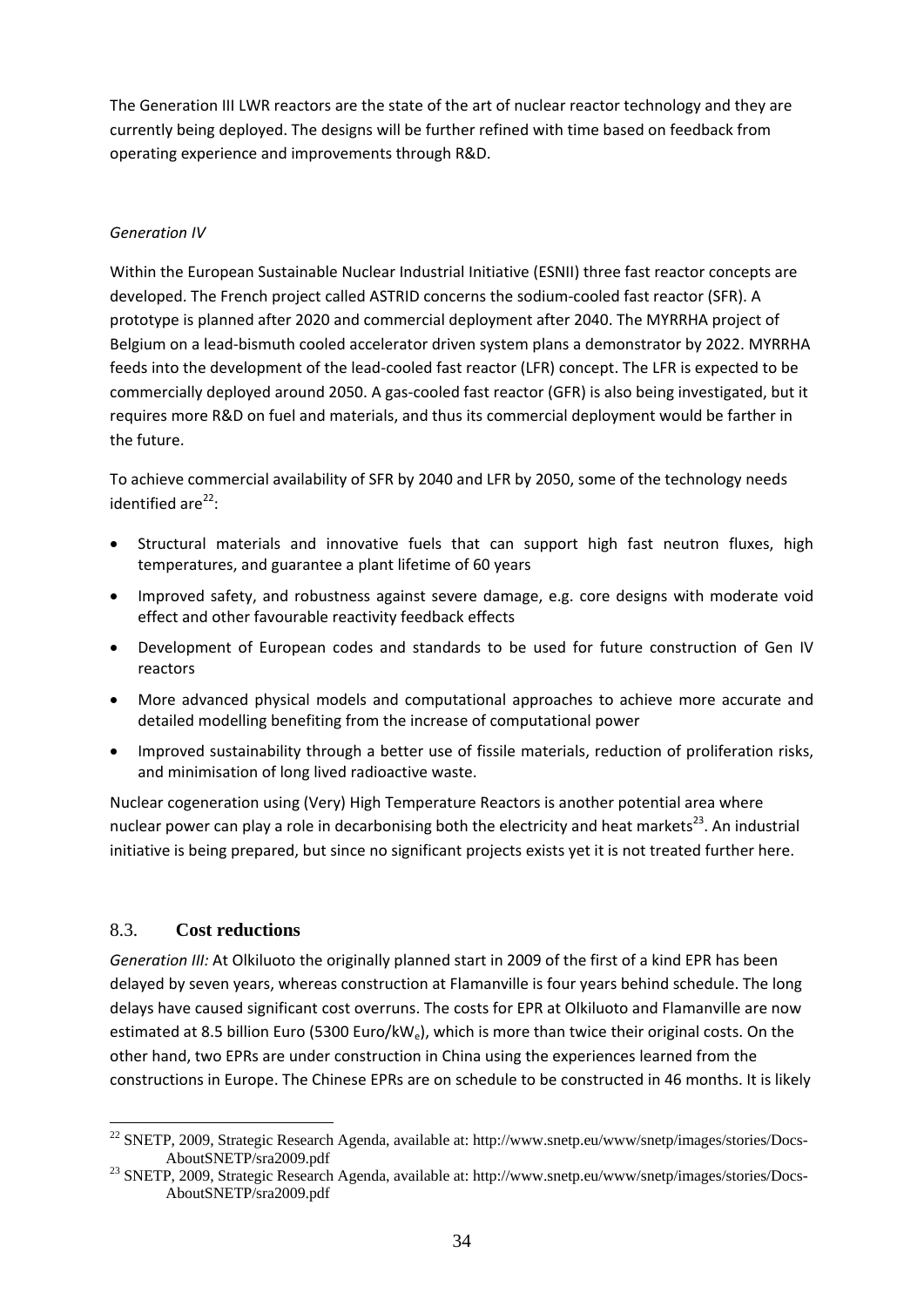that delays and cost overruns would be significantly reduced for the next construction of an EPR in the EU too, see Figure 8.2. In the long term the capital costs are expected to be around 3500 EUR/kWe. The designs will be refined with time to improve economic competitiveness.

*Generation IV:* According to the Key Performance Indicators indicated by ESNII, the capital cost is expected to be around 4000 EUR/kW<sub>e</sub> for the LFR for the N<sup>th</sup>-of-a-kind (NOAK) reactors. The aim is to keep capital costs down by plant simplifications and by the use of inherent and passive safety systems. The SFR is expected to have a similar capital costs as the LFR. It should be recognised that for projects of this size and complexity, the uncertainties of these estimates are not negligible.



Figure 8.2. Capital cost trends for Generation III and IV nuclear reactors.

# **8.4. Soft measures influencing deployment**

.

Non-technological measures could have an important effect for the market trajectories of nuclear power. The following areas would help the nuclear industry:

- Access to favourable financing to increase certainty for investors and make more resources accessible to research programmes.
- Streamline the licensing process in the Member States through common regulatory requirements, which could shorten the time from investment decision until reactor operation.
- Harmonisation of European plant life extension justification methodologies.
- Harmonisation of European methodologies for a new type of probabilistic safety assessment, e.g. extreme events like earthquakes, and sharing of data.
- Extend training of qualified engineers and scientists in the nuclear domain.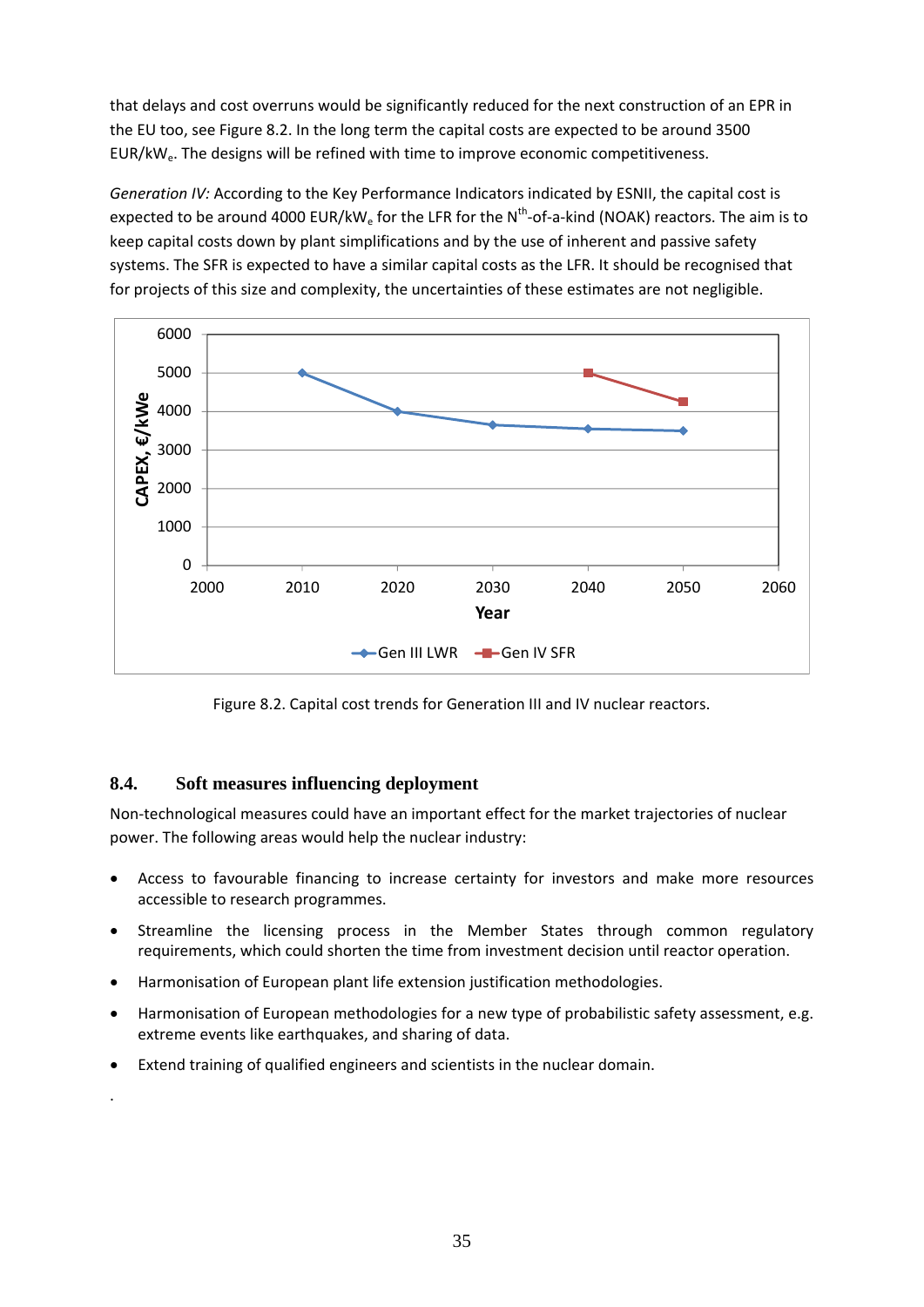#### **9. ADVANCED FOSSIL FUEL TECHNOLOGIES**

### **9.1. Market evolution**

Coal and gas fired power stations will likely remain in the European generation technology portfolio, with the latter having a higher potential if a safe and secure extraction of hydrocarbons from unconventional resources will become possible, even in scenarios with a very high share of RES-E generation<sup>24</sup>. Their role will be to provide backup in times of no supply from variable RES-E as well as flexibility in case of rapid supply and demand changes. The technology portfolio consists of continuously improved steam and gas turbines (and combinations thereof as e.g. CCGTs). On a worldwide level, fossil fuels are expected to remain the most important source of power generation representing more than 40% of capacity additions by 2035 and providing well over 50% of electricity in 2035<sup>25</sup>. Only 9% of these additions are expected to happen in the EU. Scenarios taking into account a decarbonisation of the European power system assume no more growth in global installed capacity post 2030 reducing the market to replacement installations which however remains significant. Roughly 1,300 GW of coal and 1,200 GW of gas plant capacity will be added between 2012 and 2035 representing about half of the then installed total capacity. The European and – to a lesser degree – the global fossil fuel mix are expected to continue shifting from coal to gas which is expected to overtake coal in terms of installed capacity by 2030.



Source: JRC elaboration on IEA WEO 2012, New Policies Scenario; IEA ETP 2012, 4DS<sup>26</sup>

# **9.2. Technology needs**

*Stream turbines for coal plants* 

<sup>1</sup> <sup>24</sup> See e.g. EWI: 'Flexibility options in European electricity markets in high RES-E scenarios, Study on behalf

of the International Energy Agency (IEA), Cologne 2012. 25 World Energy Outlook 2012, New Policies Scenario, page 182

<sup>&</sup>lt;sup>26</sup> IEA Energy Technology Perspectives 2012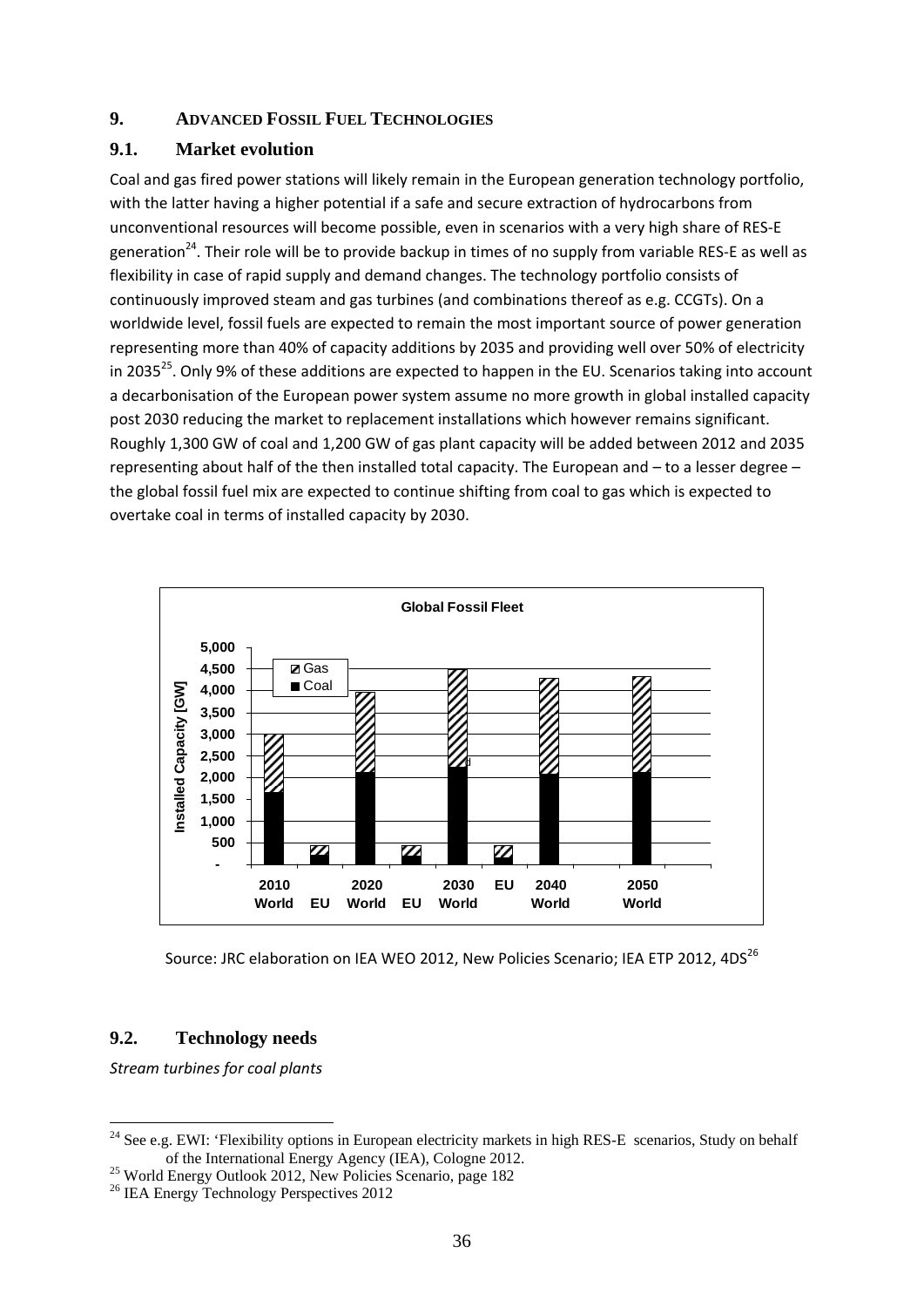Today, the majority of the European fleet of coal power stations still uses subcritical steam turbines that have thermal efficiencies of below 40% (LHV). No new deployment of this technology is expected in Europe apart from selected cases of retrofitting or reactivating mothballed stations. During the last decade<sup>27</sup>, 92% of new coal plants in Germany and 53% of new coal plants in Poland were built using supercritical technologies reaching thermal efficiencies of 45% and 43% in case of hard coal and lignite fuel respectively. Outside Europe, subcritical technology still enjoys a market share above 50% of new builds in China, India and the United States.

The next evolutionary step in the development of steam turbines for coal power stations is to raise the steam temperature to 700°C achieving a thermal efficiency of up 50%. The 700°C technology necessitates the switch from iron-based to nickel-based alloys as only the latter are able to withstand the higher temperatures. A number of pilot projects to test components under real life conditions have been initiated within projects funded by the EU and member states, such as e.g. the COORETEC28 program. The full commercialisation is not expected before the decade of 2020-30.

#### *Integrated Gasification Combined Cycle (IGCC)*

IGCC is a technology originally developed for the treatment of refinery residues and not with a focus on power generation. Worldwide, only 17 of the currently operating 137 IGCC plants<sup>29</sup> are used for power generation and only 6 of these use coal as their primary feedstock.

A number of new projects with a capacity above 500 MW, i.e. double the size of currently deployed plants, have recently been announced in Europe<sup>30</sup> but no final investment decision has been communicated so far. In the USA, one large scale project began test operation in  $2012^{31}$ . IGCC technology is currently disadvantaged by higher costs and the lack of a comparable experience (compared with the coal steam turbine plants). The prime objective of R&D is the demonstration of the commercial viability of this (otherwise mature) technology for power generation from coal.

Once the large scale deployment track for this technology takes off, an improvement of the power block would be a main target as current plants in general use less advanced gas turbines compared to state of the art combined cycle natural gas (CCGT) plants. A roadmap is currently developed by the European Turbine Network within the FP7 project H2-IGCC<sup>32</sup> with the aim of integrating most recent (H-class) gas turbines into an IGCC allowing a net thermal efficiency of up to 50%. A recent study by Shell<sup>33</sup>, one of the leading providers of gasifier technology, suggests thermal efficiencies of 48.5% for new built projects.

**.** 

 $27$  Finkenrath, Smith, Volk: CCS Retrofit – Analysis of Globally Installed Coal-Fired Power Plant Feet, IEA  $2012$ <sup>28</sup> www.cooretec.de

 $29$  According to the US DOE database on gasification plants, located at

www.netl.doe.gov/technologies/coalpower/gasification/worlddatabase/ 30 Christer Björkqvist, European Turbine Network-ETN, Progress Towards Implementation of IGCC-CCS in Europe, ICEPAG, 2010 31 Duke Energy, Sustainability Report 2011-12

 $32$  www.h2-igcc.eu

<sup>&</sup>lt;sup>33</sup> Prins et. al: Technological Developments IGCC for Carbon Capture, Chemical Engineering Technology 2012, 35, No3, p. 413-419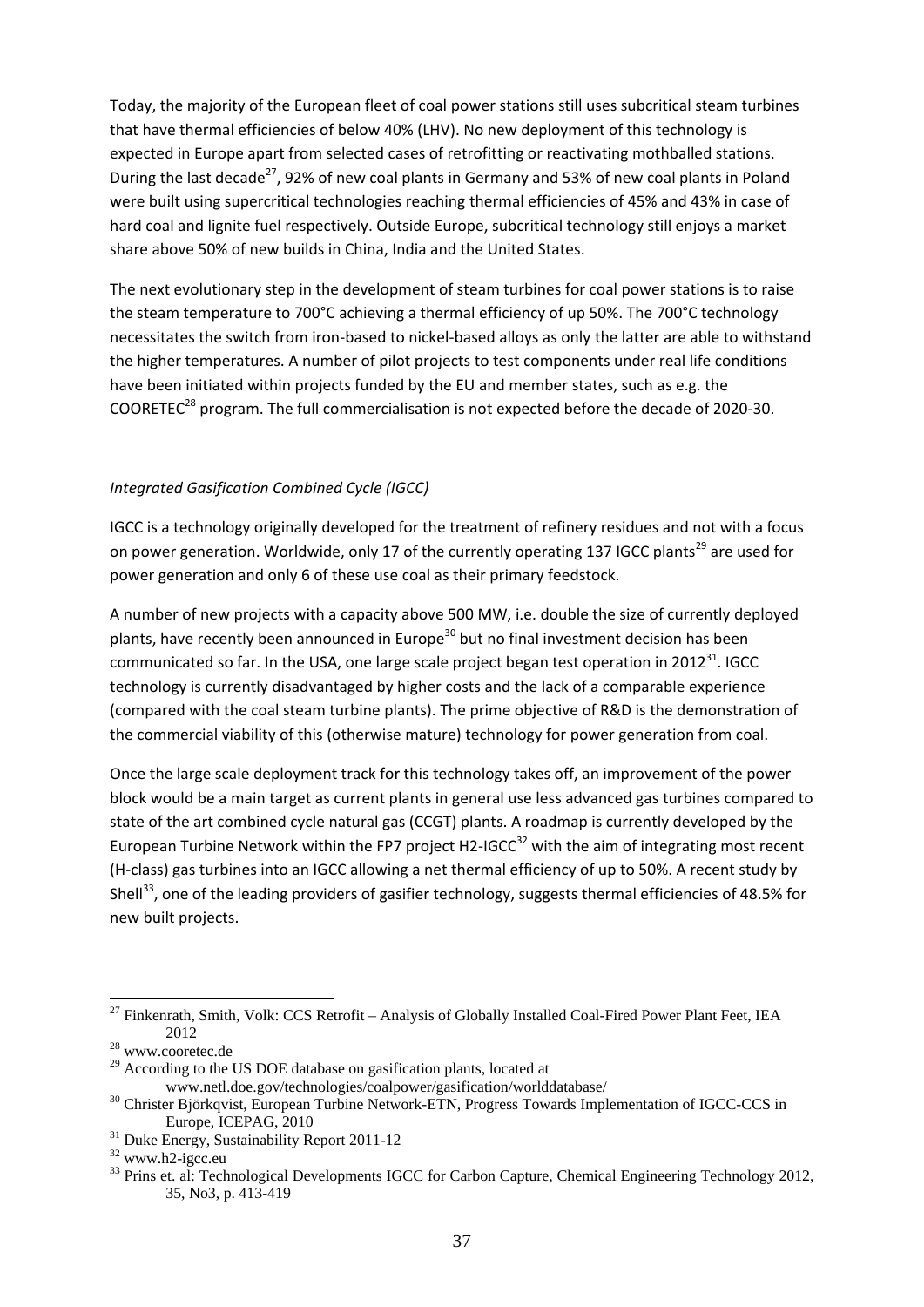#### *Gas/oil steam turbine power plants*

Gas power plants with steam turbines have also been deployed in Europe mainly in the 1970s but their relatively low thermal efficiency of ca. 40% challenges their competitively against CCGTs or even open cycle gas turbines. This can be observed by decisions of some European utilities to mothball such units<sup>34</sup>. Plant manufacturers have moved to gas turbine technology since the 1990s.

### *Gas turbines and combined cycle gas turbine plants (CCGT)*

Gas turbines have been used for more than 50 years, mainly for peak power generation but also in combination with combined heat and power systems. Investments in open cycle gas turbines are ongoing in Europe.

The CCGT combines two building blocks: a gas and a steam turbine. In current CCGTs, the steam is generated by the exhaust gases of the gas turbine. The deployment of combined cycle gas turbine power plants gained significant momentum in the 1990s when progress in materials allowed gas turbines to achieve temperatures exceeding 1500°C allowing this combined process. The performance of gas turbines and the CCGT plants using these turbines has continuously improved since then. Thermal efficiencies of gas turbines deployed in the 1990s are typically around 35%, resulting in a CCGT efficiency of up to 55%. Gas turbines of this type are still used for open cycle gas turbine applications today. Today's most advanced gas turbines have a power rating of 375 MW and thermal efficiencies of 46%, allowing CCGT efficiencies above 60%. The bulk of investment projects today however use improved F-class gas turbines resulting in slightly lower CCGT efficiencies of ca. 58%.

Research and development towards higher efficiencies is ongoing in different industrial initiatives. The goal for a CCGT is to reach a combined thermal efficiency of 63% by 2020. The future development of gas turbines is expected to take place in a competitive market environment including public R&D support as e.g. within the 'AG Turbo' or the US DOE gas turbine programme. Closely related to this are activities with the aim to adapt newest generation (H-class) gas turbines to syngas in IGCCs (see the abovementioned H2-IGCC-project).

# **9.3. Cost reductions**

#### *Steam turbines*

Stable capital costs can be expected for new build steam turbines for both hard coal and lignite plants. The technology is mature and it shows a rather small learning rate of ca. 5% per doubling of capacity<sup>35</sup>. Improvement of technology (such as an increase in steam parameters) is happening incrementally and the rate of new deployment is relatively constant. As the global cumulated capacity of deployed coal plants (including all technologies such as e.g. IGCC) is expected to double by 2030, a 5% reduction in capital costs could be expected by then. Constant costs of 1700  $\epsilon_{2012}$ /kW

 $34$ See e.g. the decision by Statkraft to mothball the Emden unit in Germany:

http://www.statkraft.com/presscentre/press-releases/statkraft-adjust-generation-in-germany.aspx<br><sup>35</sup> Junginger (Editor) et. al.: Technology Learning in the Energy Sector, Lessons for Policy, Industry and Science, 2010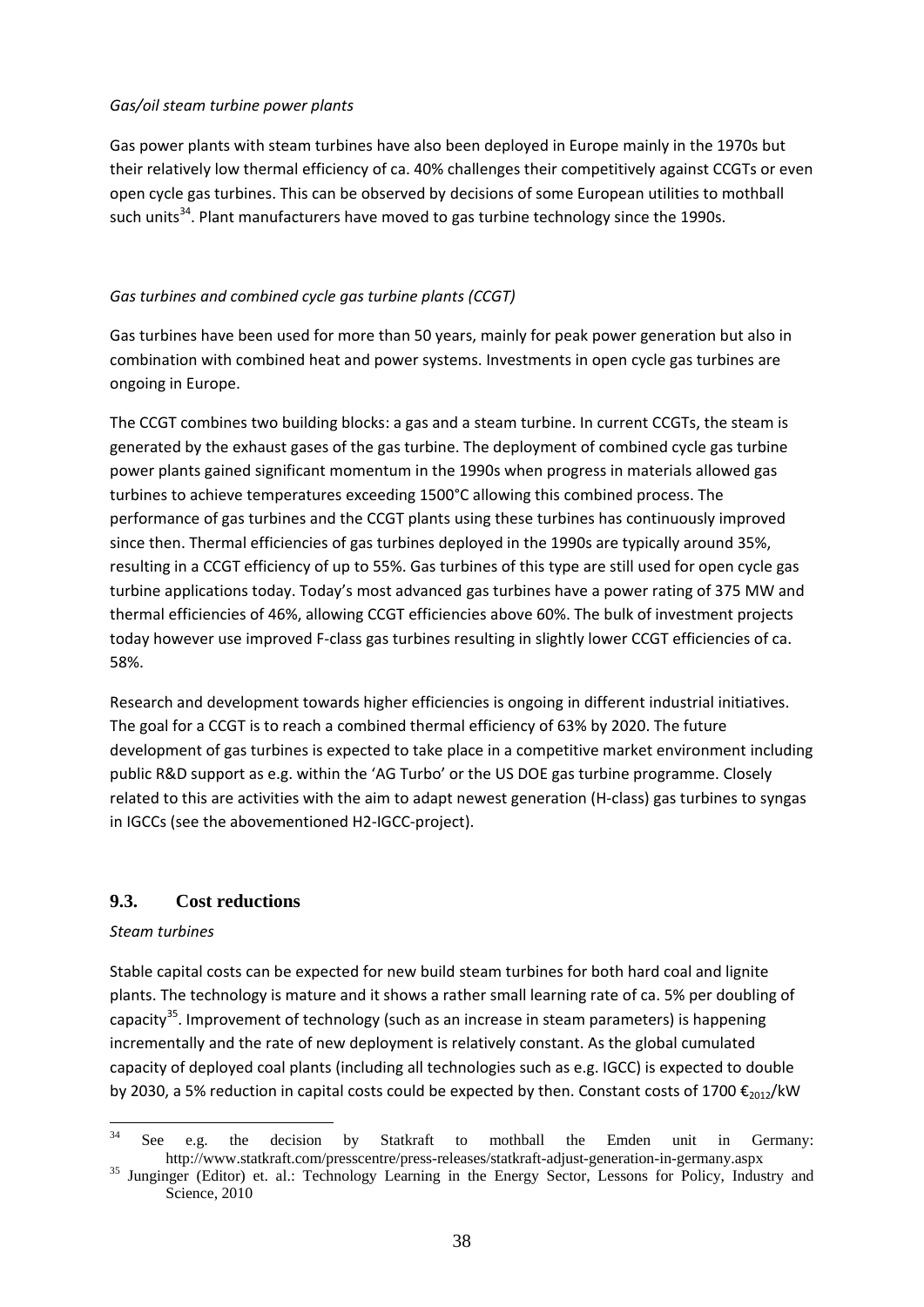and  $1850\epsilon_{2012}$ /kW for coal and lignite respectively are however assumed for the European Union anticipating more ambitious environmental targets and taking into account a more expensive and highly qualified workforce.

#### *IGCC*

As the potential for improvement of the compound IGCC system is the result of the potentials of its components (gasifier, gas cleaning unit and power block), learning rates similar to CCGT technology, i.e. a 10% reduction of capital costs per doubling of capacity, can be assumed given similar components. Taking into account the very small installed base of plants today such a learning rate would lead to a significant cost reductions. Two scenarios are presented in Figure 9.1: the high cost scenario assumes an IPCC share of 5% of all new coal plants, the low cost scenario a share of 25% of all new coal plants by 2035. It is further assumed that learning would take place in a single investment wave starting past 2020. No further reduction in costs is assumed between 2030 and 2050. It can be seen that IGCC costs could fall below those of coal plants equipped with steam turbines however only if every fourth project would make use of this technology.



Figure 9.1: Capital cost trends for conventional fossil fuel power plants (Source: JRC estimates)

#### *Gas turbines and CCGT*

Large gas turbines suited for combined cycle plants are a mature technology but provided only by a limited number of European, American and Japanese manufacturers. Observed learning rates have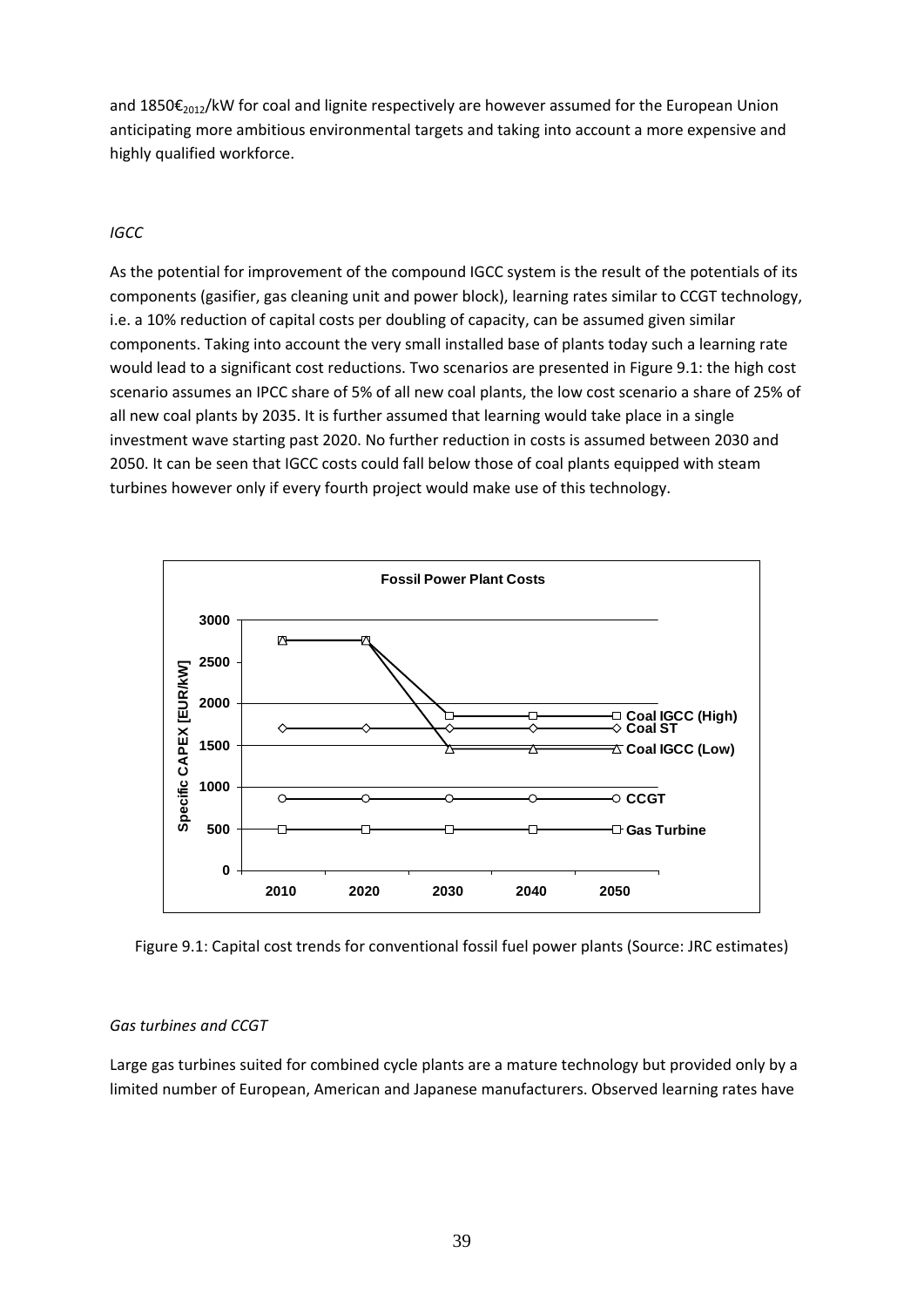stabilised at 10% per doubling of capacity after a phase of more rapid price declines observed in the  $1990s^{36}$ .

The cumulated capacity of deployed gas fired plants (including CCGTs and OCGTs) is expected to grow in most energy scenarios. According to the New Policy Scenario of the IEA World Energy Outlook, the cumulated installed capacity will double by 2035. This would result in a cost reduction of 10% (on world markets). As in the case of steam turbines, constant specific capital costs are assumed postulating higher than average environmental requirements and higher labour costs for Europe.

# **9.4. Soft measures influencing deployment**

Investment decisions by utilities as well as R&D decisions by manufacturers related to fossil fuel plants have so far been made purely on competitive grounds. Key drivers for future directions will be given by the commodity markets and energy system requirements, such as:

- Gas and carbon emission prices determining whether gas-fired plants will be designed for baseload, cycling or backup generation.
- The total system intermittency resulting from RES-E penetration levels and integration measures such as storage deployment, larger scale interconnection and demand response measures
- The total generation mix including the share of coal, nuclear and hydro power stations

The challenging business case for new build fossil power plants in markets with an increasing level of RES-E, depressed power prices and low running hours and a reduced investment appetite from the side of utility investors faced with strained balance sheets might lead to a lack of investments even in capacity that is needed from a system security of supply perspective. A number of Member States have started to address this problem by considering the introduction of capacity payments to plants and the European Commission has launched a public consultation on that matter<sup>37</sup>. A reform of power markets allowing both RES-E and conventional generation to compete on a level playing field will be one of the regulatory challenges for a high RES-E system.

All abovementioned barriers could be overcome by the end of the decade when demand for new generation capacity can be expected to pick up again and strong price signals for  $CO<sub>2</sub>$  would provide a competitive advantage to low carbon investments.

**<sup>.</sup>** <sup>36</sup> Junginger (Editor) et. al.: Technology Learning in the Energy Sector, Lessons for Policy, Industry and Science, 2010<br><sup>37</sup> http://ec.europa.eu/energy/gas\_electricity/consultations/20130207\_generation\_adequacy\_en.htm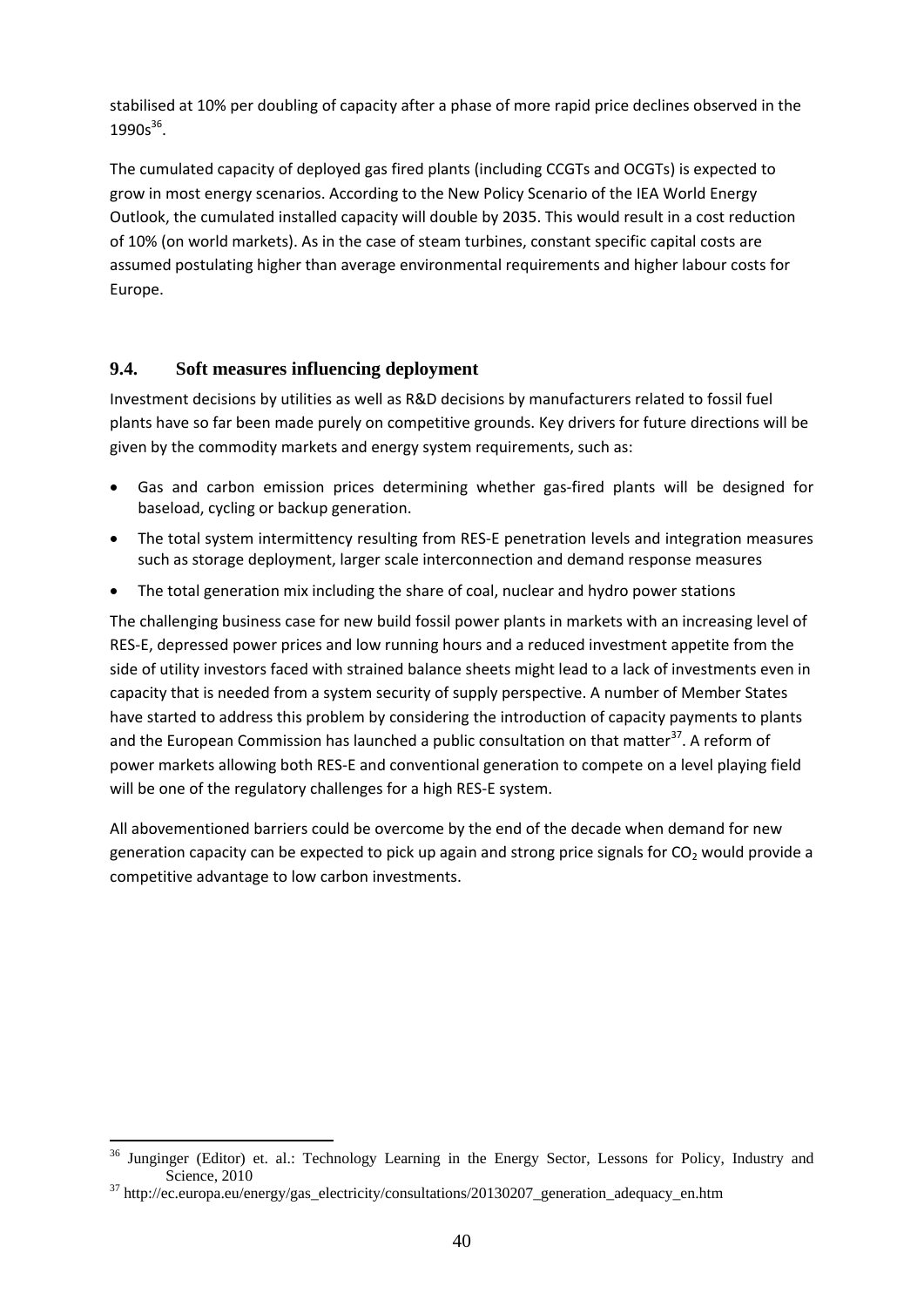### **10. MARINE (WAVE & TIDAL) ENERGY**

### **10.1. Market evolution**

Currently, the installed capacity of marine (wave and tidal) energy technologies on the global level is limited to few MW (excluding tidal barrage projects). These installations are demonstration projects. Table 10.1 gives an example of marine energy technologies installed in European waters.

| <b>Developer</b>              | <b>Projects to date</b>                                     |  |  |
|-------------------------------|-------------------------------------------------------------|--|--|
| Pelamis Wave Power, UK        | 2 Units of 750 kW at EMEC, UK                               |  |  |
| Ocean Power Technologies, USA | 2 Units of 40 kW in the USA and 150 kW unit is Scotland     |  |  |
|                               |                                                             |  |  |
| Seabased, Sweden              | Multiple 30 kW devices in Sweden                            |  |  |
| Aquamarine Power Oyster, UK   | One unit of 315 kW and another of 800 kW at EMEC, UK        |  |  |
| AW Energy WaveRoller, Finland | One unit of 300 kW in Portugal                              |  |  |
| Voith Hydro Wavegen, UK and   | One unit of 300 kW in Mutriku, Spain and 500 kW unit in the |  |  |
| Germany                       | UK                                                          |  |  |
| WavEC, Spain                  | One WavEC Pico Plant of 400 kW in Azores                    |  |  |
| Dave Dragon, Denmark          | One unit of 20 kW in Denmark                                |  |  |
| Wello Oy, Finland             | One Penguin WEC unit of 500 kW at EMEC, UK                  |  |  |

Table 10.1: Examples of marine energy technologies installed in European waters

The installed capacity of marine energy technologies in the EU in 2020 will reach 2253 MW, according to the National Renewable Energy Action Plans: 1300 MW in the UK, 380 MW in France (including the 250 MW La Rance tidal barrage plant), 250 MW in Portugal, 100 MW in Spain, 135 MW in Portugal, 75 MW in Ireland, 10 MW in Finland and 3 MW in Italy.

In the longer term, it is estimated that marine energy would cover 5% of the EU power generation in 2050, i.e. approximately 250 TWh of marine energy electricity. Assuming that such plants operate on average during 3500 hours a year, the required installed capacity of marine energy in the EU could reach 71 GW in 2050. The 2030 installed capacity would be around 15 GW and the capacity in 2040 around 35 GW.

# **10.2. Technology needs**

The potential of marine energy is undeniable. Wave and tidal energy can play an important role in Europe's future electricity supply as it relies on vast resources and a low-carbon footprint. Moreover, its development would contribute significantly to the economic growth of coastal regions, and represents an opportunity for the European industry for technology exports. Nevertheless, the very early stage of marine energy technologies implies that many technological challenges lie ahead.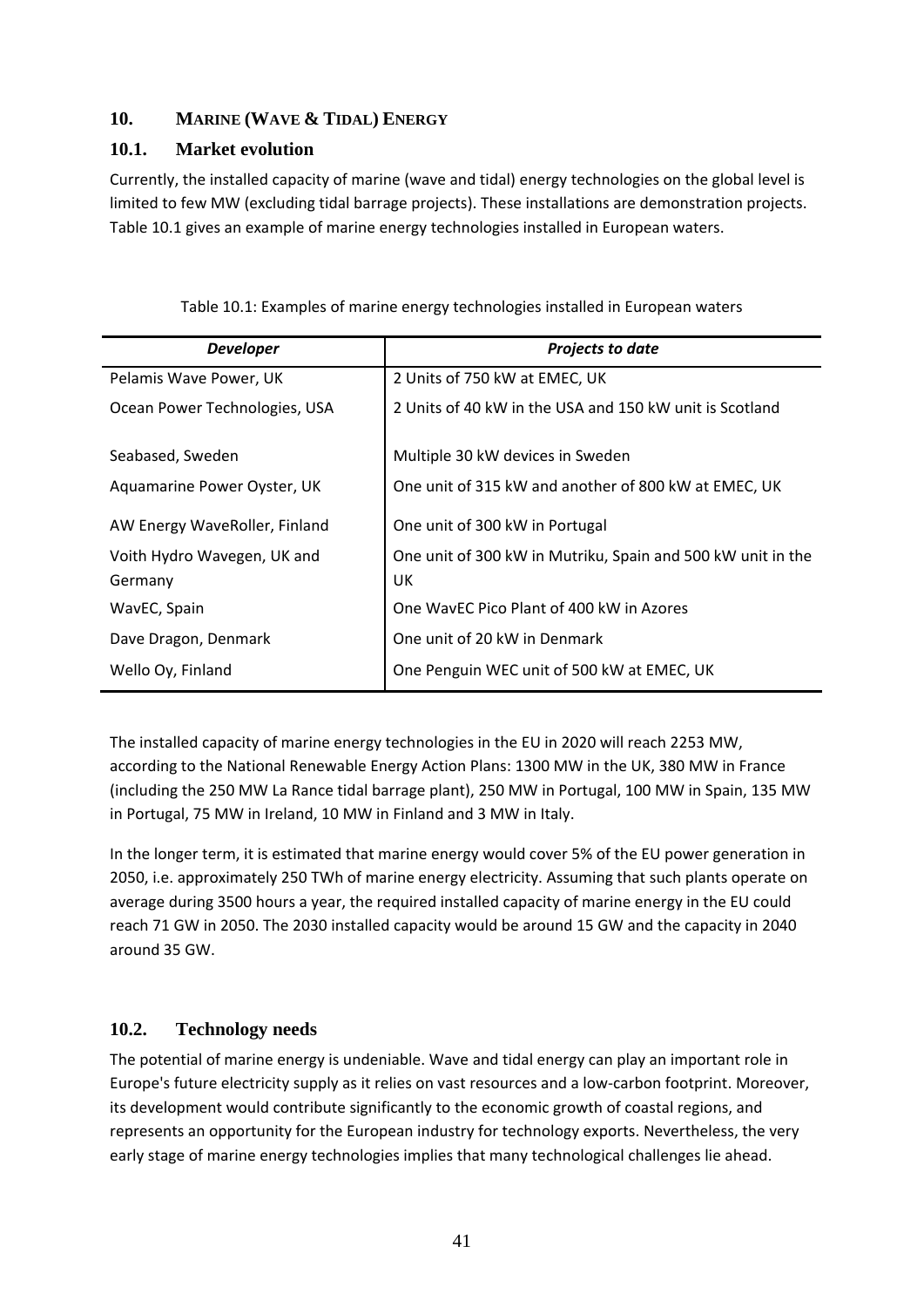Research has already led to the development of a wide variety of marine energy conversion technologies. This is an on-going effort and new concepts can be expected in the future. Many proposed systems have not yet been tested under real operation conditions. The evolution from design to lab and from lab to the water will allow a variety of technologies to compete and eventually to bring viable marine energy systems to the market. The priority of the sector is the demonstration of concepts, which should include testing of single units under real operation conditions, but also upscaling to the array level. Accumulation of short- and long-term operation data, such as performance, component and system reliability, operating and maintenance needs, etc,. is a required input for design optimization and cost savings.

Europe is currently world leader in marine energy development and demonstration. This includes the development of marine energy conversion concepts, system design and engineering, and single- and multiple-device testing, aiming to demonstrate commercial viability. The European test centres, e.g. the European Marine Energy Centre (EMEC), the Wave Hub, the Biscay Marine Energy Platform (BiMEP) and the Danish Wave Energy Centre (DanWEC), are state of the art facilities. However efforts have to intensify to accelerate development and eventually deployment of marine energy in Europe.

According to CarbonTrust, the capital cost breakdown for a tidal energy device in a medium- or largescale farm would be as follows: 30% for the rotor and power train, 25% for the structure, 16% for installation, 13% for off-board electrical equipment, 12% for generator and other on-board electrical equipment and 4% for design, engineering, management and insurance. The capital cost breakdown for a wave energy device in a medium- or large-scale farm would be as follows: 41% for the device, 17% for installation, 14% for transmission, 10% for decommissioning, 7% for moorings, 4% for commissioning, 5% for design, engineering and management and 2% for insurance. R&D activities to achieve cost reductions should focus on the components with the highest costs.

Another R&D priority for marine energy technologies is the increase of capacity factors. The capacity factor of current technologies is roughly around 2000 full operation hours a year. It is estimated that R&D and demonstration can increase annual operating hours to 3000 in 2020 and on the longer run a typical range would be 3500-4000 h/y. Once such capacity factors are achieved, the cost of generated electricity will decrease to levels that make the technology competitive with other lowcarbon technologies. System viability is also very relevant as off-shore operation and maintenance is very costly. Hence, R&D needs to focus on this issue.

Accurate resource assessment is also necessary for the successful deployment of marine energy in Europe. There is a need for a high resolution, accurate European marine energy atlas, which should be updated regularly.

# **10.3. Cost reductions**

The current costs of both wave and tidal energy are considerably higher than conventional and other renewable energy generation technologies. This is not surprising, given the early stage of technological maturity of these technologies, particularly since projects are constrained to demonstration of individual devices and thus there are very limited economies of scale. According to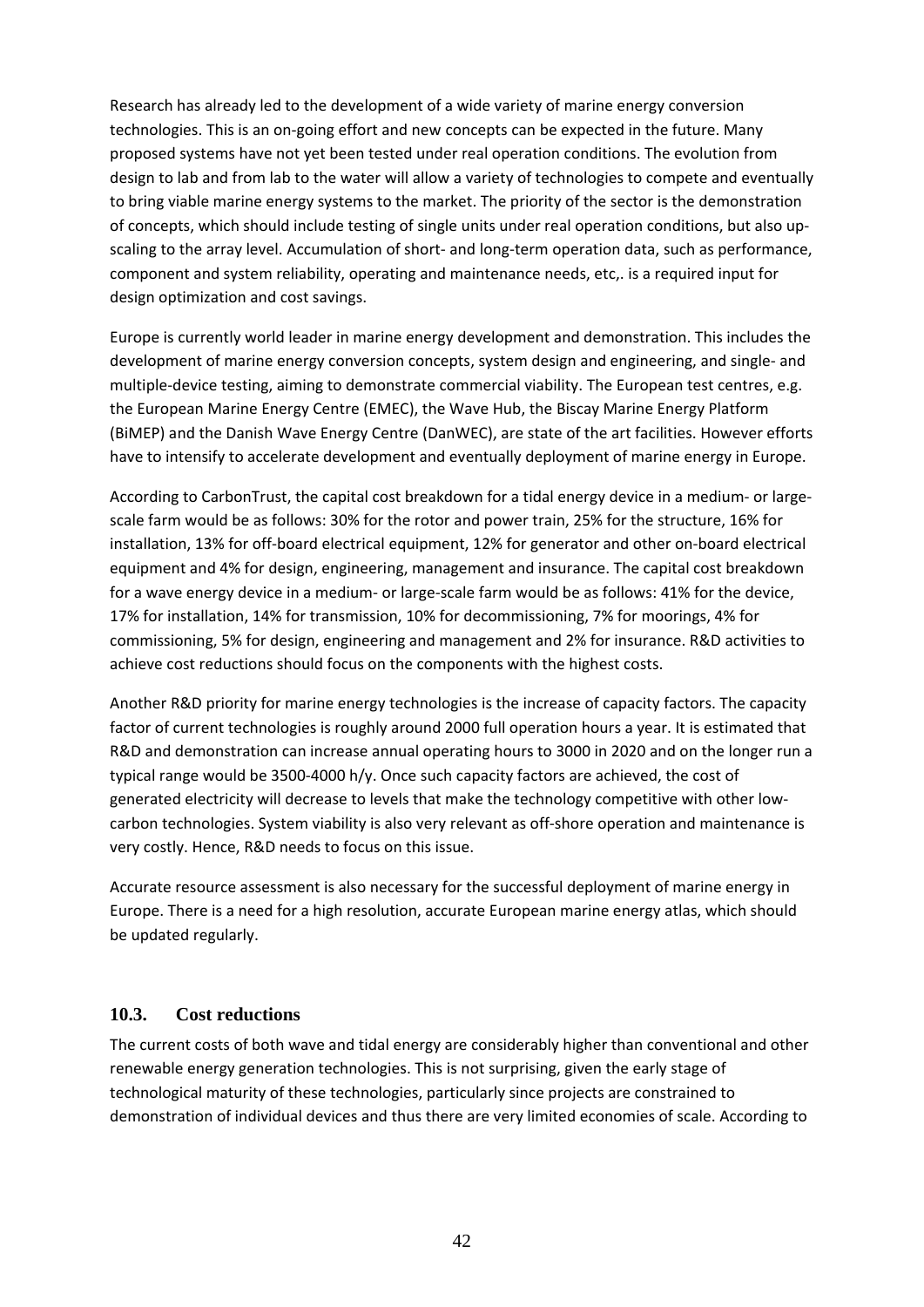CarbonTrust<sup>38</sup>, the current costs are due to high uncertainties and lack of know how. The cost of devices decreases through deployment at choice sites or dedicated test sites. Reduction cost efforts are focused on new generation devices by means of increasing the energy yield in deeper waters and greater swept area per unit of support structure and foundation and per unit of capital costs and operating and maintenance costs.

Cost reduction in wave and tidal energy will be achieved through design improvement, optimizations in applied materials and mass production. These factors will lead to significant reductions in investment costs, increase of the capacity factor, higher reliability and extended lifetime.

At the current early stage, wave and tidal technologies still offer a wide variety of different designs. For instance, current wave energy converter technologies include the following types: attenuator, point absorber, oscillating wave surge converter, oscillating water column, overtopping, pressure differential, bulge wave and the rotating mass type, among others. Tidal energy converts include, among others: horizontal and vertical axis turbines, oscillating hydrofoil, enclosed tips, helical screw and tidal kite. In the future, it is expected that the current technological diversity on the R&D and demonstration level will crystallize to standard solutions with strong synergies so that significant cost reduction through the learning rate would be achieved with the increase in the cumulative installed capacity.

Figure 10.1 presents the cost reduction curve for wave and tidal energy during the period 2010 to 2050, based on JRC estimates.



Figure 10.1: Estimated trends in capital costs of marine energy technologies

<sup>38</sup> 38 Carbon Trust 2011, "Accelerating marine energy", July 2011, http://www.carbontrust.co.uk /publications/pages/publicationdetail.aspx?id=CTC797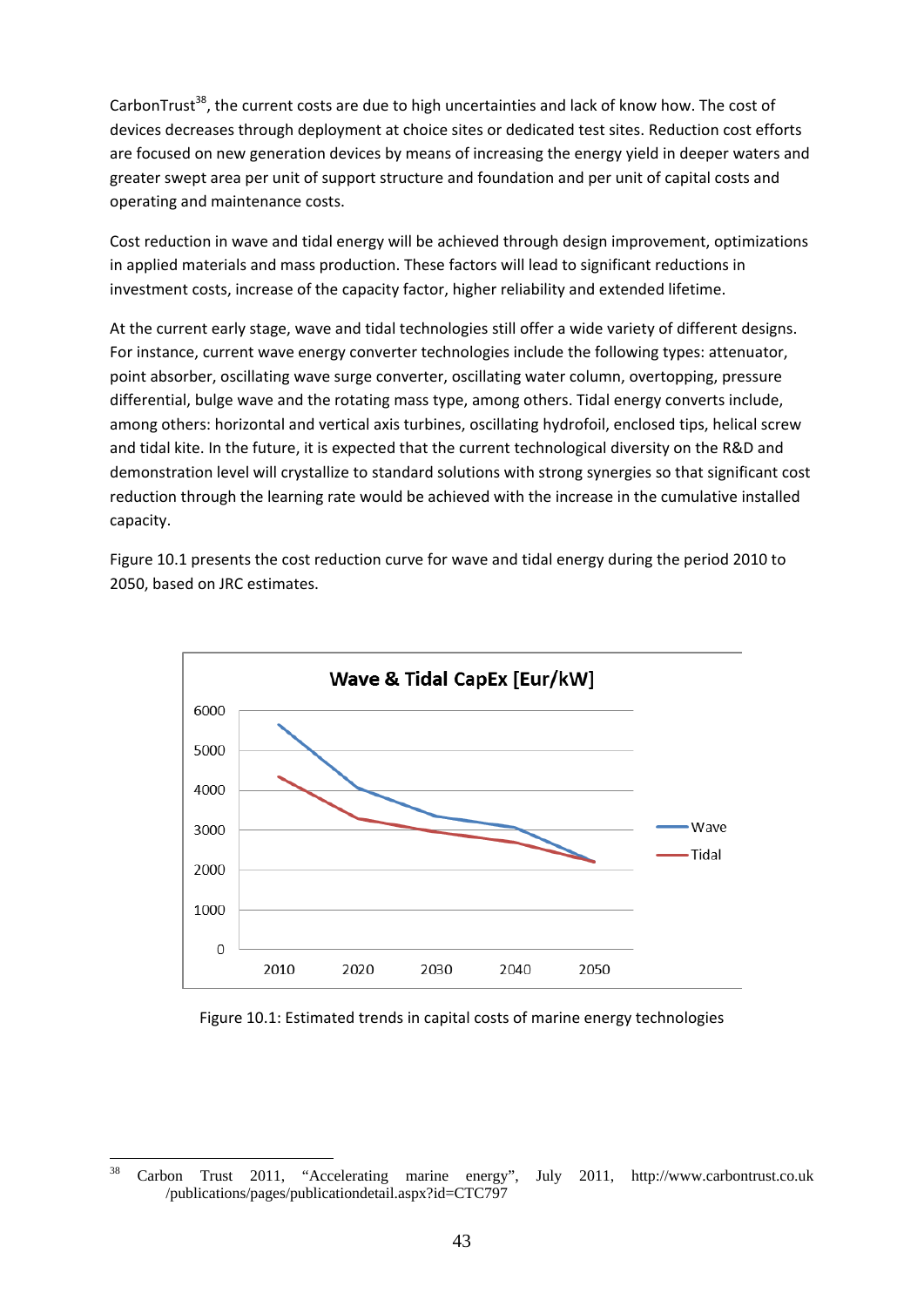# **10.4. Soft measures influencing deployment**

Once marine energy technologies are demonstrated, subsidies or feed-in tariffs will be required. These should target the acceleration of the deployment of marine energy technologies in Europe. This acceleration would bring cost reductions and lead eventually to the emancipation of the technology from financial support.

The deployment of marine energy in Europe will necessitate new infrastructure, such as the upgrade and extension of the grid and the building of ports and maintenance vessels. Thereby the synergies with other offshore energy technologies (offshore wind, offshore oil and gas platforms) have to be assessed and implemented, while the coexistence with other marine activities like marine transport and fishing should be harmonized. Legislative measures to provide the needed infrastructure, facilitate grid-connection and feed-in priority for marine power generation are also required as marine energy systems do not provide electricity on demand.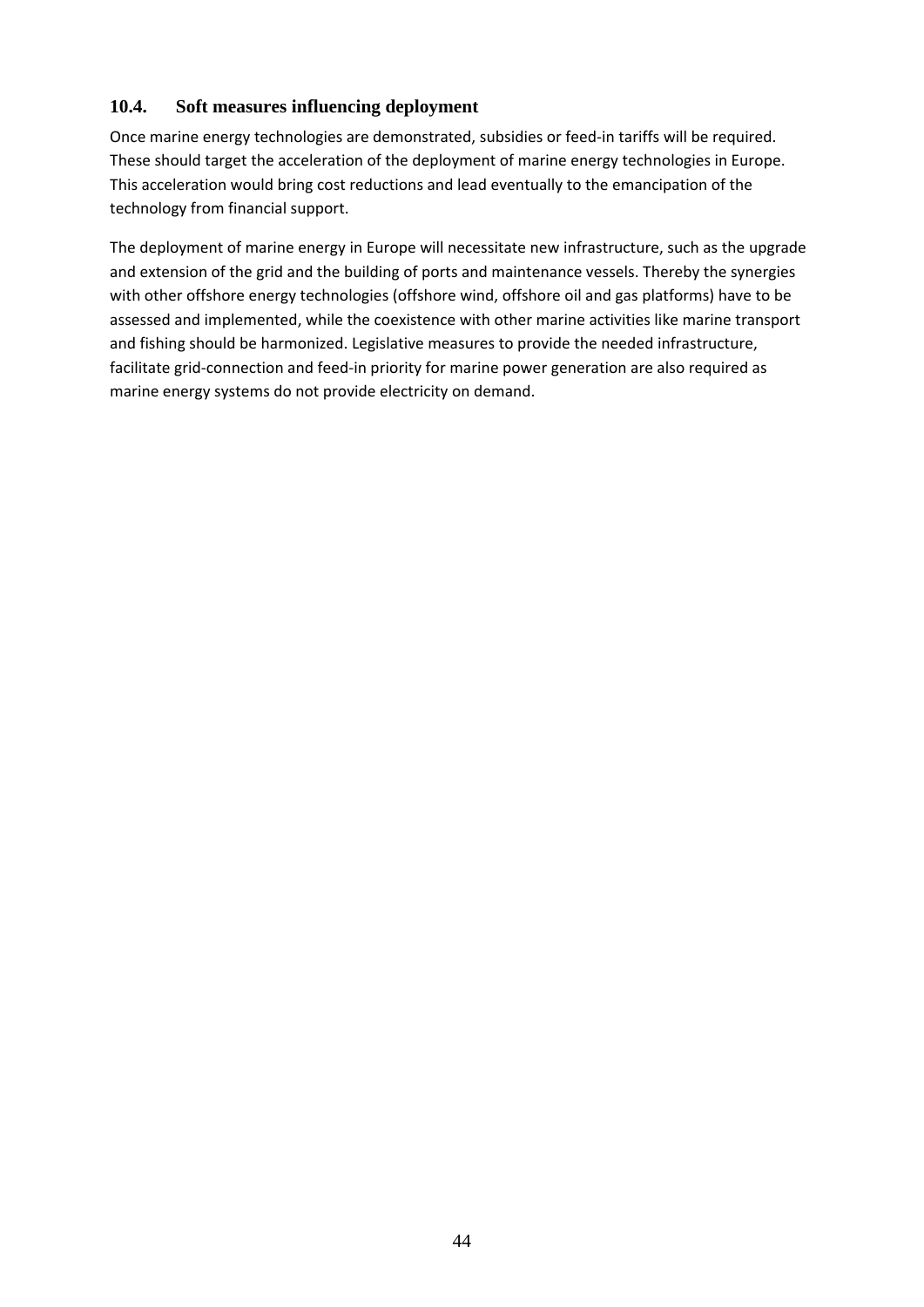### **11. FUEL CELLS AND HYDROGEN**

### **11.1. Market evolution**

Commission roadmaps do not present penetration figures by 2030 and 2050 for fuel cell and hydrogen (FCH) technologies, nor is such information readily available from literature. Market evolution numbers are based on projections of the evolution of the energy, transport, industrial and residential systems, based on assumed scenarios towards a low-carbon economy. In these projections, FCH technologies, with zero  $CO<sub>2</sub>$  performance at the point of use and high energy efficiency, are recognized as essential contributors to the required decarbonisation in all economy sectors, yet deployment projections of FCH technologies have only been found in the IEA Energy Technology Perspectives<sup>39</sup>. The numbers in Table 11.1 comply with a scenario that ensures an 80% chance of limiting long-term global temperature increase to 2°C, and assume a high penetration of hydrogen (2DS hi-hy scenario).

|                                                  | 2030 | 2050 |
|--------------------------------------------------|------|------|
| Share of H2 in energy mix in industry sector (%) |      |      |
| Share of H2 in energy mix in buildings (%)       |      |      |
| H <sub>2</sub> as fuel for transport (%)         |      | 15   |
| FCEV in passenger vehicle stock (%)              |      | 25   |

In addition to the applications listed in this table, hydrogen is expected to play an increasing role in large-scale energy storage in grids to balance the intermittent nature of renewable electricity. Projected market deployment figures for large scale hydrogen storage are not available at present.

The rate of progress in FCH technology deployment is complex as it varies across a range of technology applications and geographical regions with different policies and incentives for promoting market penetration. In the last years, fuel cell markets for stationary generation, backup power, and material-handling applications continued to expand as the operational effectiveness and efficiency of the technologies increases. Industrial interest is steadily rising for other applications where FCH technologies still need to improve performance and reduce cost to be competitive with the capabilities and cost of incumbent technologies. A 2012 McKinsey survey among EU stakeholders<sup>40</sup> identifies the following years for "major FCH applications to become commercial":

**<sup>.</sup>**  $39$  IEA, Energy Technology Perspectives 2012 – Pathways to a Clean Energy System

<sup>&</sup>lt;sup>40</sup> Survey results on the trends in terms of investments, jobs and turnover in the Fuel Cells and Hydrogen sector – McKinsey, Oct. 2012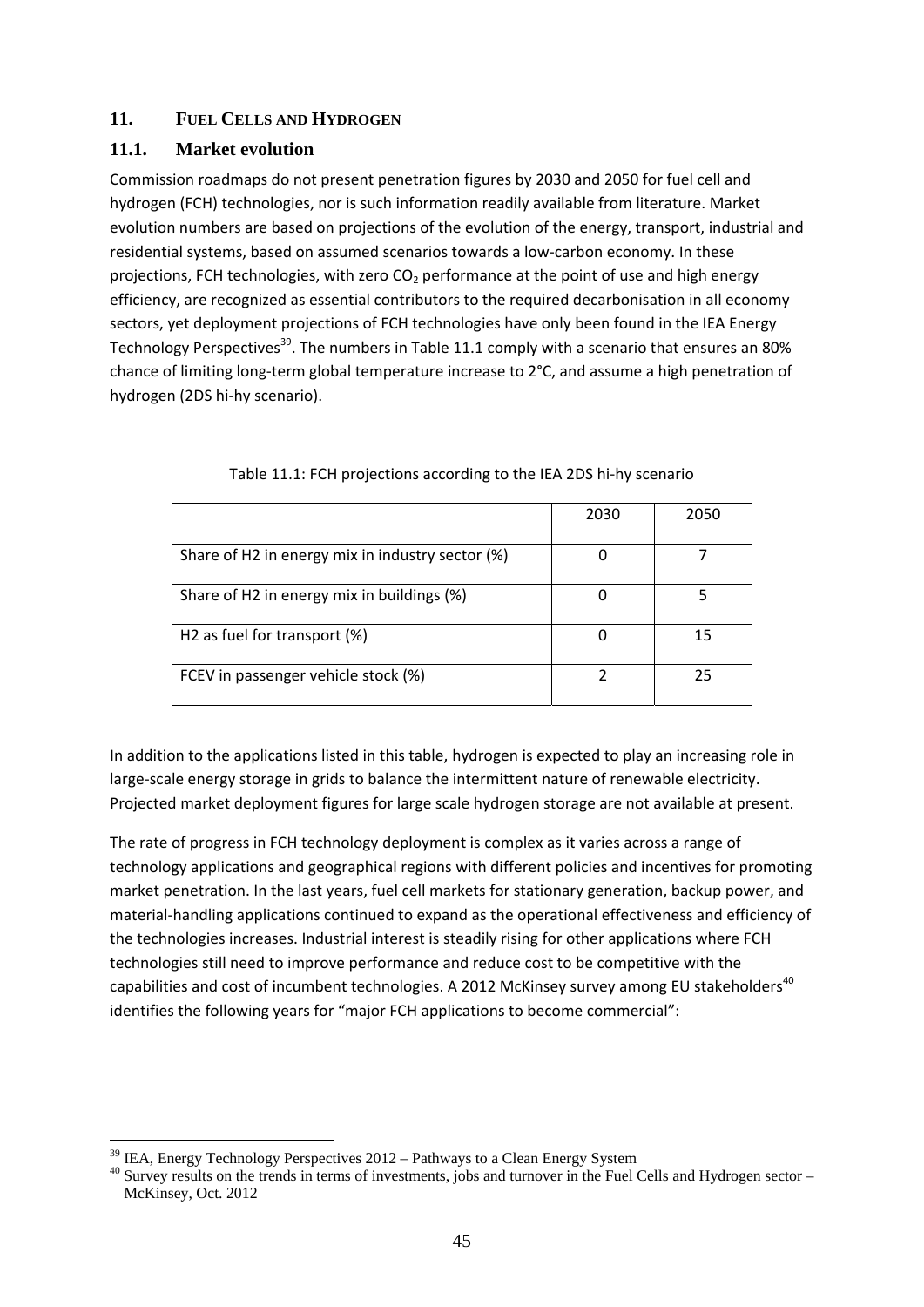| transport              | cars                         | 2015 |
|------------------------|------------------------------|------|
|                        | buses                        | 2016 |
|                        | material handling vehicles   | 2014 |
|                        | auxiliary power units        | 2017 |
|                        | refuelling stations          | 2015 |
| energy                 | power generation             | 2016 |
|                        | industrial CHP               | 2017 |
|                        | domestic CHP                 | 2017 |
|                        | backup/UPS                   | 2013 |
|                        | portable                     | 2015 |
| H2 production          | large scale electrolysis     | 2015 |
|                        | from biofuels                | 2016 |
|                        | from conventional fuels      | 2016 |
| H <sub>2</sub> storage | mass storage for electricity | 2018 |

Respondents to the survey indicated that the expected turnover till 2020 will grow strongest in the area of hydrogen production and storage.

In line with these expected dates of commercialisation, industry has started transitioning away from primarily R&D-based to becoming commercial. In 2012 the global turnover for fuel cells and hydrogen has reached more than US\$ 1 billion<sup>41</sup>, up from US\$300 million in 2005<sup>42</sup>, with the highest growth in the stationary sector. The market is expected to be worth \$15.7 billion in 2017<sup>43</sup>, and a recent US study estimates that the global market could be between US\$ 43 billion and US\$ 139 billion annually over the next 10 to 20 years<sup>44</sup>. In the market segment with the highest visibility, namely passenger vehicles, a recent study<sup>45</sup> shows the following figures:

**.** 

 $41$  Pike Research, The Fuel Cells and Hydrogen Industries: 10 trends to Watch in 2013 and Beyond

<sup>&</sup>lt;sup>42</sup> 2007 FCH JTI Impact Assessment

<sup>&</sup>lt;sup>43</sup> Pike Research, Fuel Cells Annual Report 2012

<sup>44</sup> US DoE Hydrogen and Fuel Cells Program Plan, September 2011

<sup>45</sup> Polymer Fuel Cells – cost reduction and market potential, Carbon Trust, Sept. 2012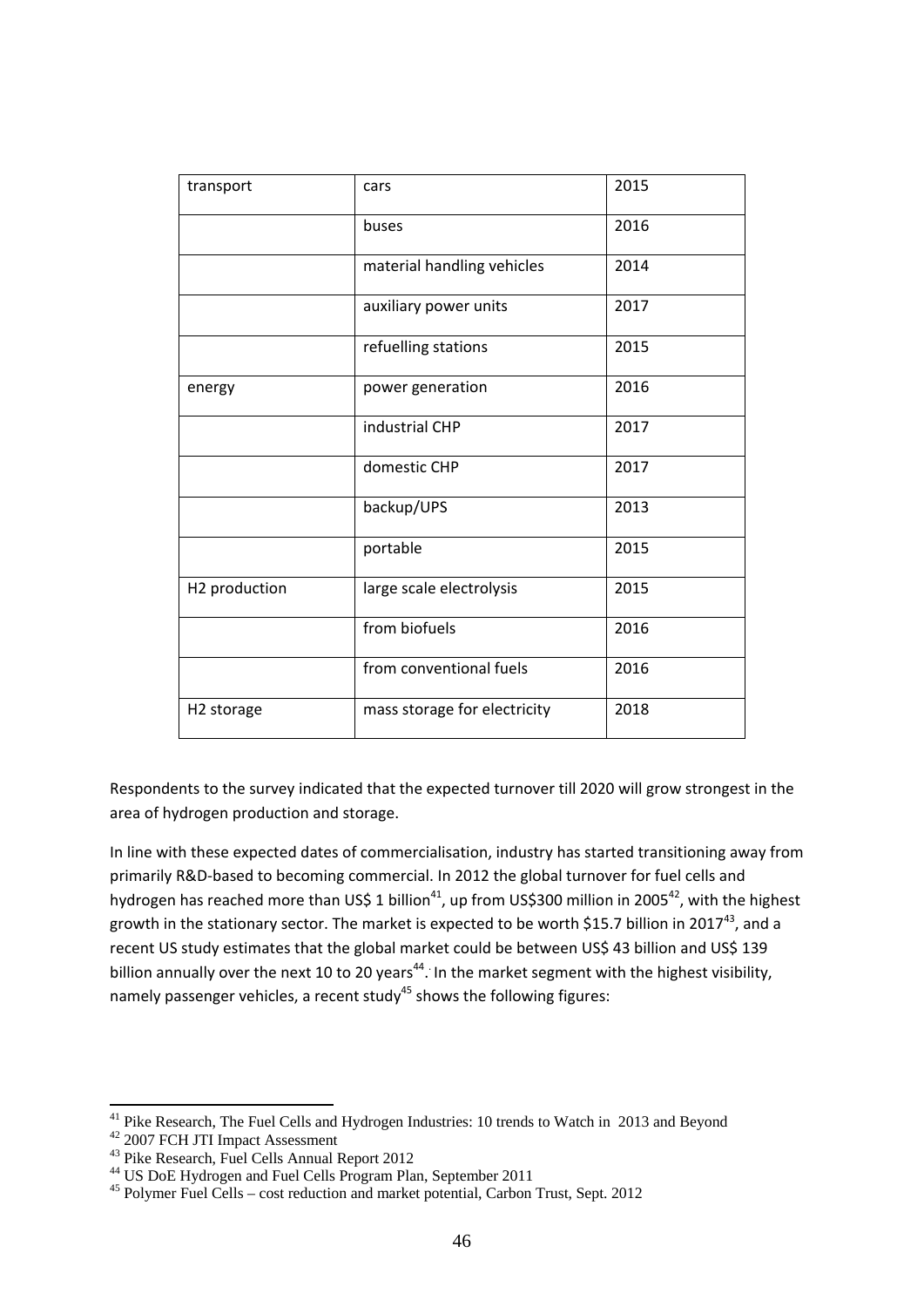|                           | 2020            | 2030            | 2040             |
|---------------------------|-----------------|-----------------|------------------|
| Number FCEV EU            | $0.44 - 0.9$ M  | $9.0 - 16.0 M$  | 66.1-92.4 M      |
|                           | $(0.1 - 0.3%)$  | $(3.4 - 6.0\%)$ | $(24.7 - 34.5%)$ |
| Number FCEV global        | $1.9 - 3.8$ M   | 43-77 M         | 491-691 M        |
|                           | $(0.1 - 0.3\%)$ | $(3.3 - 6.0\%)$ | $(24.4 - 34.4%)$ |
| PEMFC market value EU     | $$bn 1.14-1.5$  | \$bn 14.2-19.5  | \$bn 30.6-34.5   |
| PEMFC market value global | $$bn 4.1-6.1$   | \$bn 68-94      | \$bn 231-261     |

# **11.2. Technology needs**

FCH technologies are not stand-alone technologies, but performant enablers for energy generation, conversion and use processes in the power, transport and industrial sectors. Because of their crosscutting application potential, and the associated need for including them in the relevant energy chains, it is very difficult to quantify the contributions of FCH technologies to the market trajectories for 2020, 2030 and 2050 of energy technologies covered in the SET-Plan.

As indicated above, commercial roll-out of a number of FCH technologies is expected in the 2015- 2020 time frame. Evolution beyond 2020 is assessed through technology forecasting: integrating growth models with bibliometric analysis of publications and patent data available till end-2008, development curves (growing-maturing-saturating) obtained for "generic" FCH technologies are shown in the figure below<sup>46</sup>.



In line with present experts' assessments of the status of FCH technologies, the analysis shows that fuel cells have progressed further in their development, whereas hydrogen production, and particularly hydrogen storage still have a way to go. Considering the model-extrapolated date for

<sup>1</sup> 46 Chen et al., IJHE, 36(2011)6957-6969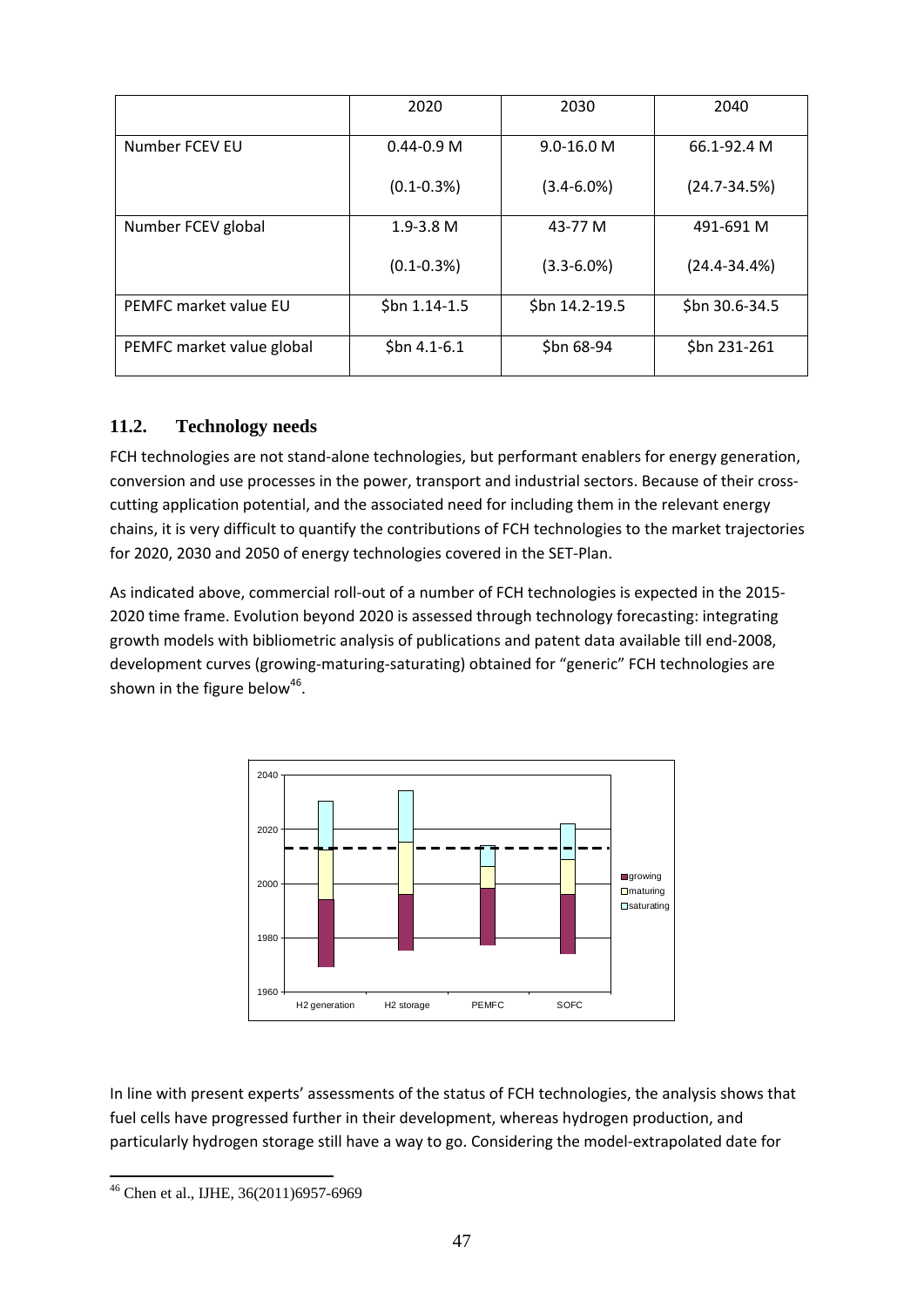reaching saturation, fuel cell technologies, resp. hydrogen technologies are expected to reach volume market penetration in the 2020, resp. 2030 time frame.

To achieve volume market penetration, the technology advances needed are both incremental and stepwise. Incremental performance improvements are required in electric conversion efficiency and durability of fuel cells and in efficiency of conventional hydrogen production, both for central and for distributed generation. For hydrogen transport and delivery, energy requirements for compression and/or liquefaction should decrease and material compatibility issues addressed. To reduce costs, these incremental performance improvements must be accompanied by the establishment of largenumber manufacturing capabilities.

Step-increases in capacity and performance are needed for hydrogen production methods. This covers the application of CCS to production from fossil fuels, biomass gasification, new emission-free production processes such as low temperature solar, fermentation and photo-electrochemical processes, as well as efficient MW-size electrolysers for intermittent large-scale hydrogen production from excess renewable energy. Also for on-board hydrogen storage incremental progress is unlikely to be successful: novel on-board storage technologies (hybrid gas and solid state, cryocompressed) are needed for meeting costs and energy density targets in order for FCEVs to become fully competitive with future efficient passenger cars.

With maturity of FCH technologies expected to be reached in the 2020-2030 time frame, moving towards the 2050 deployment status will primarily depend on a timely and successful integration of hydrogen and fuel cells in appropriate locations of the energy, transport and industry chains, and in their contribution in facilitating the interconnection of these chains (e.g. power2gas). The identification and exploitation of the integration potential of FCH technologies in linking these chains require a regionally-diversified systems approach and consideration and exploitation of other technologies, in particular ICT.

# **11.3. Cost reductions**

Cost reductions go hand in hand with progress in performance and with technology learning. In terms of efficiency, durability, safety and emissions, FCH technologies are already competitive with incumbent technologies in a number of applications. However, notwithstanding considerable progress over the last years, cost-competitiveness has not yet been achieved and cost reduction is now a major driver in technology development. Expected cost evolutions for major FCH technologies compiled from different sources are shown in Figure 11.1. The projected cost reductions are related to incremental technology performance improvements in efficiency and durability and level off as technology maturity is reached. Cost reduction factors of 2-3 from the current level are expected, with further cost decreases relying on large-number manufacturing. Cost projections cannot be included for technologies which still require a step-increase in capacity and performance.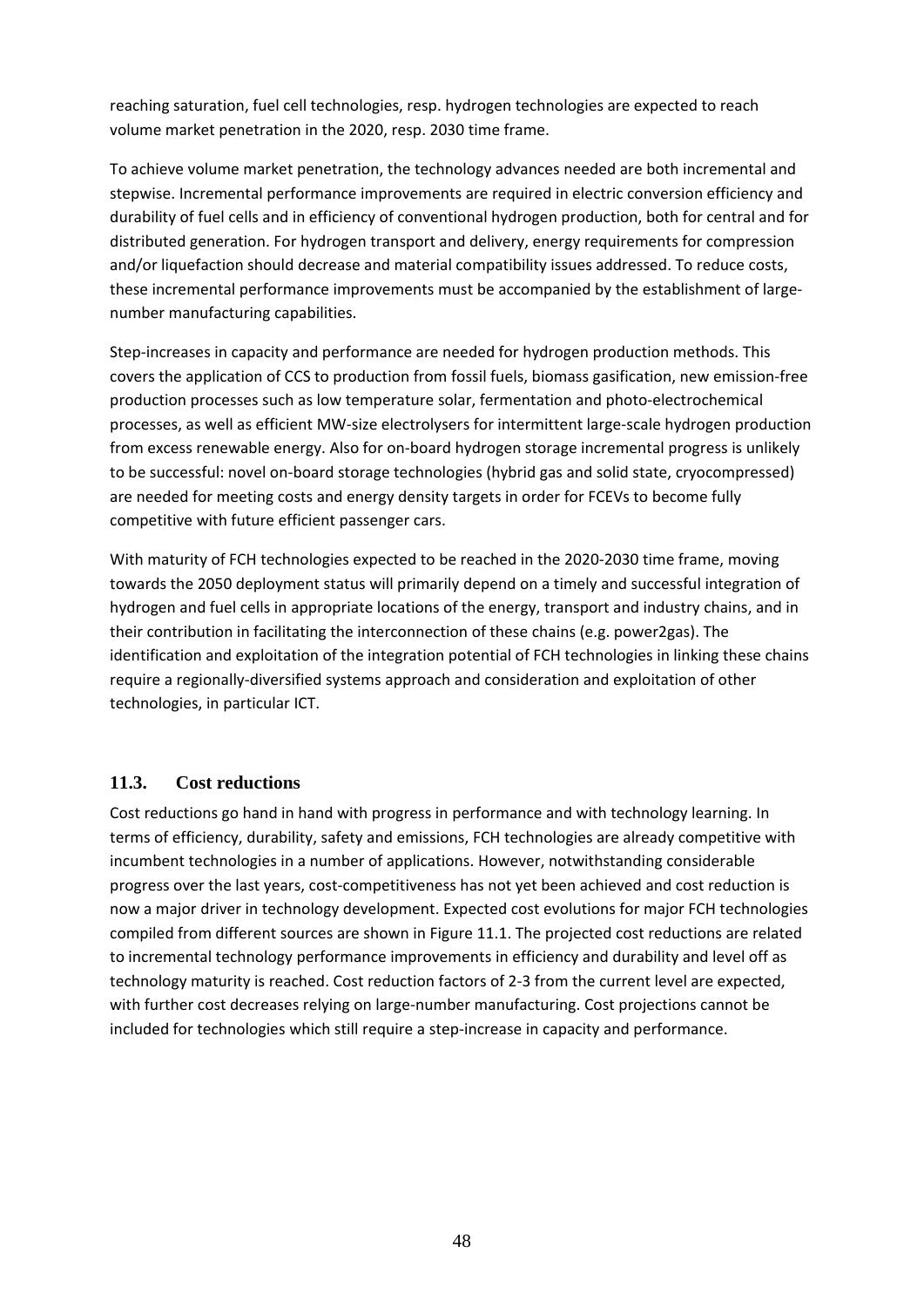

Figure 11.1: Trends in cost reductions for FCH technologies

# **11.4. Soft measures influencing deployment**

Accompanying measures, in addition to support for research, development and technology innovation, are needed to address barriers and/or challenges faced by FCH industries, which lie at four main levels:

- The potentially huge environmental and energy security benefits of FCH applications accrue to society at large and are difficult to be monetized by individual technology providers and consumers.
- FCH technologies must compete globally with well-established incumbent technologies. Continued cost reduction for enlarging market share requires significant investment in advanced manufacturing processes. Consequently the financial risk for early movers is high and lack of cash-flow during the first phase of deployment is to be expected.
- The FCH sector is dispersed across different activity areas (energy, transport, industry, residential), actors and countries, which hampers the build-up of critical mass needed for selfsustained commercial activity.
- Mass volume deployment of FCH technologies beyond 2030 critically depends on their timely and successful integration in energy, transport and industrial chains. In particular, the deployment of large-scale hydrogen storage within the power generation system is considered very challenging.

Market forces alone are insufficient to overcome these barriers. Hence a purpose-oriented coherent framework consisting of tailored and time-phased actions, policies and incentives that target public and private market actors, is needed. The following components of such a framework can be identified: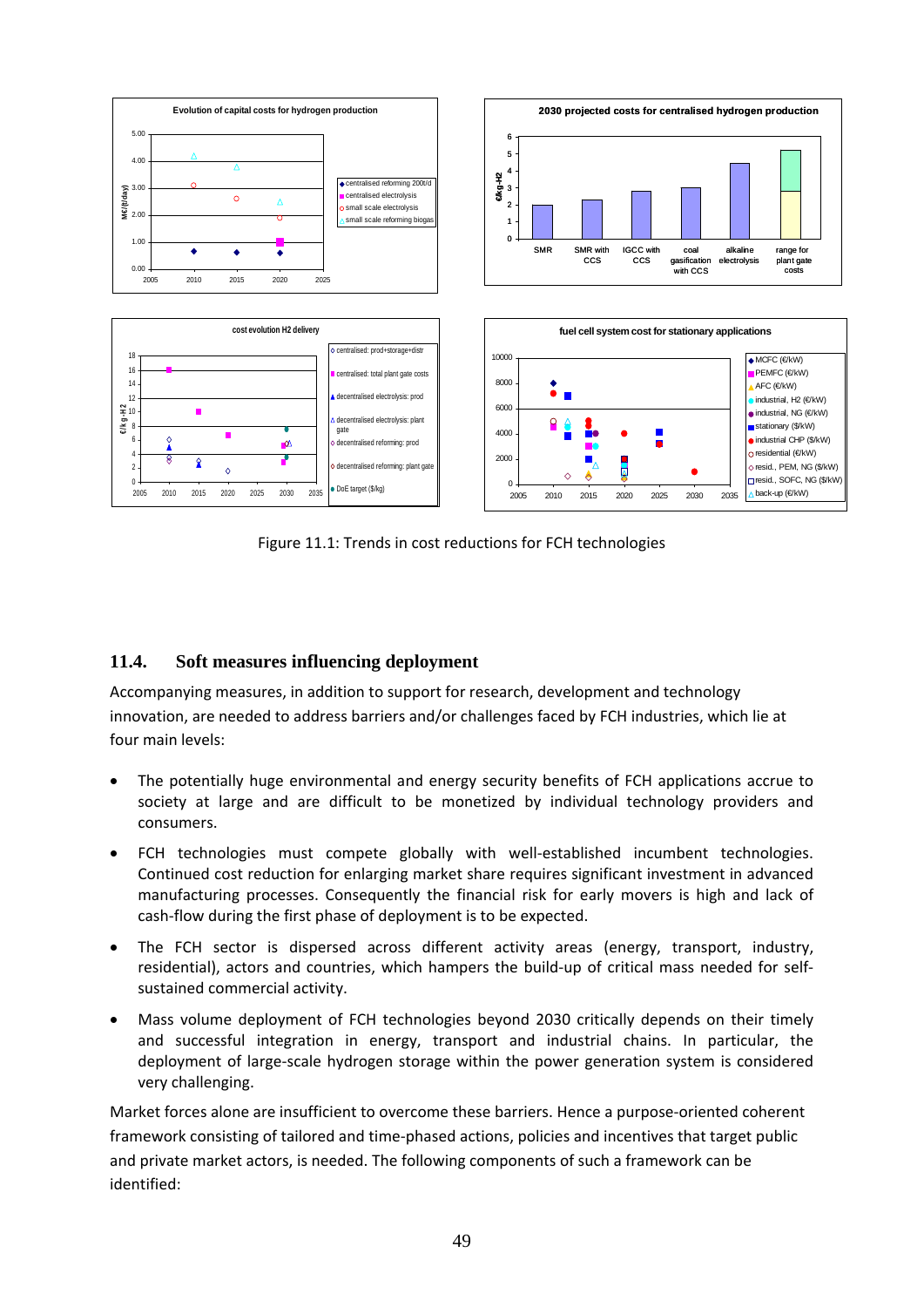- Globally harmonised standards and regulations to ensure safe, compatible and interchangeable technologies and systems. This will also contribute to cost reduction.
- Increased awareness among the public, among private and public actors in the energy, transport, industrial and residential sectors, and among policy-makers at local, regional, national and EU level, of the performance potential and societal benefits that hydrogen as flexible energy carrier and fuel cells as modular and highly efficient energy converters offer over incumbent technologies.
- Policy measures that value the societal benefits and ensure a level playing field enabling the uptake of FCH technologies, including public financial support, in particular for infrastructure development in the energy and transport sectors.
- Improved alignment of views and coordination of activities of private FCH stakeholders and public institutions, aiming at equitable risk-sharing particularly in the stages of initial commercial roll-out.
- New business models that allow the deployment of large scale hydrogen storage in future smartgrid based energy systems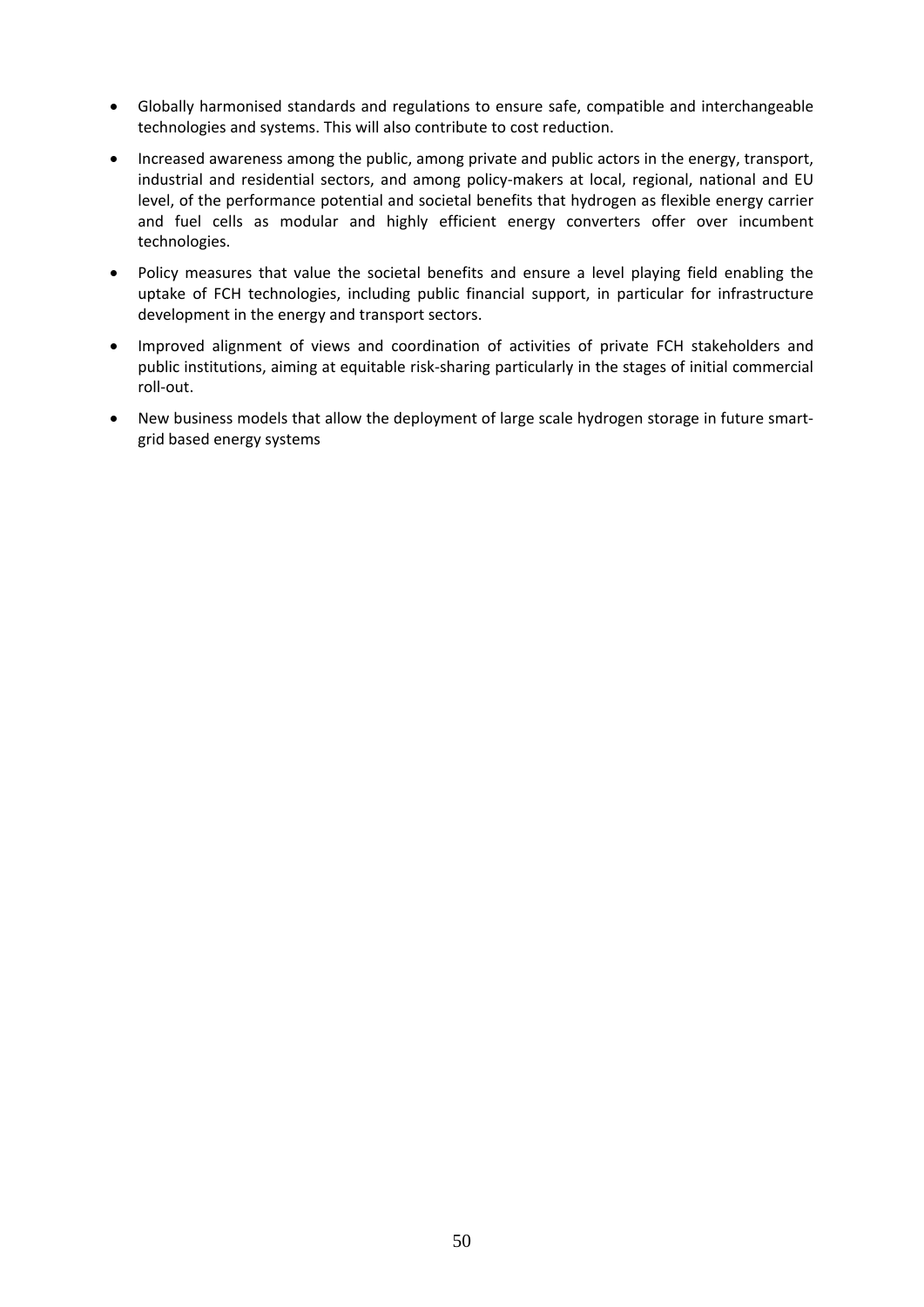#### **12. ELECTRICITY STORAGE TECHNOLOGIES**

### **12.1. Market evolution**

The market for electricity storage can be broadly divided in two segments: *large scale storage* used for energy time shifting on transport grid level and *decentralised* storage supporting services on distribution grid level. Currently, the market is comprised mainly of the first segment which is dominated by the mature technology of pumped hydro. The equally mature compressed air energy storage (CAES) has not yet been deployed on a large scale. Roughly 42 GW of pumped hydro storage are currently installed in Europe (EU combined with Switzerland, Norway and Turkey)<sup>47</sup> with an additional capacity of 5.5 GW under construction.48 Only two CAES facilities exist worldwide of which one is located in the EU (Huntorf, Germany build in 1978); and the second one was built in Alabama, USA in 1991. Three new grid scale CAES projects, one of which in the EU are in an advanced state of development or have secured financing. The potential for new pumped hydro or compressed air energy storage in Europe could be more than four times the current capacity<sup>49</sup>. Market needs however are likely to be smaller if competing sources of flexibility are taken into account: studies see an additional 50% <sup>50</sup> to 100% of installed capacity by  $2050^{51}$  i.e.  $20 - 40$ GW of additional bulk storage for Europe.

The currently less developed market for decentralised storage technologies such as batteries is driven by developments on the level of power distribution and consumption. A trigger for the mass deployment of (Li-ion) batteries would be the electrification of road transport. This could make battery storage available for grid applications: both directly in the form of vehicle-to-grid concepts or in form of grid-connected Li-ion (or more conservative lead acid) batteries. Other \technologies such as NaS batteries, Redox-flow batteries, or flywheels are currently deployed in pilot projects competing with lead-acid and Li-ion systems for provision of grid services. Even though *hydrogen* does not play a significant role in the current electricity system, it offers the broadest spectrum of potential applications of all storage technologies: from stand alone systems comprised of electrolysers and fuel cells to an integrated power-to-gas concept allowing the transport and storage of wind energy from coastal regions to the inland consumption centres 52.

# **12.2. Technology needs**

#### *Pumped Hydro storage*

Pumped hydro storage, as well as hydropower in general, is a mature technology, now used for more than 100 years. It is the only storage technology deployed on a large scale today.

*Compressed Air Energy Storage (CAES)* 

**.** 

 $47$  Eurelectric: Hydro in Europe, powering renewables

<sup>48</sup> Source: Platts<br>
<sup>48</sup> Source: Platts<br>
<sup>49</sup> The STORE project identifies 180 GW of additional PHS capacity in Europe, www.store-project.eu

<sup>&</sup>lt;sup>50</sup> EWI: 'Flexibility options in European electricity markets in high RES-E scenarios, Study on behalf of the International Energy Agency (IEA), 2012. 51 Eurelectric Power Choices

 $52$  See e.g. the Power to Gas Initiative launched by the German Energy Agency dena: http://www.powertogas.info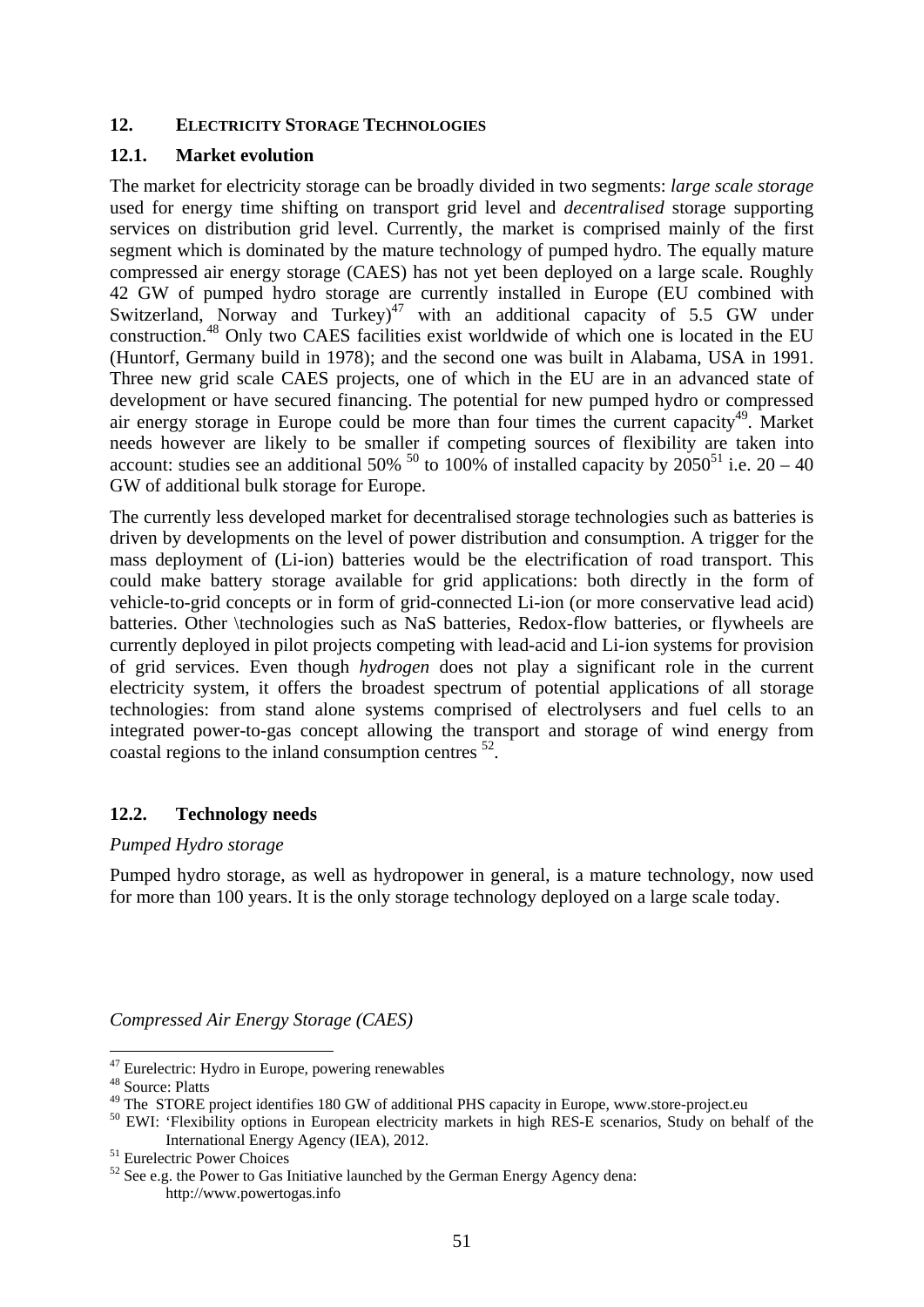CAES is a technology made of mature building blocks. The concept is based on the compression of air by means of electric energy, storing the compressed air in an underground cavern and expanding the air, now mixed with natural gas in a combustion chamber to drive a gas turbine. Alternatively, in an adiabatic CAES, the expanding air recovers the heat generated during compression from a thermal storage so no natural gas is needed in the process. Demonstrating the Adiabatic CAES on large scale is the main R&D target for this technology. The ADELE project (located in Stassfurt, Germany) aims at developing a 360 MW generation plant with 3h of storage.

### *Batteries*

Storage in form of electrochemical batteries is occasionally deployed in electricity grids, mainly for short time action such as frequency control. There is a large variety of mature to innovative technologies that can be classified by their chemical composition. The most prominent of these are:

- Lead-acid batteries are a mature technology mainly found as starter batteries in car. This technology is increasingly deployed for power grid applications such as capacity firming or spinning reserve. The main R&D goal is to improve the lifetime in terms of discharge cycles.
- Li-ion batteries represent the state of the art in small rechargeable batteries. They are widely used in consumer electronic devices, such as computers, digital cameras, and cell phones, as well as military, space and electric vehicles. Recently, Li-ion systems in the range of up to 1 MW have been installed by ENDESA to provide frequency control in the Canary Islands $53$ .
- NaS batteries are used for stationary grid applications. A system with 1MW is currently tested in the Pegase demonstration project on Reunion Island, launched in 2011. The aim is to provide mainly frequency control to a system with a high share of PV and wind power generation.
- Flow batteries (Zn-Br, Vanadium Redox) separate the electrolyte from the cell stack and thus decouple the power system from the energy capacity. The storage capacity can be increased by adding more electrolytes allowing discharge rates of up to 10 hours. This technology could therefore also be a candidate for time shifting services. A total of  $54$ demonstrator projects<sup>55</sup> have already been deployed in Europe, the US, Japan, Australia with 7 more projects to be realised, all of them located in the USA.

# *Hydrogen*

R&D measures focus on the entire hydrogen value chain. The main goals are the demonstration of feasibility, optimisation of possible concepts and most important the achievement of cost competitiveness. Further details are given in the chapter on hydrogen and fuel cell technologies.

*Flywheels* 

**<sup>.</sup>**  $^{53}$  http://www.endesa.com/en/saladeprensa/noticias/Documents/agosto12-Proyecto%20Store1%20(DEF)-en.pdf  $^{54}$  Source: Bloomberg New Energy Finance

<sup>&</sup>lt;sup>54</sup> Source: Bloomberg New Energy Finance<br><sup>55</sup> Source: Bloomberg New Energy Finance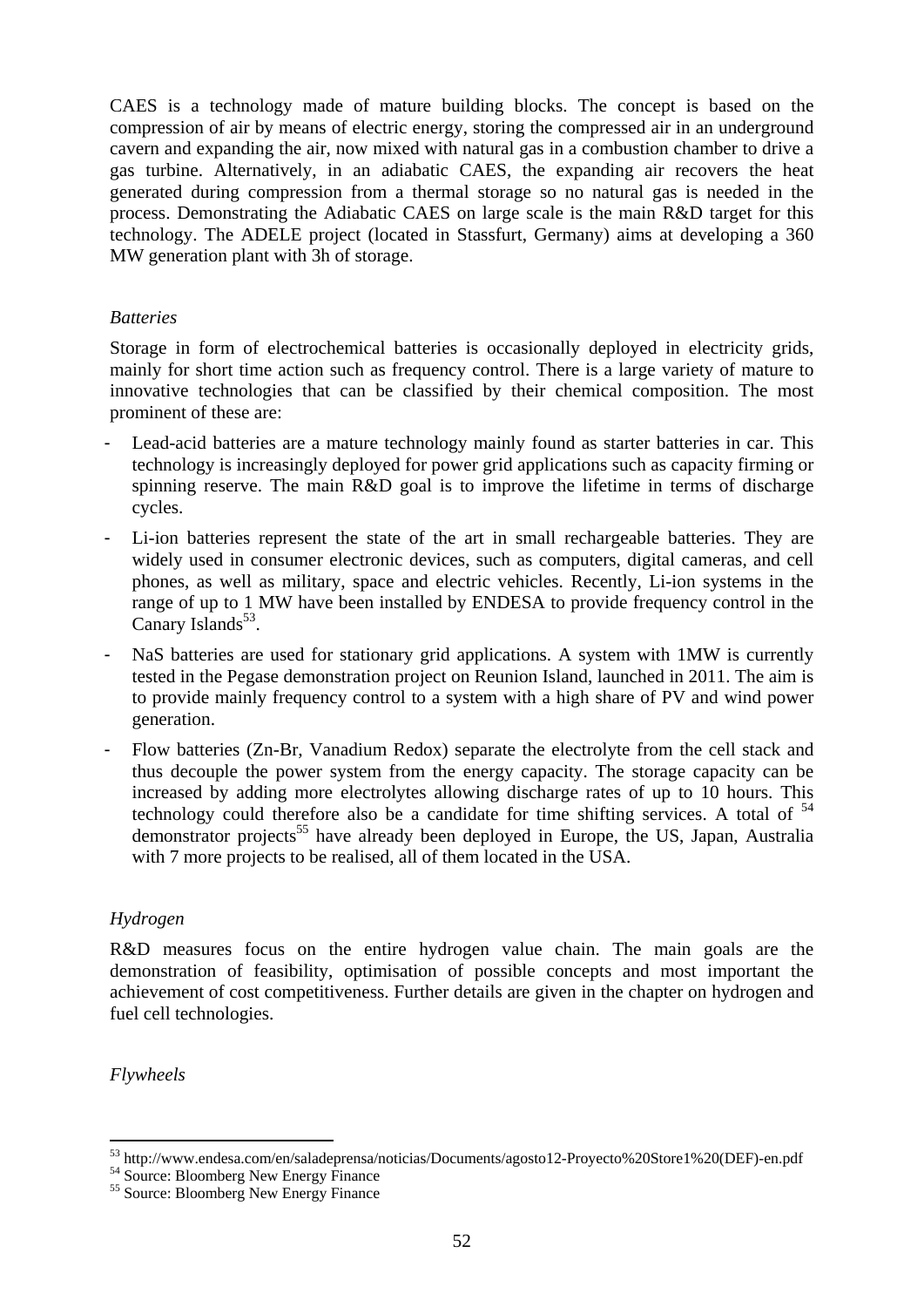Flywheels for electricity grids are currently a niche technology. They store energy in mechanical form, i.e. in rotating masses. With storage capacities typically in the range of 15 min and almost immediate response capability, they are suitable for frequency control. One particular application is in small or remote power systems with intermittent RES-E. Endesa initiated the construction of a flywheel in the Canary Islands with a maximum power of 0.5MW providing 18MWs of energy as a complement to the abovementioned Li-ion storage project.

#### *Other storage technologies*

Further storage technologies are superconducting magnetic energy storage and super capacitors. The first technology stores energy in magnetic, the second in electric fields. The advantage of both technologies is to store electricity directly allowing very fast response times. Those technologies are in early phases of demonstration.

# **12.3. Cost reductions**

The Figure 12.1 shows the current range of costs (in  $E$ KW of rated power) for storage technologies in different stages of maturity distinguished between power generation, transmission & distribution and end-user application. Additional costs (not shown in the Figure) arise from the energy reservoir of the storage and are given in  $E$ kWh. Costs for mature technologies are rather well understood while technologies that were only occasionally deployed in the past or are in different stages of demonstration phases bear a high level of uncertainty.



Figure 12.1: Cost of storage technologies. Source: SETIS Technology Map – 2011 update

# *Pumped Hydro storage*

Costs for pumped hydro stations are in the range of 500 -3600  $\bigoplus$ KW for the power production equipment and  $60 - 150$  EkWh for the reservoir. The large range is given by costs of civil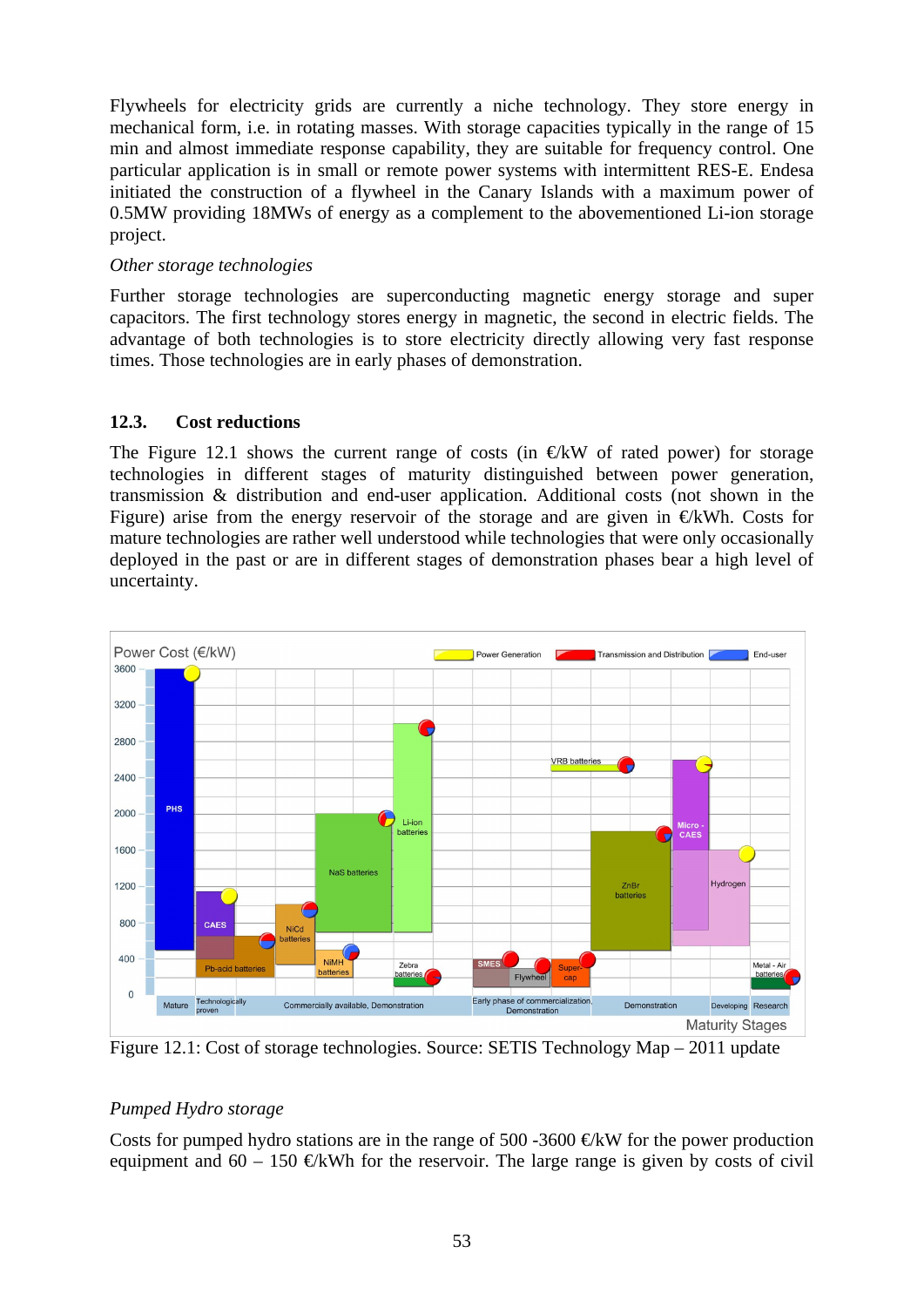works which may vary depending on the geographical conditions. Stable costs can be assumed as this is a mature technology.

# *Compressed Air Energy Storage*

The costs of this technology are given by the compressor and turbine and the excavation of the storage cavern. Estimates range between 400 - 1150  $\oplus$ KW for the power conversion unit and  $10 - 120$  €kWh for the storage unit. All components of such a system are mature today, however the system integration may leave room for cost improvements over time.

# *Batteries*

Lead-acid batteries are the most economically attractive technology for decentralised storage with power costs of 200 - 650  $\text{E}$ KW and energy costs of 50 - 300  $\text{E}$ KWh. The maturity of the basic concept and the dependency on lead as a commodity leaves room for cost reductions mainly in the power electronics block so assuming constant cost would be safe.

With power costs of 700 – 3000 €kW and energy cost of 200-1800 €kWh, Li-ion batteries cost more than double than lead-acid batteries with estimates spreading widely. Prices are set on a highly competitive market. Some financial analysts see prices to fall to the lower end of the range implying current overcapacities and anticipating a shakeout resulting in a further market consolidation $56$ .

As NaS batteries, flow batteries, hydrogen systems and flywheels – while commercially available - are currently restricted to a very limited market.

# **12.4. Soft measures influencing deployment**

# *R&D support for storage technology*

Direct financial support would help develop less mature technologies and unlock their untapped technological potential. Different storage technologies are not necessarily in competition with each other if they are able to provide different services and in particular if they can be used in different value chain steps of the power system, The dynamic evolution of the future power system including more intelligent and complex distribution networks could benefit from a portfolio of storage technologies. For this reason an equal and fair support to less mature technologies according to cost-efficiency criteria could be beneficial for the development of technologies.

# *Support to large scale storage investments*

In the current environment consisting of depressed demand, relatively low commodity and carbon prices and an increasing supply of RES-E, the arbitrage business case faces severe challenges such as investments in peak power generation in general. Also lower prices for natural gas over longer time periods could challenge the time shifting business as storage competes with gas turbines for a number of services. The currently strained finances of some potential investors combined with a regulatory framework that does not always recognise the role of storage in the transition to a decarbonised power system, are a major barrier to the deployment of this technology. For this reason direct support to investments, together with the setting up of market mechanisms to recover investments, e.g. capacity payments, could lower

<sup>1</sup> 56 http://www.rolandberger.com/media/pdf/Roland\_Berger\_Li\_Ion\_Batteries\_Bubble\_Bursts\_20121019.pdf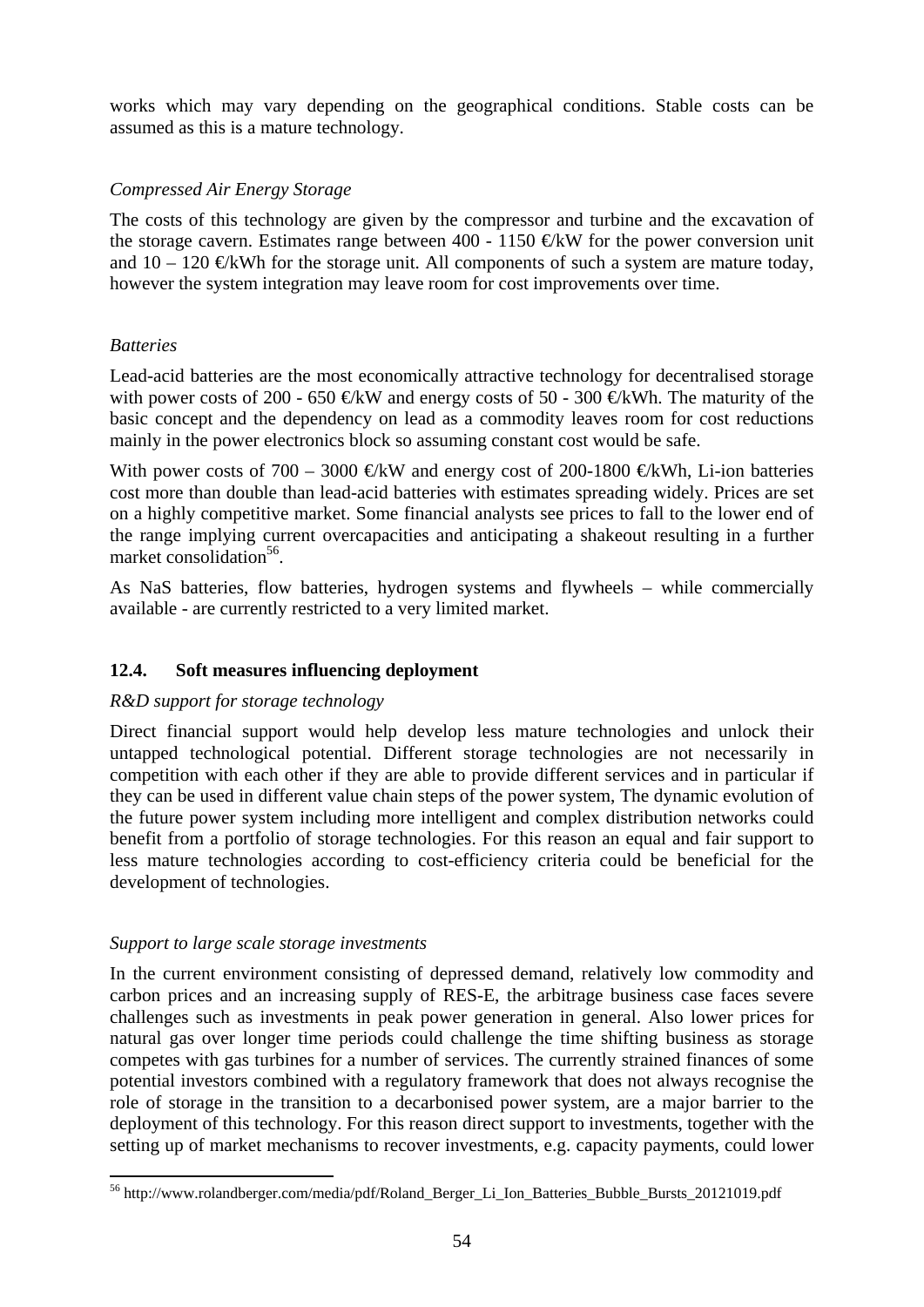the burden for investment decisions. A number of Member States have started to address this problem by considering the introduction of capacity payments to plants and the European Commission has launched a public consultation on that matter<sup>57</sup>. Moreover, revisited RES-E incentive schemes that adapt dynamically with progressive high RES deployment and take power system needs into account could be an additional measure.

### *Competition of storage with other solutions*

Storage is one of several instruments able to provide flexibility to a system with a high share of RES-E. It competes with other technologies such as flexible fossil fuel generation, demandside response technologies, grid extension allowing power flows over larger regions, or a non usage of some of the excess RES-E as anticipated by a number of studies on systems with a very high degree of RES-E58. **C**ompetition in this sector is a source of efficiency, which would benefit from a level playing field for the different technologies. Market distortions, resulting from support of particular technologies to the [detriment](http://www.thefreedictionary.com/detriment) of others bear the risk to promote and perpetuate sub-optimal technological solutions..

### *Regulatory ambiguities*

One particular challenge originates from the fact that storage can provide a number of different services for both generation (e.g. peak shaving through arbitrage) and transmission (e.g. reserve power, congestion management). Storage thus falls into both the regulated and the unregulated domain of European energy markets. The risk that storage installations providing services to the regulated domain would act as a non-regulated agent (and vice versa) has been identified and addressed by different stakeholders<sup>59</sup>. Adequate measures for promoting storage need to be created if such conflicts of interest are to be avoided, in particular: regulate potential cases of abuse of asymmetric information e.g. from transmission and distribution system operators, and guarantee the unbundling of the power system.

1

 $^{57}$  http://ec.europa.eu/energy/gas\_electricity/consultations/20130207\_generation\_adequacy\_en.htm  $^{58}$  See e.g. abovementioned EWI-IEA study

<sup>59</sup> See e.g. http://www.eurelectric.org/media/53340/eurelectric\_decentralized\_storage\_finalcover\_dcopy-2012- 030-0574-01-e.pdf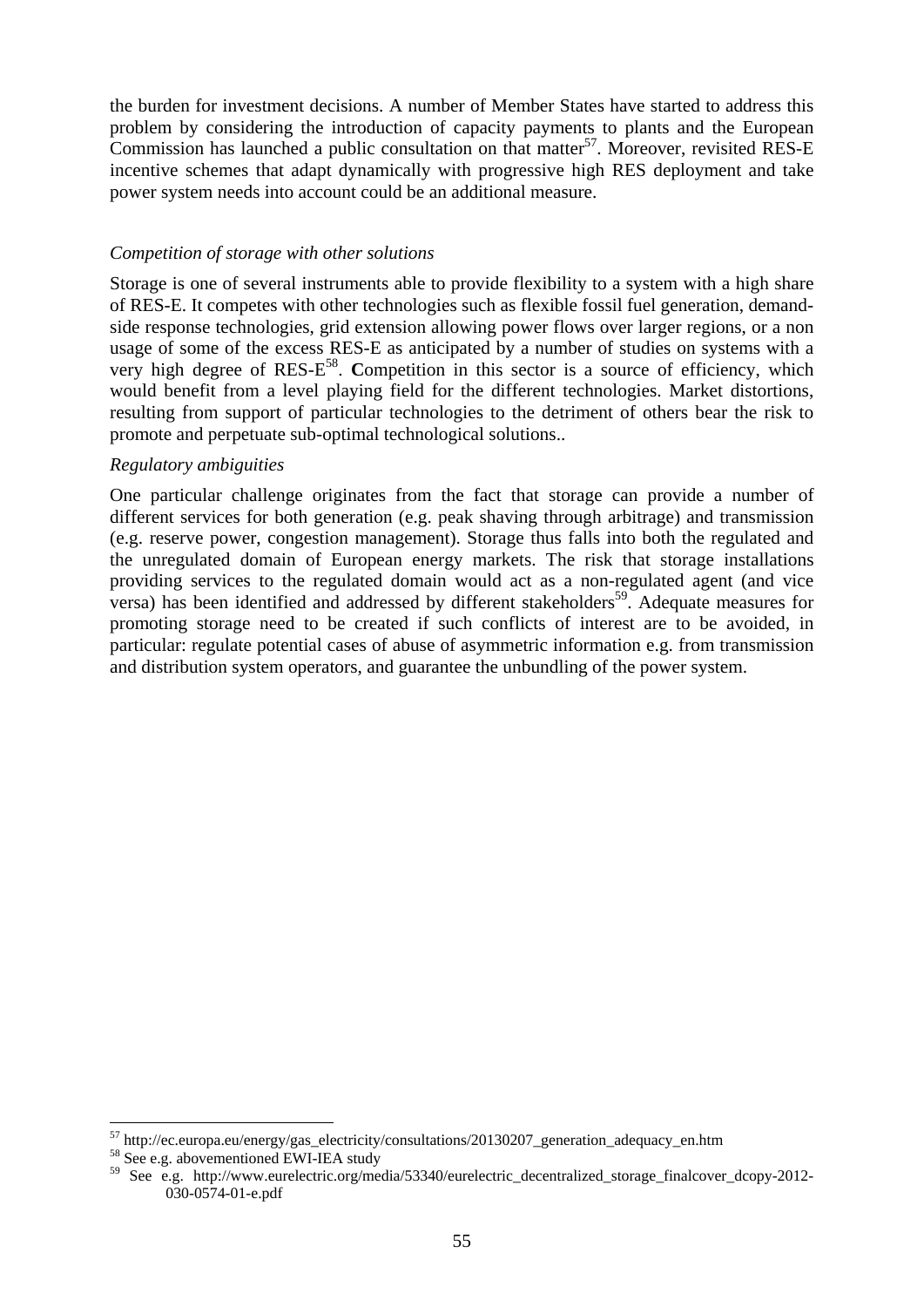### **13. ELECTRICITY NETWORKS TECHNOLOGIES**

### **13.1. Market evolution**

The electrical network is usually divided into the longer distance and higher voltage transmission network and the medium distance and lower voltage distribution network. In this framework, the synergies in the evolution towards a smart distribution grid and to a smarter transmission network are crucial, considering the steep changes to occur at distribution level, simultaneously with the introduction of new technologies and the development of further interconnections at transmission level. Therefore, in order to take advantage of those synergies, the coordination of their evolution is crucial.

Advanced electricity networks not only allow for a higher intake of variable RES generation, but also entail an increase in energy efficiency, thanks to the effective integration of ICTs. Smart grids provide, in this framework, critical options for the development of the present and future European energy infrastructure<sup>60</sup>. Advanced electricity networks will require the deployment of many different technologies: from power electronics to communications protocols. Smart meters, which provide utilities with a secure, two-way flow of data, are a key component for smart grids, but alone do not assure its development.

Furthermore, it is worth noting that electricity networks should be considered in the context of the relative markets and the various stakeholders interconnected. Smart grids support the development of the electricity markets, enabling the unbundling of the operators, providing more capable cross-border links, and supporting the involvement of all the stakeholders, down to the consumer/prosumer level. Moreover, they create establish a platform for the existing and future entrants in the market to develop innovative energy services.

The evolution of electricity networks in the next decades will be determined by several factors (which at the same time will be enabled by suitable networks):

- o the deployment of sustainable energy resources, given that the share of renewable energy sources (RES) in EU-27 gross power generation is expected to more than double, from 14.3% to 36.1%, between 2005 and 2030;
- o the optimal integration of distributed generation (DG), distributed energy storage systems (DESS) and demand side management (DSM) systems.
- o the integration of electric vehicles (EV), their magnitude in terms of load and general energy consumption, and their potential use as a storage medium

# **13.2. Technology needs**

**.** 

In terms of the several components for smart grids, the maturity of the industrial proposals has been expanding in the last few years. The most immediate challenges are: 1) the smart integration of distributed renewables and the empowerment of open and dynamic retail and services markets at the distribution level, and 2) the reliable long-distance transport and balancing of massive amounts of renewable electricity at the transmission level. From the viewpoint of technologies, the following appear to play a decisive role:

1. Technologies for long-distance connections, including High Voltage Direct Current (HVDC) grid technologies. HVDC, has advantages over high voltage alternating current in terms of long distance and underwater transmission, featuring few losses, increase in transmission capacity, quick change in power flow direction, and no increase of short-

 $^{60}$  European Commission, 2010a. COM(2010) 677 final - Energy infrastructure priorities for 2020 and beyond -A Blueprint for an integrated European energy network, European Commission, 2010.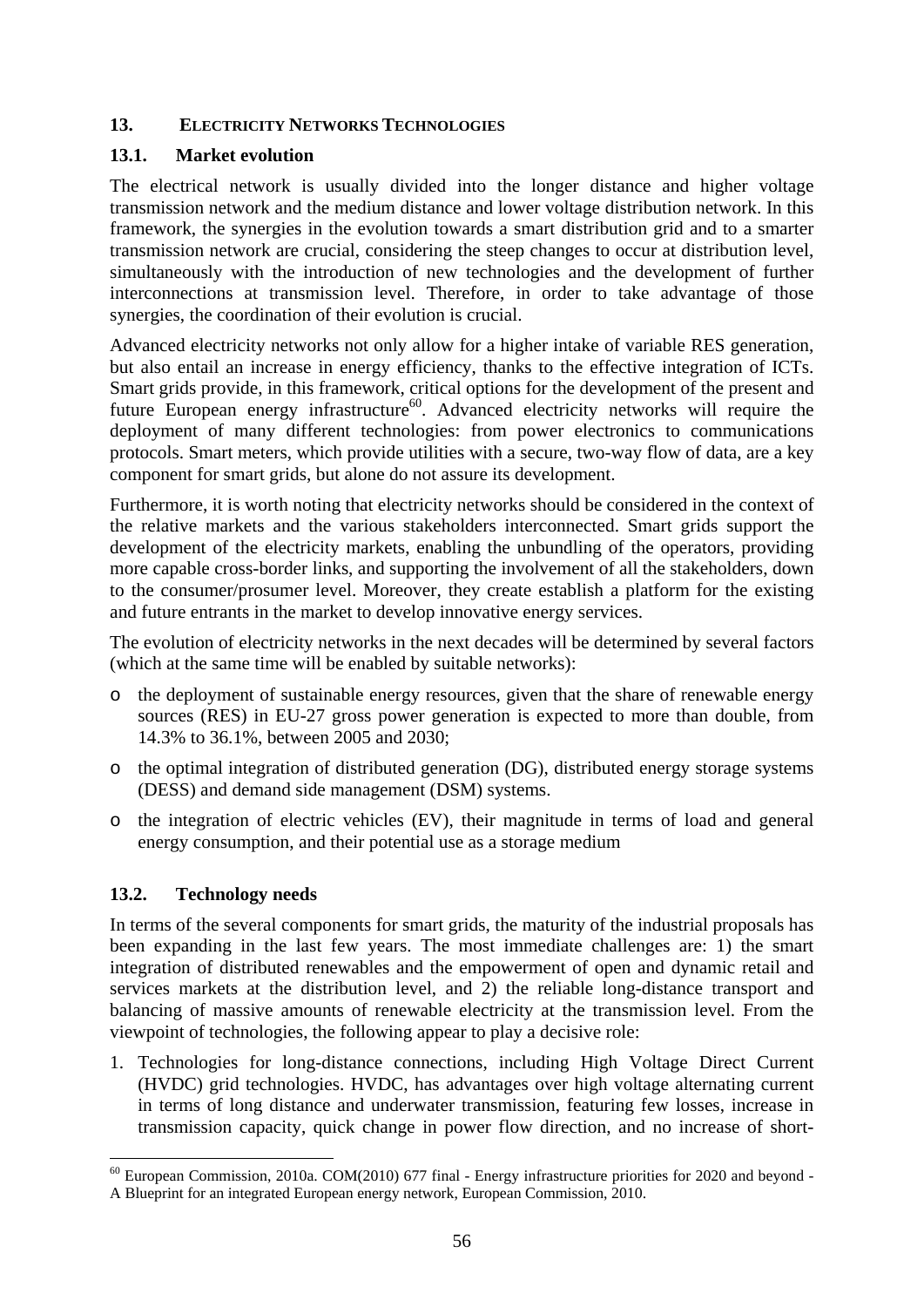circuit power at the connection points. HVDC, both point-to-point and the underdevelopment multi-terminal HVDC, are building blocks needed for the development of future electricity networks, enabling e.g. offshore wind farms.

- 2. Technologies for increasing the controllability of the networks, including Flexible AC Transmission Systems (FACTS), which are advanced power electronics devices that allow increased efficiency at several levels (e.g., transmission capacity, power flow control, losses reduction, voltage support). FACTS, already in use in transmission lines, are in the process of being deployed also at distribution level under the designation of D-FACTS or Custom Power. In terms of synergies between technologies, the case of the joint deployment of energy storage and FACTS is well documented. This synergy allows the optimization of the power transfer capacity ratings and higher flexibility in the network.
- 3. Technologies for enabling new grid and consumer-driven services, including:
	- a) ICT/telecom networks, essential for the deployment of smart grids, since they empower the effective communication between all interconnected actors and components. It includes telecommunication and remote control technologies, centralised or decentralised data management systems and solutions for the processing of metering data. An enhanced data exchange, with dedicated ICT platforms supervising the information flows between the electricity system players, may strengthen the capabilities for fault prevention, asset management, generation control and demand side participation, among others.
	- b) Smart metering, which empower both distribution utilities and producers-consumers (prosumers), who can gain greater awareness of their consumption and generation. Positive results are more efficient consumption, e.g. benefiting of real time price responsiveness, and in load shifting according to the needs of the power system. Installation of smart meters coupled with Demand Side Management (DSM) enables the rationalisation of energy consumptions, supporting a more responsive and flexible load. DSM will play an important role in load shifting and peak shaving; it demands bidirectional communication and a partial control of some of the customer resources, usually heavy loads. The deployment of DSM is an important step for the economically sustainable power balancing of the future smart grids, particularly in extreme situations.
- 4. Future planning, operation and maintenance approaches, including:
	- a) Innovative smart grid architectures such as active distribution networks, microgrids, and virtual power plants. These have different characteristics, which may overlap sometimes. Active distribution networks, including microgrids, include DG, ICT technologies, distributed energy storage, appropriate protection schemes, power electronics, such as D-FACTS, and demand side management. Microgrids present black start capability and/or intentional islanding mode features. Virtual Power Plants (VPP) can be divided in two subtypes. The technical virtual power plant (TVPP) uses resources either physically connected by the local distribution network or located in the same geographical area. The commercial virtual power plant (CVPP) integrates resources that can be more dispersed, and that may even be linked to each other only at transmission level, being thus housed in separate distribution networks.
	- b) Technologies and business processes for the integration of Distributed Generation (DG), renewable electricity, demand response, storage and electric vehicles, including new market architectures, and off-line tools for forecasting, asset management, grid development planning, development of emergency responses and training of operators. This should include relevant standards to ensure interoperability. Of relevance will be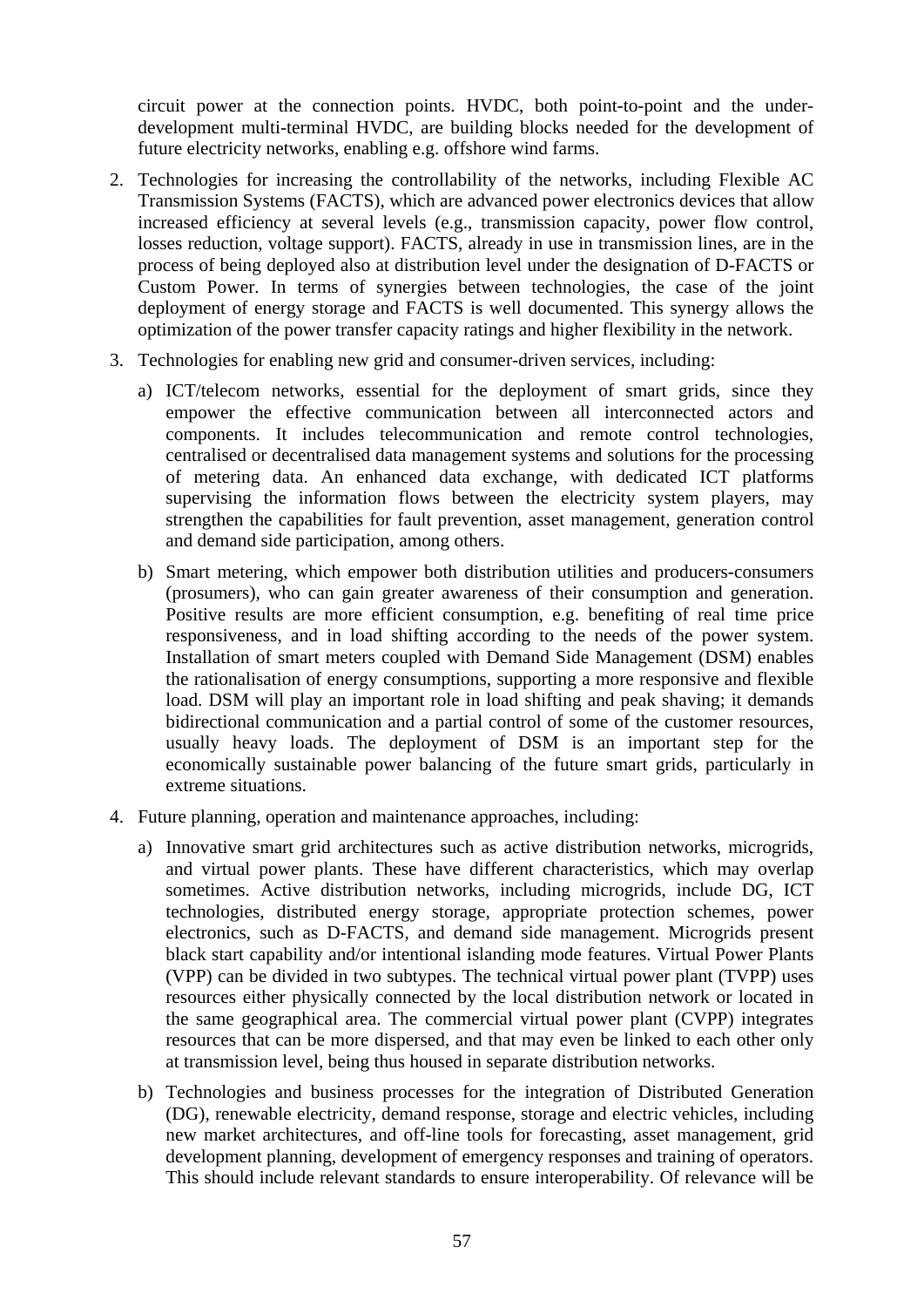multi-energy grids (e.g. interconnecting electricity, gas, heat). DG's output is not constant as it may vary with natural resources changes or with the thermal output desired for combined heat and power (CHP) systems.

# **13.3. Expected cost and benefits**

The evolution of the power networks in support of the European strategy towards a lowcarbon energy future will require significant investments. Given the economic potential of the Smart Grid and the substantial investments required, there is a need for a methodological approach to estimate the costs and benefits of Smart Grids, based as much as possible on data from Smart Grid pilot projects.

The Commission 'Proposal for a Regulation of the European Parliament and of the Council on Guidelines for Trans-European Energy Infrastructure' (Com/2011/658) proposed as one of the criteria of eligibility for Smart Grid projects their economic, social and environmental viability, which calls for a definition of a comprehensive impact assessment methodology, including a CBA. The survey on Smart Grid projects across Europe carried out by the JRC in 2011 and 2012 concluded that there are only a few projects that have conducted some form of CBA. Though many studies have touched upon the subject of Smart Grid benefits, it is difficult to find studies which have attempted to develop a systematic approach to the definition and evaluation of the costs and benefits of Smart Grid projects and which have tested their approach on real case studies.

While some projects may not have shared their data for confidentiality reasons, many others simply did not have such data because a detailed CBA was beyond the scope of the project, which often predominantly focused on evaluating technologies, applications and solutions. Another reason may be the lack of an established CBA methodology for Smart Grid projects. For that reason JRC issued in 2012 "Guidelines for conducting a Cost-Benefit Analysis of Smart Grid projects".

This lack of formal evaluation of Smart Grid projects based on their investment needs and resulting benefits has been linked to three main reasons $<sup>61</sup>$ :</sup>

- o Smart Grid projects are typically characterised by high initial costs and benefit streams that are uncertain and often long term in nature. In fact, many Smart Grid benefits are systemic in nature, i.e. they only come into play once the entire smart electricity system is in place and new market players have successfully assumed their roles.
- o Smart Grid assets provide different types of functions to enable Smart Grid benefits. A variety of technologies, software programs and operational practices can all contribute to achieving a single Smart Grid benefit, while some elements can provide benefits for more than one Smart Grid objective in ways that often impact each other.
- o The active role of customers is essential for capturing the benefits of many Smart Grid solutions. Especially at this early stage of the Smart Grid development, consumer participation and response are still uncertain and relevant behavioural information (e.g. load profiles) is often not (yet) accessible to utilities.

**<sup>.</sup>** Jackson, J., 2011. "The Utility Smart Grid Business Case: Problems, Pitfalls and Ten Real-World Recommendations". Prepared for the 2nd Annual Evaluating the Business Case for Smart Grid Investments, 20-21 October 2011, Orlando, US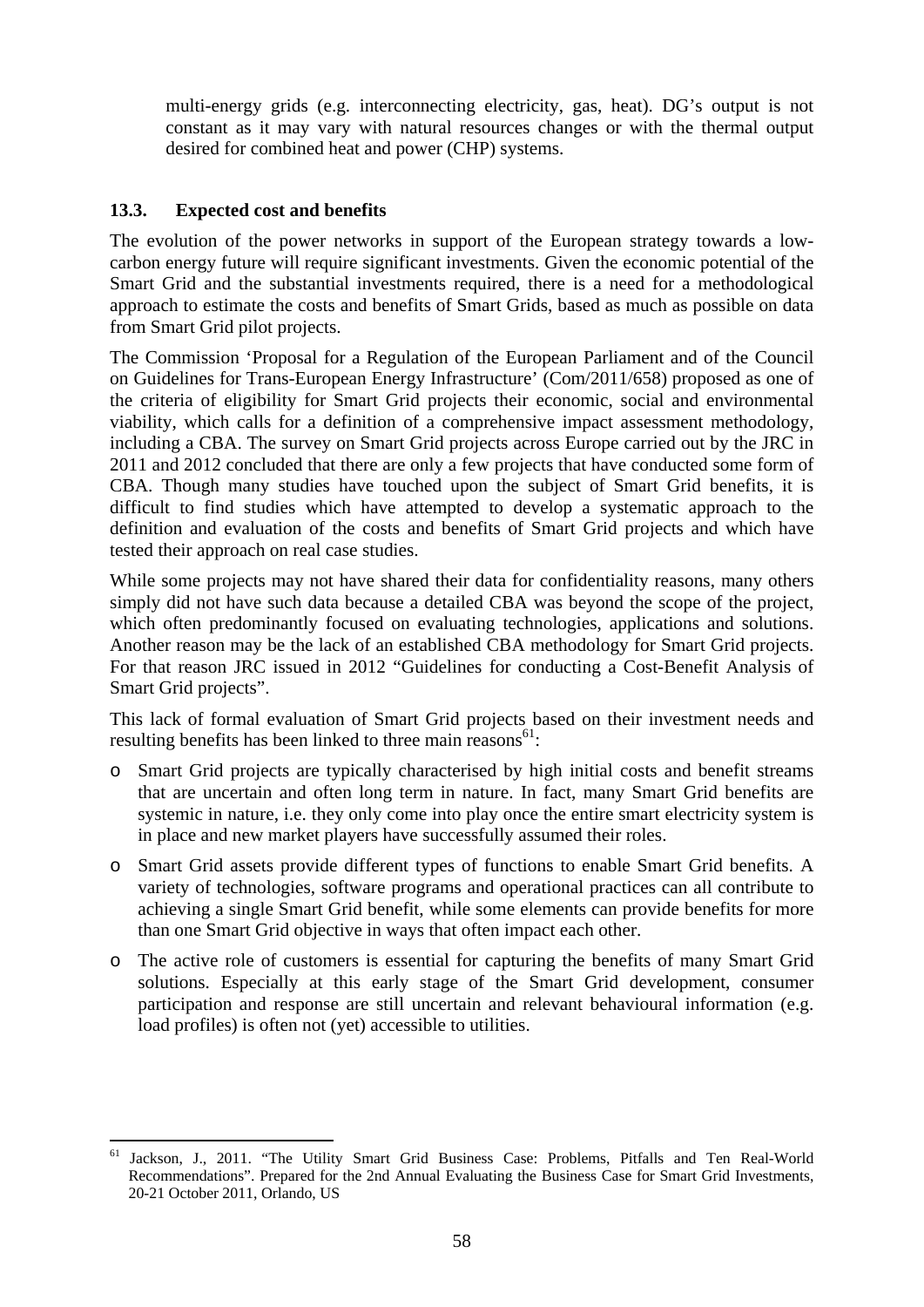#### **13.4. Soft measures – How to overcome the barriers to large-scale deployment**

Whilst the smart grids deployment is at its first stage in Europe, stakeholders and market players perceive multiple uncertainties and barriers.

Standards are crucial for the evolution of the market of electricity networks. It is expected that the common European framework that will result from the mandate M/490, given by the European Commission to the European Standardization Organisations CEN, CENELEC and ETSI, will establish or update a set of consistent standards. This framework should integrate a variety of digital computing and communications technologies and electrical architectures, and associated processes and services, achieving interoperability and enabling or facilitating the implementation in Europe of the different high level Smart Grid services and functionalities. Resulting from the mandate M/490, the standardization bodies developed a technical reference architecture, a first set of Use Cases mapped against standards, and a first set of consistent standards. These standards (with reference to 24 types of Smart Grid systems, including more than 400 standard references, and coming from more than 50 different bodies). are a key step for the deployment of smart grids in Europe.

Technically, now that standards have been identified, there is an increasing need for the demonstration of the interoperability among the several components constituting a Smart Grid. From the smart meter, to the interaction between electricity grid and electric vehicles, full interoperability will ensure that any new device can be integrated into the Smart Grids system.

The regulatory framework is also perceived as a significant barrier to the large scale deployment of smart grids: it is generally agreed that a stable and predictable regulatory context would allow, among others, the development of a sound financing environment for smart grid initiatives. This would also pave the way for new business models involving wider participation of consumers and prosumers in the market. Uncertainty and the need of building confidence in future business models may therefore be another consequence of a regulatory framework that presents space for a future inclusion of smart grid features. Moreover, it is possible to identify a debate arising amongst several market stakeholders concerning the control of the different assets involved. Furthermore, regulation can also mitigate the impact of high level initial costs, which hinder the short term deployment of smart grids, due, among others, to the traditional conservative approach from utilities. To solve this issue a more secure investment environment for utilities with long-term quantifiable benefits, including revenues coming from grids enhancement, would be helpful.

Social barriers, besides technological and regulatory barriers, aggravate the general situation. On one hand, there is a need for information about smart grids and their features that can trigger consumer awareness and engagement, which in turn can enable faster and more effective deployment of smart grids (as an exemplary initiative, a smart grid contest was launched in 2011 to "accelerate and encourage open innovation and build up the international Smart Grid community"). On the other hand, concerns about consumers' protection, both in terms of privacy and security need to be taken in consideration. The expected roll out of extensive smart grid programmes in Europe calls for a continuous development of skills and knowledge, through a wide and effective communication to the public and the workforce. Finally, efforts in overcoming the barriers perceived would be vain without coordination among all the actors involved (policy-makers, researchers, industry and finance players, consumers).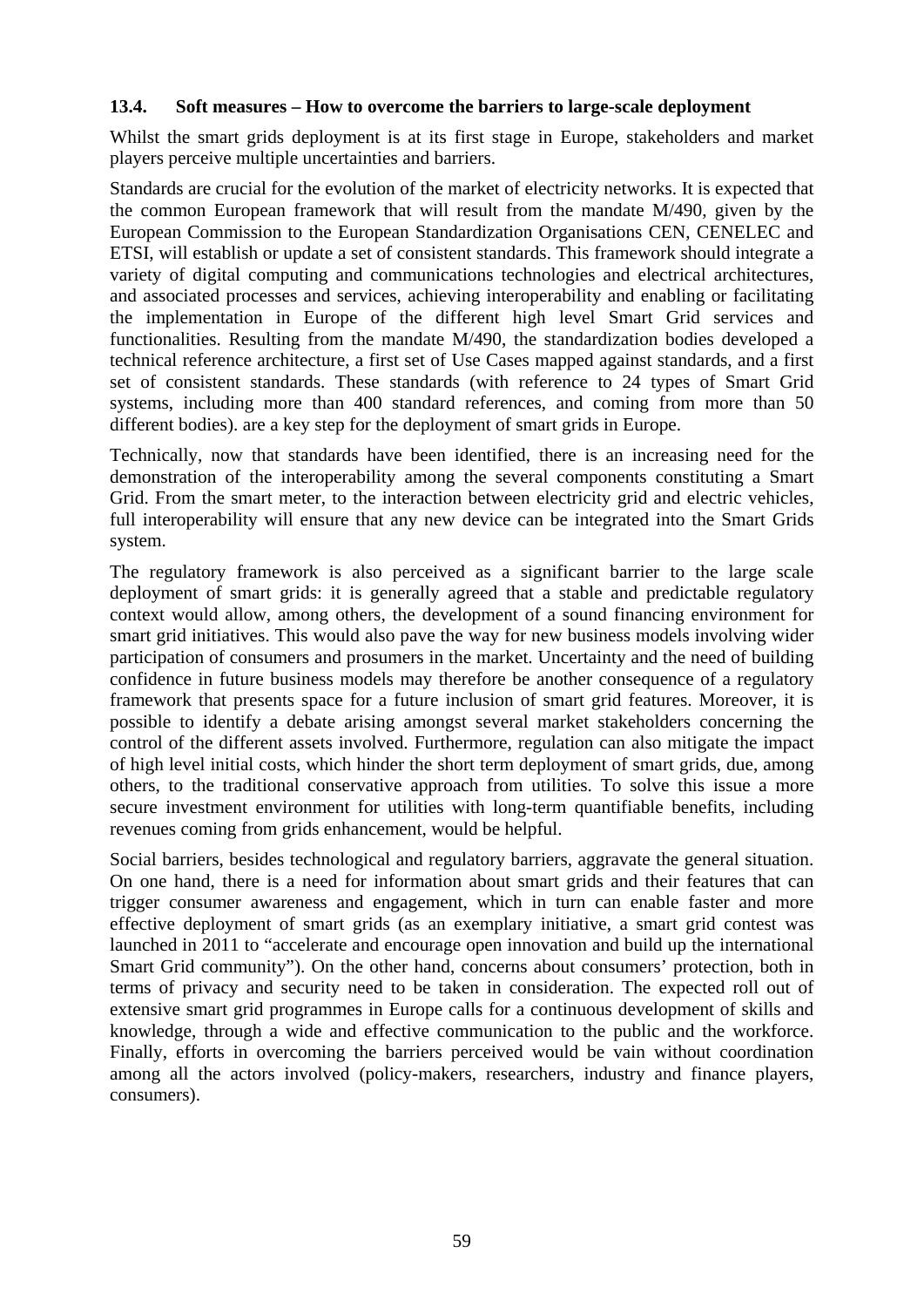#### **14. ENERGY INTENSIVE INDUSTRIES**

Technology developments can assist the European energy intensive industry to reduce its energy consumption and carbon footprint. This chapter focuses on three important European industries, the iron & steel, the pulp & paper and the cement sectors. The greenhouse gas (GHG) emissions from the iron and steel industry during the period 2005 to 2008 on average amounted to 252.5 Mt CO<sub>2</sub> eq. In 2008 the  $CO<sub>2</sub>$  emissions from the pulp and paper and in the cement industry amounted to 38 Mt and 157.8 Mt  $CO<sub>2</sub>$ , respectively. The emissions of these three energy intensive industries represented 9% of the total CO<sub>2</sub> emissions of the EU, or 44% of total CO<sub>2</sub> emissions of the industry sector.

# **14.1. Market evolution**

### *14.1.1. The iron and steel industry*

There are two main routes to produce steel. The first route is called the "integrated route", which is based on the production of iron from iron ore. The second route called "recycling route", uses scrap iron as the main iron-bearing raw material in electric arc furnaces. In both cases, the energy consumption is related to fuel (mainly coal and coke) and electricity. The recycling route has significantly lower energy consumption (by about 80%).

The "integrated route" relies on the use of coke ovens, sinter plants, blast furnaces and basic oxygen furnace converters. Current energy consumption for the integrated route is estimated to lie between 17 and 23 GJ per tonne of hot-rolled product. The lower value is considered by the European sector as a good reference value for an integrated plant. A value of 21 GJ/t is considered as an average value throughout the EU. The "recycling route" converts scrap iron in electrical arc furnaces. Current energy consumption for this case is estimated to lie between 3.5 - 4.5 GJ per tonne of hot-rolled product. The lower value corresponds to a good reference plant. The higher value corresponds to today's average value within the EU.

Alternative product routes to the two main routes are provided by direct-reduced iron technology (which produces substitutes for scrap) or the smelting reduction (which like the blast furnace produces hot metal). The advantage of these technologies compared with the integrated route is that they do not need raw material beneficiation, such as coke making and sintering and that they can better adjust to low-grade raw materials. On the other hand, more primary fuels are needed, especially natural gas for direct reduced iron technology and coal for smelting reduction.

The growth of the EU27 iron and steel production can be estimated to be 1.18% per year up to 2030. This would imply a production of around 260 Mt crude steel in 2030. The increase in the production is estimated to be covered mainly by an increase in the recycling route. The production from the integrated route will stay around their current values.

Today, over 40% of steel is traded internationally and over 50% is produced in developing countries. In 1998, the EU was responsible for 23% of global steel consumption, whereas in 2008 its share in consumption had dropped to 16% due to the increase in the demand for steel in the developing countries (i.e. China, India and Russia). Apparent crude steel consumption in the EU increased at an average rate of 2% in the period of 2000-2008, but it fell drastically in 2009 by around 30% due to the financial crisis. The production of crude steel in the EU in 2008 was 198 Mt, representing 14.9% of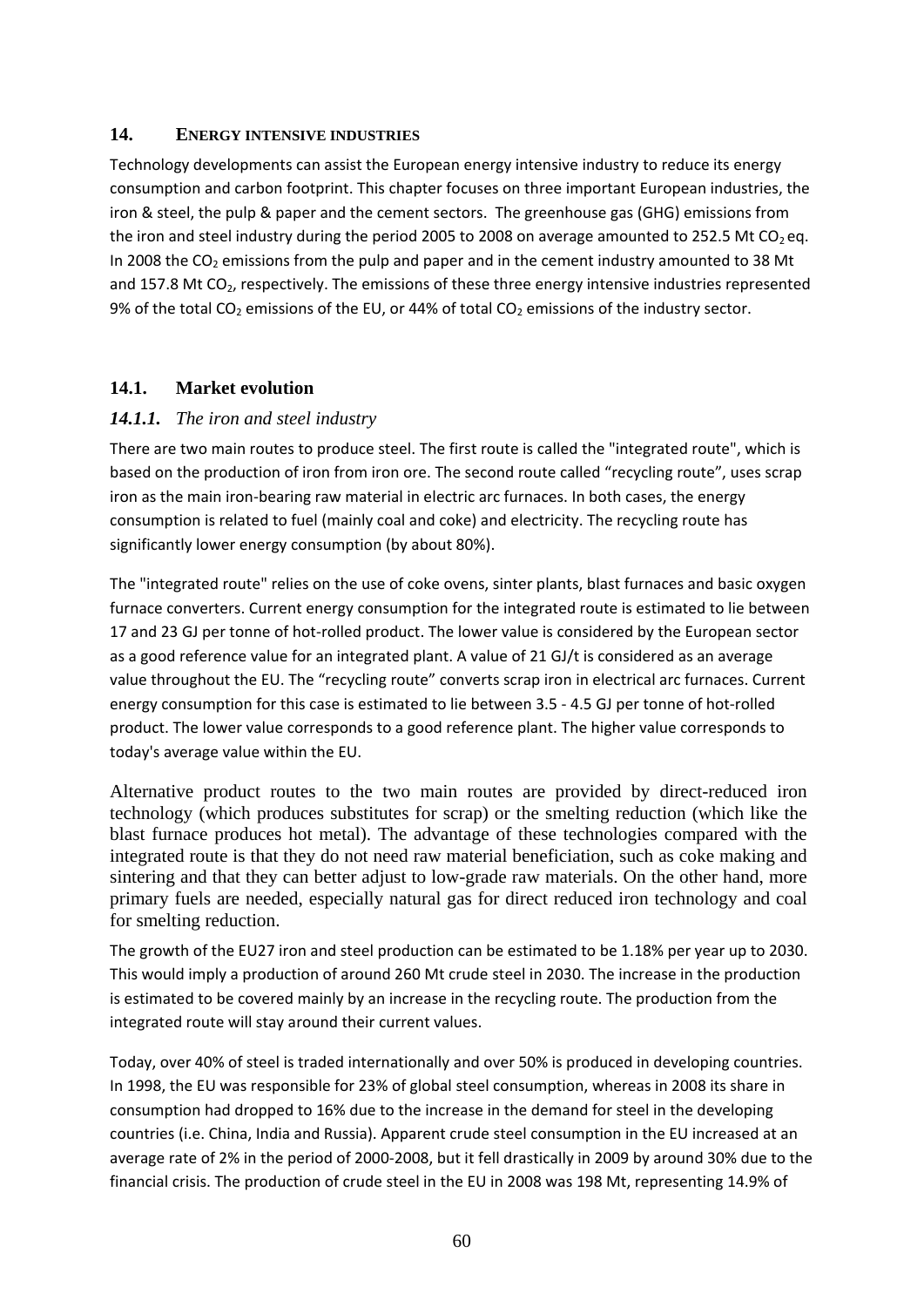the total world production (1327 million tonnes of crude steel). Ten years earlier, with a slightly lower production (191Mt crude steel), the same European countries accounted for a 24.6% share. The main difference is that the Chinese production grew more than fourfold over this period (from 114 Mt to 500 Mt crude steel).

# *14.1.2. The pulp and paper industry*

There are two main routes to produce different types of pulp: from virgin wood or from recycled material. The pulp produced in either way is subsequently processed into a variety of paper products. For virgin pulp making, two main kinds of processes are used – chemical and mechanical pulp making.

Recycled fibres are the starting point for the recycling route. Europe has one of the highest recovery and utilisation rates of fibres in the world (66.7% in 2008 $^{62}$ ). There are large variations on the energy profiles for different technologies. Raw wood use differs by almost four times between the different paper grades, and energy use differs by a factor of two. However, in general terms, it can be said that mechanical pulp making is more electricity-intensive and less heat intensive than chemical pulping. The electricity/steam consumption ratio at paper mills enables an efficient use of co-generation of heat and power (CHP). Nowadays its electricity production amounts to almost 46% of its electrical consumption.

Specific primary energy consumption in 2008 was 13.4 GJ/t, based on the overall totals of energy and production data, this specific consumption includes 2.04 GJ/t of specific net bought electricity. Half of the energy used by the industry (54.4% in 2008) comes from biomass and approximately 38% from natural gas.

In a business-as-usual scenario, there is still some room for improvement because the average values of the 10% of best performers (benchmark levels) have 50% and 30% lower specific  $CO<sub>2</sub>$  emissions than the highest values and the average, respectively. However, tapping this potential improvement requires the replacement of today's machines by new ones. However, due to the high cost of new machines, this will take time and is dependent on machine age, investment cycles, sector developments and availability of capital. The prime candidates for improvements are the boilers followed by the most energy-intensive part of the paper production, the drying of the paper.

In 2008, the EU paper and board production (reported by the 19 CEPI-associated countries<sup>63</sup>) accounted for 25.3% (98.9Mt) of world production (North America 24.5% and Asia 40.2%). Europe also represents about 21.6% (41.6 Mt) of the world's total pulp production. From 1991 to 2008, the EU pulp and paper production (in CEPI countries) had an average annual growth of 0.4% and 1.9% for pulp and paper respectively, whereas the number of pulp and paper mills has decreased around 40%. This process of consolidation of the sector has led to fewer and larger companies with a large number of relatively small plants specializing in niche markets. Overall, the pulp and paper sector keeps growing at a steady pace with a changing product mix and new grades developing as a

 $62$  Recveling rate: "Recovered Paper Utilization + Net Trade", compared to Paper and Board Consumption

<sup>&</sup>lt;sup>63</sup> CEPI is the Confederation of European Paper Industries (CEPI), and its mission is to promote the member's business sector by taking specific actions notably, by monitoring and analyzing activities and initiatives in the areas of industry, environment, energy, forestry, recycling, fiscal policies and competitiveness in general. Its associated countries are: Austria, Belgium, Czech Republic, Finland, France, Germany, Hungary, Italy, The Netherlands, Norway, Poland, Portugal, Romania, Slovak Republic, Slovenia, Spain, Sweden, Switzerland, United Kingdom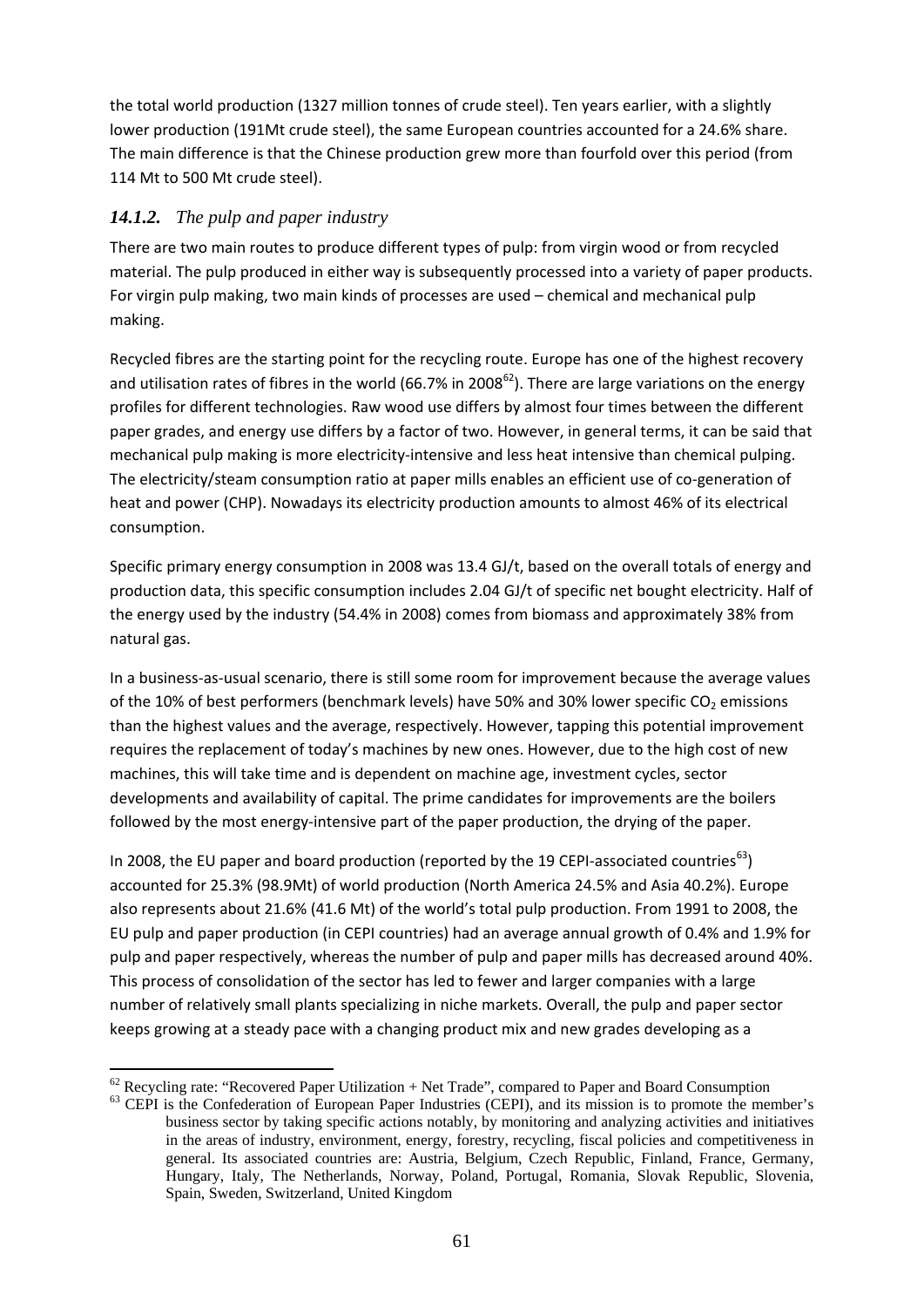consequence of long-term societal changes (tissue, because of the ageing population and hygiene needs, packaging, etc.). The situation of the sector in the future will also depend largely on the extent to which export markets advance, e.g. the competitiveness of the sector in a global perspective.

# *14.1.3. The cement industry*

Clinker, the main component of cement, is obtained throughout the calcination of limestone. 63% of the  $CO<sub>2</sub>$  emissions emitted during the fabrication of cement come from the calcination process, while the rest (37%) is produced during the combustion of fossil fuels to feed the calcination process. Four processes are currently available to produce the clinker: wet, semi-wet, semi-dry and dry. The heat consumption of a typical dry process is currently 3.38 GJ/t clinker where 1.76 GJ/t clinker is the minimum energy consumption for the thermodynamic process, about 0.2 to 1.0 GJ/t clinker is required for raw material drying (based on a moisture content of 3 to 15%), and the rest are thermal losses. This amount (3.38 GJ/t clinker) is a little more than half of the energy consumption of the wet process (6.34 GJ/t clinker). The average heat consumption of the EU industry was 3.69 GJ/t clinker in 2006. The average thermal energy value in 2030 can be expected to decrease to a level of 3.3 to 3.4 GJ/t of clinker; this value can be higher if other measures to improve overall energy efficiency are pursued (cogeneration of electric power may need additional waste heat).

Current European average of electrical consumption is 111 kWh/t cement, most of it (around 80%) consumed for grinding processes. The main users of electricity are the mills (grinding of raw materials, solid fuels and final grinding of the cement) that account for more than 60% of the electrical consumption and the exhaust fans (kiln/raw mills and cement mills) which together with the mills account for more than 80% of electrical energy usage. The uptake of CCS technology by the cement industry would mean a significant increase of power consumption.

The alternative fuels consumption increased from 3% of the heat consumption in 1990 to almost 18% in 2006. If the current trends remain, the substitution rate could reach 49% in 2030 with savings of 0.30 EJ (7.3 Mtoe) in 2030. The achievement of a clinker to cement ratio of 0.70 in 2030 (possible if current trends are held) would mean savings of 0.054 EJ (1.3 Mtoe) in 2030. Taking into account all these trends, it is estimated that between 2006 and 2030, the cost effective implementation of remaining technological innovation can reduce thermal energy consumption by 10% and  $CO<sub>2</sub>$ emissions by 4%.

The EU cement industry production in 2006 (267.5Mt) represented 10.5% of the total world production, the weight of European cement industry in 2008 decreased to a 9% of world production (254.7Mt),. The cement consumption in Europe peaked in 2006 with 265.9Mt. In 2008 consumption decreased to around 2005 (246.6Mt) level. In the former EU15 the number of cement plants with kilns decreased by 31 between 1995 and 2006, while the number of grinding plants in the same 15 countries increased by 19 over the same period. These numbers reflect the competition faced by the European industry: in 10 years 12 % of the cement plants with kilns closed and the number of grinding plants (to convert imported clinker into cement) increased by 28 %.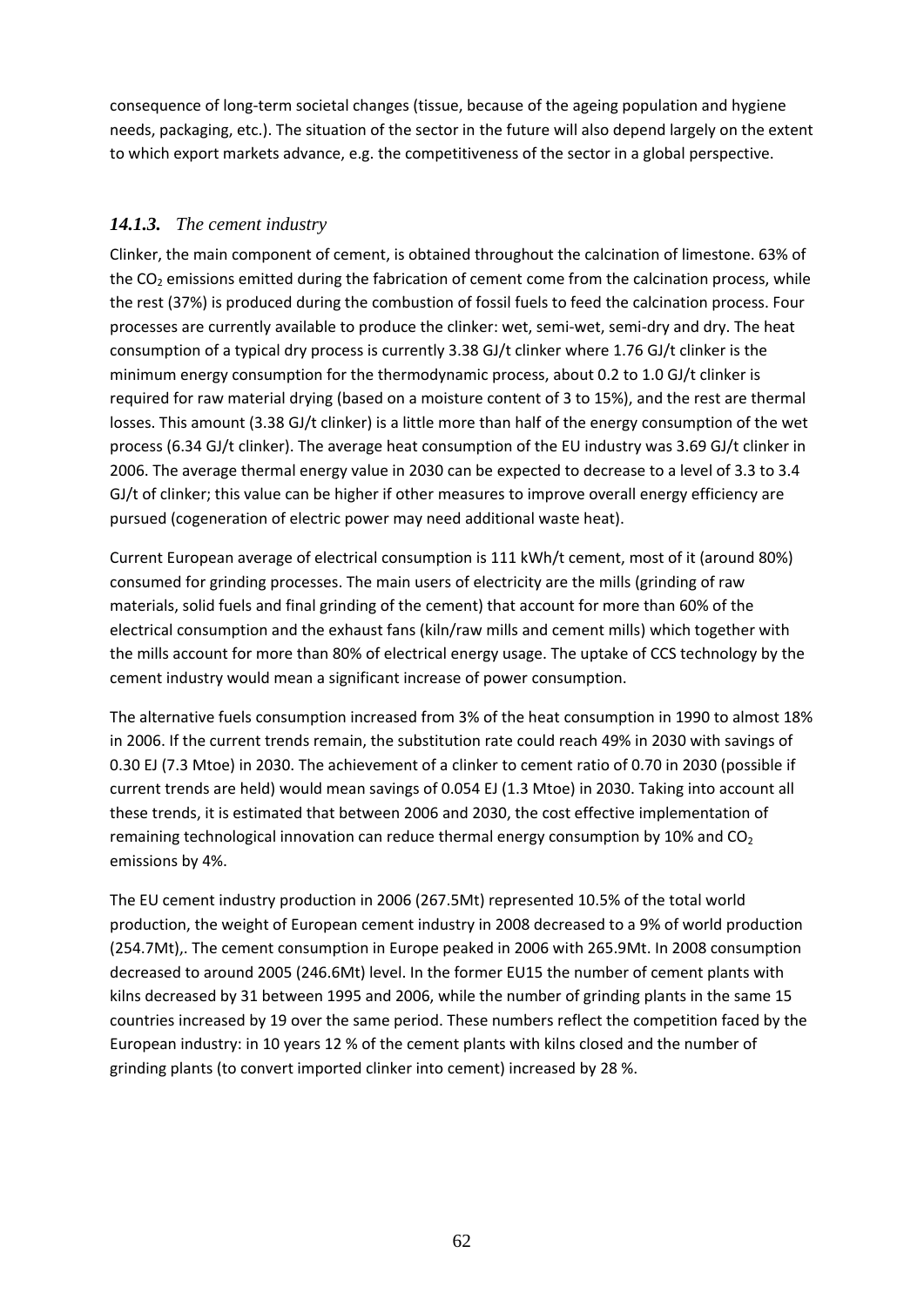# 14.2. **Technology needs**

# *14.2.1. The iron and steel industry*

Exploiting the advantages of the recycling route (with direct  $CO<sub>2</sub>$  emissions an order of magnitude lower than the integrate route) will require an outstanding end-of-life management to ensure that all steel contained in scrap can be recycled in an effective way.

An early market roll out after 2020 of the first technology considered in the ultra low  $CO<sub>2</sub>$  steelmaking project (ULCOS project, supported by the EU) could further reduce CO<sub>2</sub> emissions. The ULCOS project is the flagship of the industry to reach a decrease of over 50% of CO<sub>2</sub> emissions in the long term. The first phase of ULCOS had a budget of € 75 million. As a result of this first phase, four main processes have been earmarked for further development:

- Top gas recycling blast furnace is based on the separation of the off-gases so that the useful components can be recycled back into the furnace and used as a reducing agent; and in the injection of oxygen instead of preheated air to ease the  $CO<sub>2</sub>$  capture and storage (CCS). The implementation of the top gas recycling blast furnace with CCS will cost about  $\epsilon$  590 million for an industrial demonstrator producing 1.2 Mt hot metal per year. The tentative timeline to complete the demonstration programme is about 10 years, allowing further market roll-out post 2020.
- The **HIsarna** technology combines preheating of coal and partial pyrolysis in a reactor, a melting cyclone for ore melting and a smelter vessel for final ore reduction and iron production. The market roll-out is foreseen for 2030. Combined with CCS the potential reduction of  $CO<sub>2</sub>$ emissions of this process is 70-80%**.** A pilot plant (8t/h, without CCS) was commissioned in 2011 in Ijmuiden, the Netherlands.
- The **ULCORED** (advanced direct reduction with CCS) iron is produced from the direct reduction of iron ore by a reducing gas produced from natural gas. The reduced iron is in solid state and will need an electric arc furnace for melting the iron. An experimental pilot plant is being planned in Sweden, with market roll-out foreseen in 2030. The potential reduction of  $CO<sub>2</sub>$ emissions of this process is 70-80%.
- **ULCOWIN** and **ULCOSYS** are electrolysis processes to be tested on a laboratory scale. There is a need to support this ULCOS research effort with a high share of public funds, and to lead the global framework market towards conditions that ease the prospective deployment of these breakthrough technologies.

It is important to notice that, compared to the conventional blast furnace, the first two breakthroughs ULCOS-BF and HISARNA would result in a reduction of CO<sub>2</sub> emissions of 50-80% and at the same time a reduction of energy consumption by 10-15%. One important synergy in the quest to curb prospective  $CO<sub>2</sub>$  emissions through the ULCOS project is the share of innovation initiatives within the power sector or with any other (energy-intensive) manufacturing industries that could launch initiatives in the field of CCS (e.g. cement industry).

# *14.2.2. The pulp and paper industry*

There are potential emerging and breakthrough technologies in the pulp and paper industry, although most are currently at a standstill. These can be grouped in the following families:

• The *bio-route* is the route towards integrated bio-refinery complexes producing bio-pulp, biopaper, bio-chemicals, bio-fuels, bio-energy and possibly bio-Carbon Capture and Storage (bio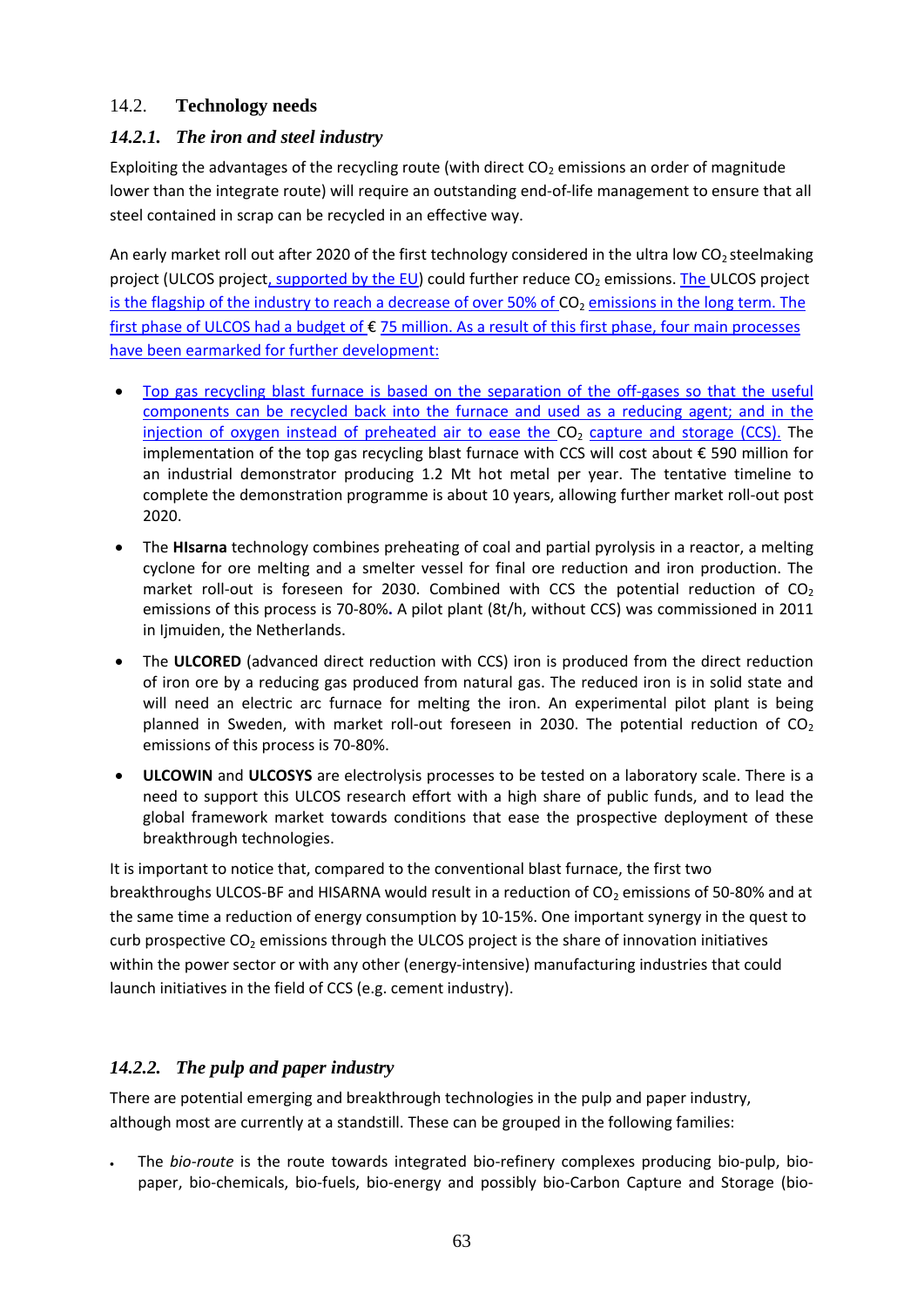CCS). Some of the bio-route concepts are in the European Industrial Bioenergy Initiative (EIBI). In fact, as part of this initiative, there is a first large-scale demonstrator, a bio-DME (dDimethyl ether) plant in connection to a pulp mill, under construction in Sweden. Also, one of the flagships planned for this Initiative is led by a Finnish pulp and paper company, Part of this route is also the further development of gasification of black liquor, which aims at producing a combustible mixture of raw gases on the one hand and separating out the inorganic pulping chemicals on the other hand for their subsequent use in the pulping processes. Lignoboost**,** another bio-route concept, is a complete system that extracts lignin, a component of wood from kraft black liquor. This lignin can be used as a biofuel with a relatively high heating value and could also be used as feedstock to produce innovative chemicals.

- *Innovative drying technologies*. Some drying technologies such as "impulse drying", the "Condebelt" process, or the "steam impingement drying" have only had a first-of-a-kind implementation, and have not been replicated. The first European commercial facility with a condebelt® process entered in operation in 1996 at the Pankaboard mill in Pankakoski, Finland. There is a second case of implementation of this technology in 1999 in South Korea. Research and demonstration regarding innovative drying technologies seems to be at a standstill.
- *Mechanical pulping*. There is ongoing work, at laboratory studies level, to optimise the production of mechanical pulp focusing mainly on the wood yield preparation and more efficient refiner plates (less energy consumption at the same productivity levels).

Under the European Commission's Sustainable Bio refineries call, the European Union is contributing to the four projects funded under the European Commision's Sustainable Biorefineries Call (Star-COLIBRI, SUPRABIO, EuroBioRef and BIOCORE) with € 51.6 million of a total budget of € 79.1 million. Also, part of the support needed to develop the bio-route can be channeled through the European Industrial Bioenergy Initiative with projects. However, the large investments needed for the transition from pilot plant to full scale application may require an additional push to allow the industry to cross the apparent "valley of death" in which much of the research is at present. A number of these investments bring financial risks that mills cannot take in the current economic conditions and for which assistance is needed. Furthermore, several large scale technologies are competing in the same field, where it is not clear yet which one will be the winning technology. For those commercially-available drying technologies, the market seems to doubt their potential so far, since very few new machines have been deployed. Next to the investment cost factor, trust or reliability of new technologies seems to be an issue.

One important synergy in the quest to curb  $CO<sub>2</sub>$  emissions could be exploited through sharing innovation initiatives with the power sector or with any other (energy-intensive) manufacturing industries that could launch initiatives in the field of CCS (e.g. iron and steel industry, cement industry…).

#### *14.2.3. The cement industry*

As a mature industry, no breakthrough technologies in cement manufacture are foreseen that can reduce significantly thermal energy consumption. Alternative technologies are currently being researched such as the fluidized bed technology; however, although improvements can be expected, it is not foreseen that such technologies will cover the segment of big kiln capacities. On the other hand, CCS has been identified as a prominent option to reduce  $CO<sub>2</sub>$  emissions from cement production in the medium term. Currently, the main evolution of the sector to improve its energy and environmental performance is towards higher uses of clinker substitutes in the cement, higher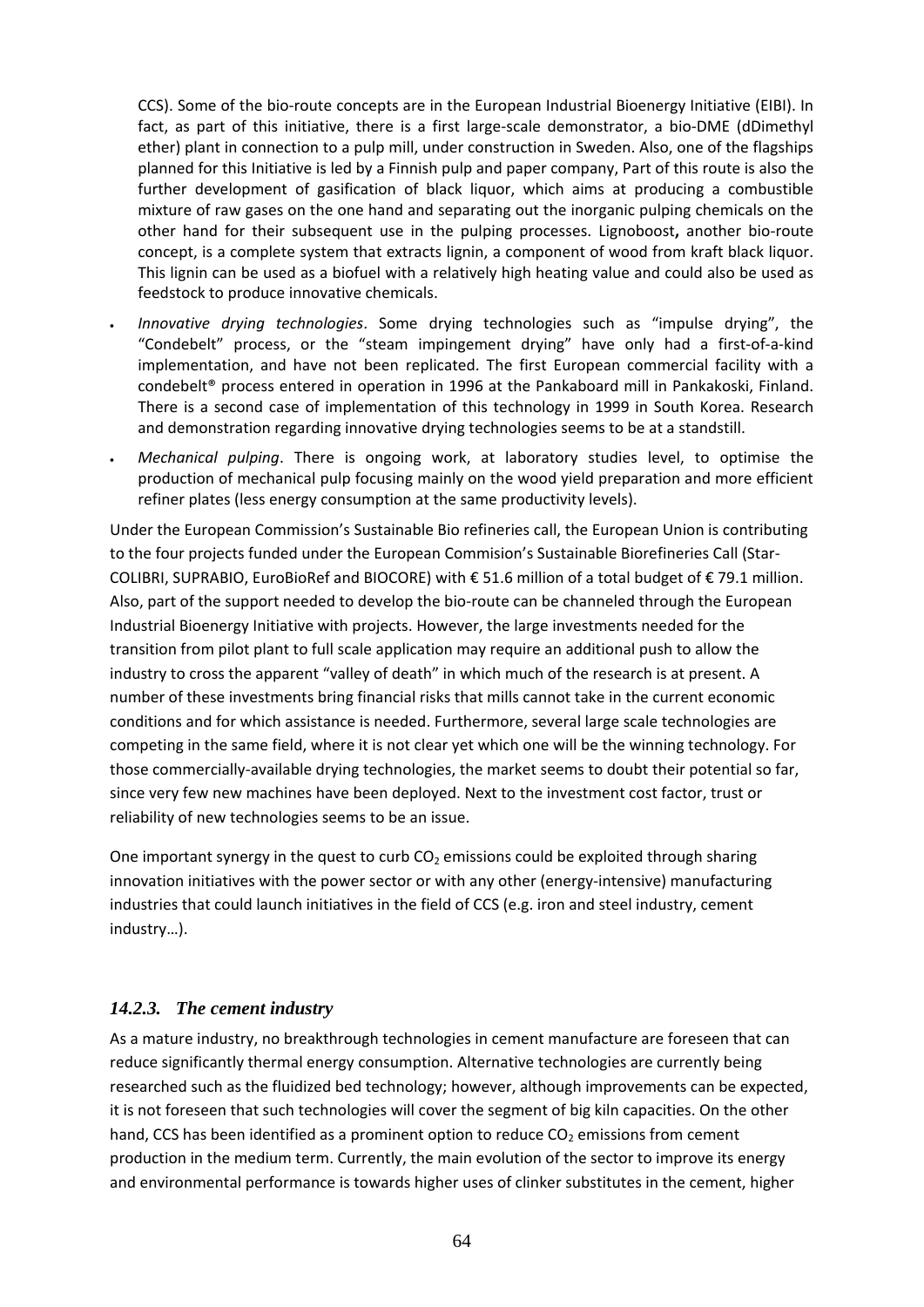use of alternative fuels such as waste and biomass and the deployment of more energy efficiency measures. A significant number of energy efficiency measures are currently being proposed; however their deployment is quite site-specific rendering difficult an assessment of the gains that can be expected. It is noted that many thermal energy reducing measures can increase the power consumption.

# 14.3. **Cost reductions**

According to the ETP 2012<sup>64</sup>, achieving in the EU from today to 2050 their 2DS scenario would require an additional investment of € 7.8 trillion (35%) more than under a scenario (6DS) in which controlling carbon emissions is not a priority. The IEA's 2DS scenario aims to reduce energy-related carbon dioxide  $(CO<sub>2</sub>)$  emissions by 50%, compared to 2005 levels. During this period the additional investments of the European's industry is € 265 billion, (3.4% of the additional € 7.2 trillion). To achieve the 2DS scenario, the total investments needed in the European industry reach € 331 billion in the first 10 years (€ 32 billion more than the investments required under the 6DS scenario). The difference in the requirement of investments in both scenarios is increased after 2030 due to the higher costs of reducing emissions intensity, particularly with the implementation of CCS. These investments are the requirements in industrial production plants for the five most energy-intensive sectors (iron and steel, pulp and paper, cement, aluminium and chemicals and petrochemicals).

The additional investment needs offer significant fuel savings as a result of investment in low-carbon technologies. In the industry sector, the fuel savings are estimated at 6 times the additional investments costs. In the EU, up to 2050, the total additional savings amount to  $\epsilon$  1.59 trillion.

Some examples of technological options that can become a reality by 2020 for marginal abatement costs of the order of 40-60  $\epsilon/t$  CO<sub>2</sub> are the remaining BATs in all sectors of the industry. That price can also trigger the implementation of top-gas recycling blast furnace in the iron and steel industry. Marginal costs around 100-130  $\epsilon$ /t CO<sub>2</sub> by 2030 can set off black liquor gasification in the pulp and paper industry. Values of 140-170  $\epsilon$ /t CO<sub>2</sub> could bring about CCS in the cement industry. Eventually, by 2050, marginal cost of 170-200  $\epsilon$ /t CO<sub>2</sub> could lead to new cement types and to hydrogen smelting and molten oxide electrolysis in iron and steel.

# 14.4. **Soft measures influencing deployment**

The three energy intensive industries considered in this chapter are affected by risks of carbon leakage under the terms of the former European Union Greenhouse Gas Emission Trading System (EU ETS). The revised Directive provides for 100% of allowances allocated free of charge, at the level of the benchmark to the sectors exposed. However, even with this new provision the industry is still calling for new measures to level the global playfield.

Despite the high penetration of cogeneration in some of the industries considered in this chapter, there are sectors with a high potential to tap, For example, in the pulp and paper industry, it is estimated that only 40% of CHP potential capacity has been installed. The barriers to the further

**<sup>.</sup>** 64 Energy Technology Perspectives 2012. Pathways to a clean Energy System. International Energy Agency, 2012.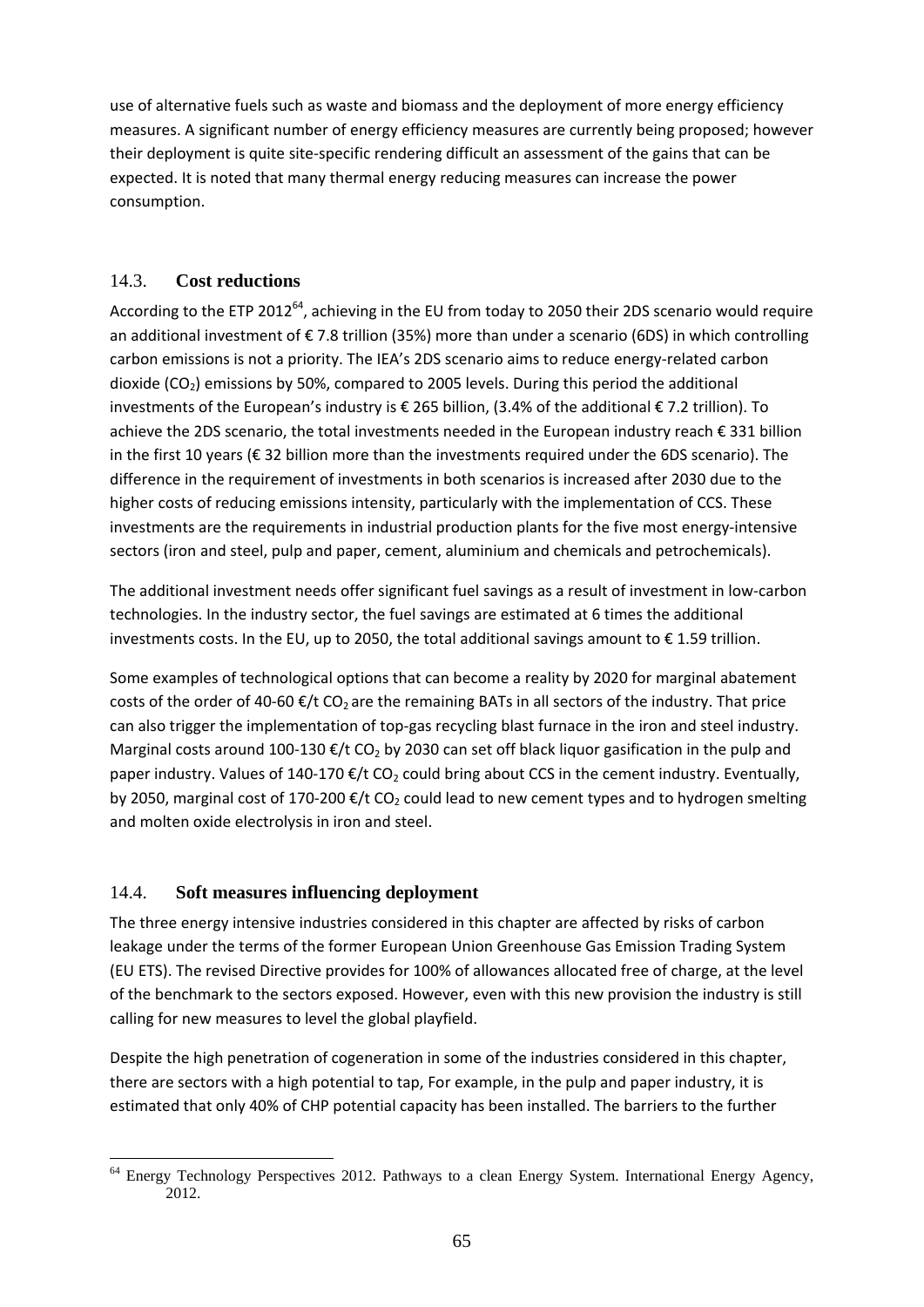expansion of CHP are common to all the industries. One of those barriers is the 'spread price', the difference between the price of the fuel used by the CHP and the price of the electricity generated.

In the iron and steel industry, no significant advance to decrease  $CO<sub>2</sub>$  emissions is possible without the development of breakthrough technologies, as proposed by ULCOS. The main lever of energy savings for steel production is led by further increases in the recycling rate. However, further increases in the recycling rate beyond the 60% in 2030 will be stifled by the availability of scrap. Such high recycling values will increase the impurities and reduce the overall steel quality. Recycling has high emissions of heavy metals and organic pollutants due to the impurities of scrap. These issues will become a more pressing issue to be solved urgently.

In the pulp and paper industry, in the short and long term perspectives, the availability of raw materials (wood and recycled fibre) will be crucial. Currently, there is an increasing pressure on biomass availability. For their main virgin feedstock, wood, the pulp and paper industry is competing with other bioenergy producers; almost 5% of the EU gross energy demand is covered by biomass resources. In fact, the biomass was almost two thirds (65.6%) of all renewable primary energy consumption in 2007. At the same time, waste paper is exported at large scale mainly to China, where new large paper mills use this resource. This leads to shortages in recycled fibres for some European paper producers. Also, the trend by many municipalities to decrease the availability of waste to be recycled by the energy intensive industries may further hamper reaching higher levels of efficiency.

In the cement industry, one of the main barriers to the deployment of energy efficiency measures and  $CO<sub>2</sub>$  mitigation technologies in the cement industry in Europe is related to energy prices. High energy price favors investment in energy efficiency and  $CO<sub>2</sub>$  emissions abatement, however at the same time higher energy prices may lead towards more and more imports from non EU countries to the detriment of a European production. The market penetration of cements with a decreasing clinker to cement ratio will depend on six factors, i) availability of raw materials, ii) properties of those cements, ii) price of clinker substitutes, iii) intended application, iv) national standards and vi) market acceptance. It is noted that a cement that can be fit for purpose in one country can often not be placed in some other countries due to differences in national application documents of the European concrete standard. Therefore a way to encourage the use of these cements would be the promotion of standard harmonization at the EU level.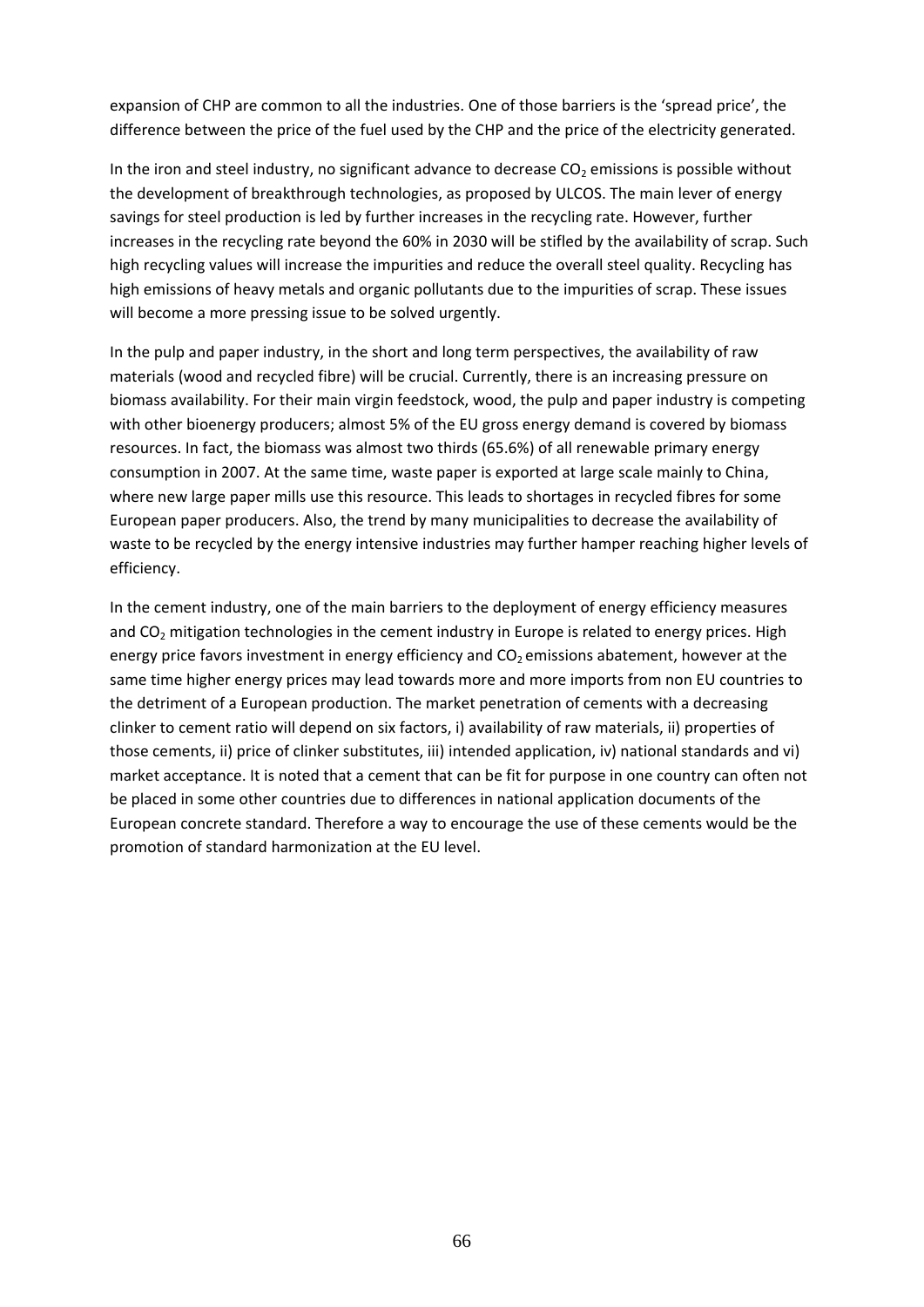#### **15. BUILDINGS AND ENERGY**

The building sector is associated with around 39% of the final energy consumption in Europe. Several studies<sup>65</sup> have shown that the energy saving potential of this sector is substantial and can bring significant benefits at individual, sectoral, national and international levels. In line with the European Commission's objective to move towards a low-carbon economy, an array of European Directives (EPBD 2002/91/EC, EESD 2006/32/EC, RESD 2009/28/EC, EPBD 2010/31/EU, EED 2012/27/EU) is in place in order to exploit this potential. This policy framework can act as a catalyst for the market transformation in the building sector and can offer great opportunities for various technologies to be widely deployed in the market.

### **15.1. Market evolution**

1

More stringent building energy codes, as a result of the first Energy Performance of Buildings Directive (Directive 2002/91/EC), mean that the market can shift its focus to more sustainable construction techniques and materials, energy efficient building components and designs. As energy codes have adopted a performance-based perspective (as opposed to a prescriptive one, based on individual measures), integrated solutions and packages can be better promoted in buildings. Moreover, the cost optimality methodology – introduced as part of the recast Directive 2010/31/EU – is expected to shift current building code requirements to cost-optimal levels, taking into account the whole lifecycle of measures. This can help transform the current industry's conservative approach for short-term profit maximization, which acts unfavourably towards energy efficient components.

Nearly zero energy buildings – a requirement of the recast Directive 2010/31/EU for all new constructions by 2020 – mean that a combined deployment of high performance constructions, energy efficient installations and renewable energy measures should take place at a large scale. The experience gained from current exemplary voluntary standards<sup>66</sup> acting as leading market concepts can be used to draw lessons and prepare the grounds for the necessary market transformation. Recommendations are given in the JRC report "Evaluating and Modelling Near-Zero Energy Buildings; are we ready for 2018." Technologies based on fossil fuels will progressively have a lesser importance in buildings, while improving the skills of the workforce and ensuring high compliance levels will be a prerequisite for the successful realisation of these nearly zero energy buildings.

Estimates show that 75% of the existing stock in the developed countries will still be used in 2050. A large share of these buildings is inefficient, and reducing the energy use of the overall stock in the long term critically depends on the measures taken in these buildings. This highlights the need of boosting the renovation market. In light of the new Energy Efficiency Directive (2012/27/EU), Member States should renovate at least 3% of the surface of their central government building stock as well as establish roadmaps for mobilising investment in the refurbishment of their national

<sup>&</sup>lt;sup>65</sup> E.g., Fraunhofer-ISI, 2009. Study on the Energy Savings Potentials in EU Member States, Candidate Countries and EEA Countries - Final Report, s.l.: European Commission; WBCSD, 2009. Energy Efficiency in Buildings, Transforming the Market. , s.l.: World Business Council for Sustainable Development; Urge-Vorsatz, D. et al., 2012. Best Practice Policies for Low Energy and Carbon Buildings. A Scenario Analysis. Research Report Prepared for the Global Best Practice Network for Buildings, s.l.: Central European University (CEU) and Global Buildings Performance Network. 66 Examples include the German PassivHaus, the Swiss Minergie and French Effinergie standards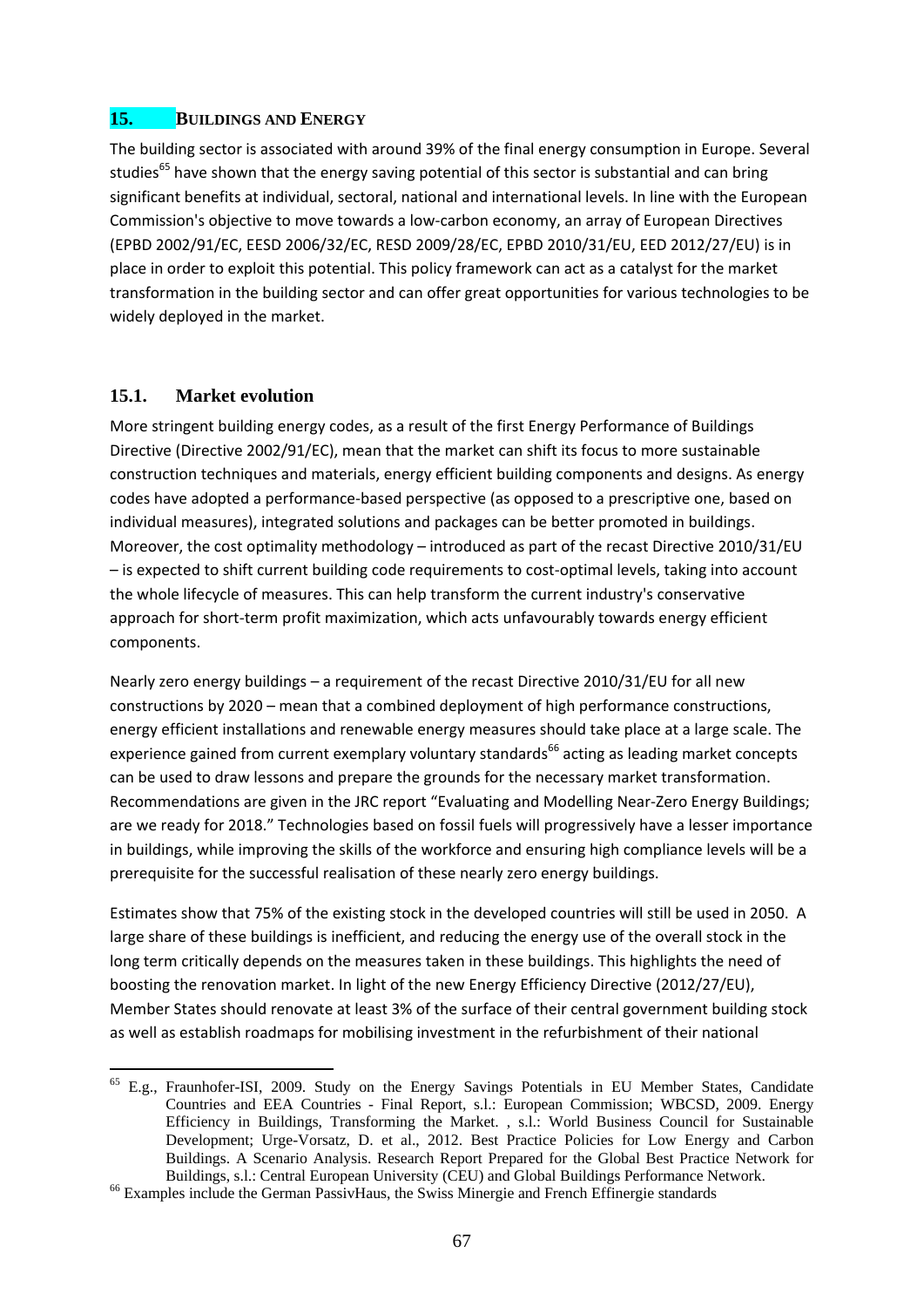building stock. This process would mean that more collaboration between different companies and industry actors should be established in order to join forces and offer combined or holistic renovation packages.

# **15.2. Technology needs**

There is a wide range of technological solutions that can be used to drastically reduce the energy consumption of the building stock. The energy consumption of a building is influenced by several factors, such as geometry and orientation of the building, performance of building envelope, efficiency of building installations as well as usage patterns, energy management and occupancy behaviour. The philosophy that supports the reduction of energy consumption in buildings can be followed in three steps:

- 1. Application of energy saving measures (e.g. improve insulation of building envelope).
- 2. Increase of energy efficiency of building installations and use of renewable energy resources to cover remaining energy needs.
- 3. Optimization of usage patterns and occupancy behaviour.

It is widely accepted by the expert community that existing technologies can already reach significant energy reduction levels. Instead, it is rather non technological barriers which prohibit the deployment of energy efficient measures as buildings are complex systems, involving and a large number of actors and a variety of technologies.

### *Step 1*

The building envelope (i.e. building shell) plays a key role in reducing the energy demand of a building. It is the interface of the outdoor climate conditions (temperature, solar radiation and wind) during summer/winter months with the indoor climate (comfort level, air quality and light), thus affecting the living and working conditions inside a building. A building designed with a low compactness ratio, optimum orientation combined with passive heating and cooling techniques benefits from reduced summer heat gains and winter heat losses. Moreover, the use of daylight can significantly reduce lighting needs. The heat transfer through the building envelope can be optimised by applying the right level of insulation, where low U-values (high thermal resistance) of 0.1-0.15  $W/m^2K$  can be reached. The avoidance of thermal bridges – junction points where insulation is discontinuous – at the design level is a critical structure design option which minimises the risk of additional heat loss or condensation. Multiple (air- or argon-filled) glazing can reduce thermal transmittance to 0.7 W/m<sup>2</sup>K. Improved building envelope air-tightness in combination with heat recovery ventilation systems can obtain levels of 0.4 – 0.6 ACH (air changes per hour) with an energy efficiency of the installation over 80 %.

# *Step 2*

Building installations should include a highly efficient generation system, an effective and efficient distribution system as well as effective controls on both generation and distribution systems. Condensing boilers offer a high thermal efficiency (at least 85%) compared to non-condensing boilers, while biomass boilers may offer an alternative option. Measures such as heat recovery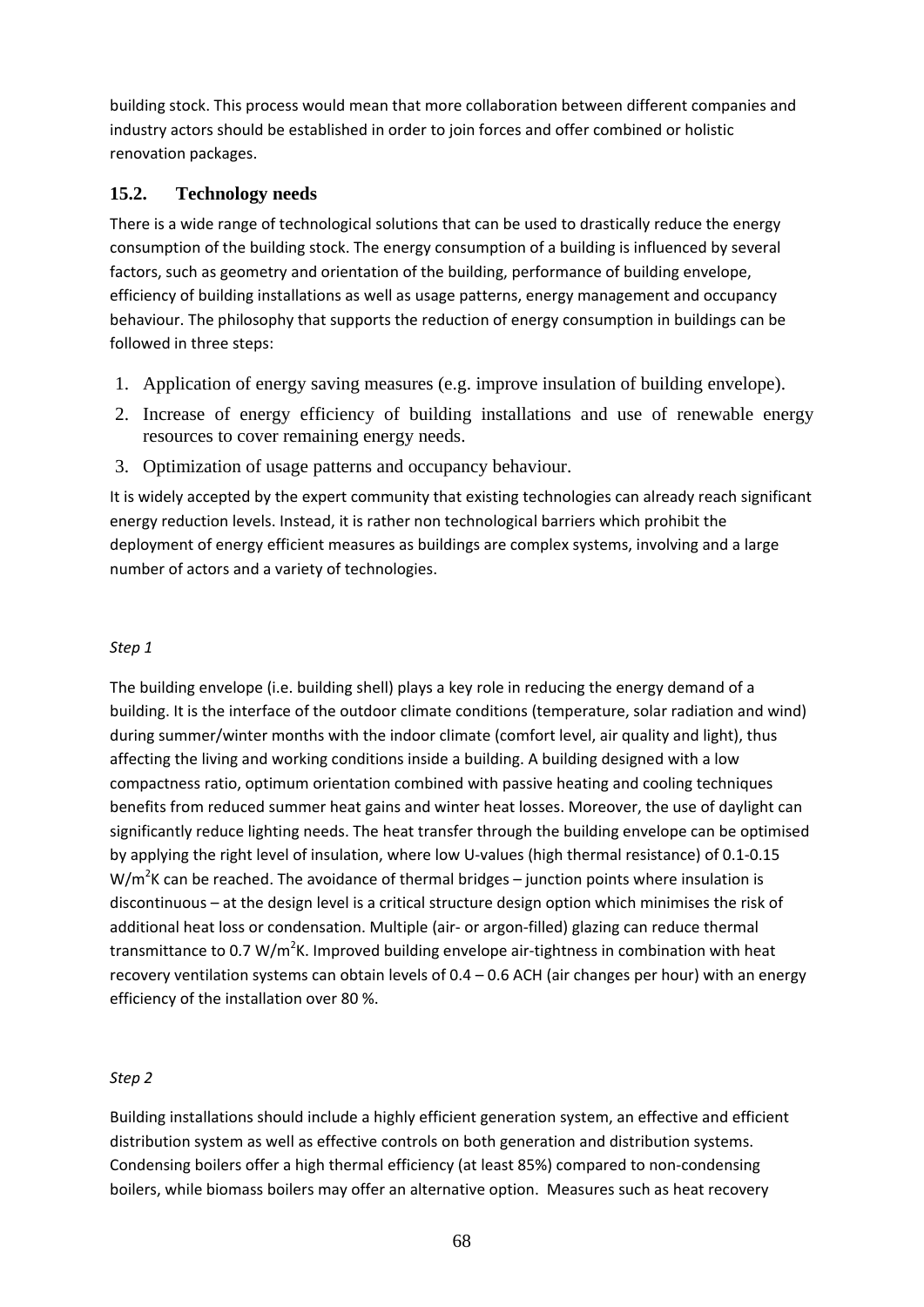systems can reduce the energy consumption of HVAC systems as they use heat exchangers to recover heat or cold air from the ventilation exhaust and supply it to the incoming fresh air.

The integration of renewable energy technologies (solar, biomass, geothermal) has also an important role in buildings. Renewable energy technologies such as active solar thermal and solar electrical systems should be favoured and in addition to biomass boilers, heat pumps, whose main operating principle is to absorb heat from a cold place and release it to a warmer one, can be used for space heating and hot water purposes. Solar thermal collectors can convert incoming solar radiation into heat for space heating or hot water purposes, while roof-top photovoltaic installations (solar electrical) can produce electricity to cover the remaining energy needs in a building.

### **Step 3**

Smart technologies entering the built environment range from control automisation to smart metering devices for increased communication with utilities and end-users. Numerous applications for innovation and requested technologies for the built environment offer opportunities to reduce the energy consumption and to control the energy demand/supply balance through intelligent management (ICT). The building will be considered as the cornerstone of the future energy system in our society. Proper integration of renewable energy technologies and electrical vehicles in this built environment will lead to a more efficient use of available energy resources.

Further technological developments will increase the availability of options while allow even higher performance levels to be achieved in buildings. Innovative integrated technologies (ventilated facades and windows, solar chimney and new insulation materials) can also contribute to a further decrease in overall energy consumption. Up-scaling the diffusion of current energy efficiency technologies in the market can help foster the penetration of promising new innovating technologies.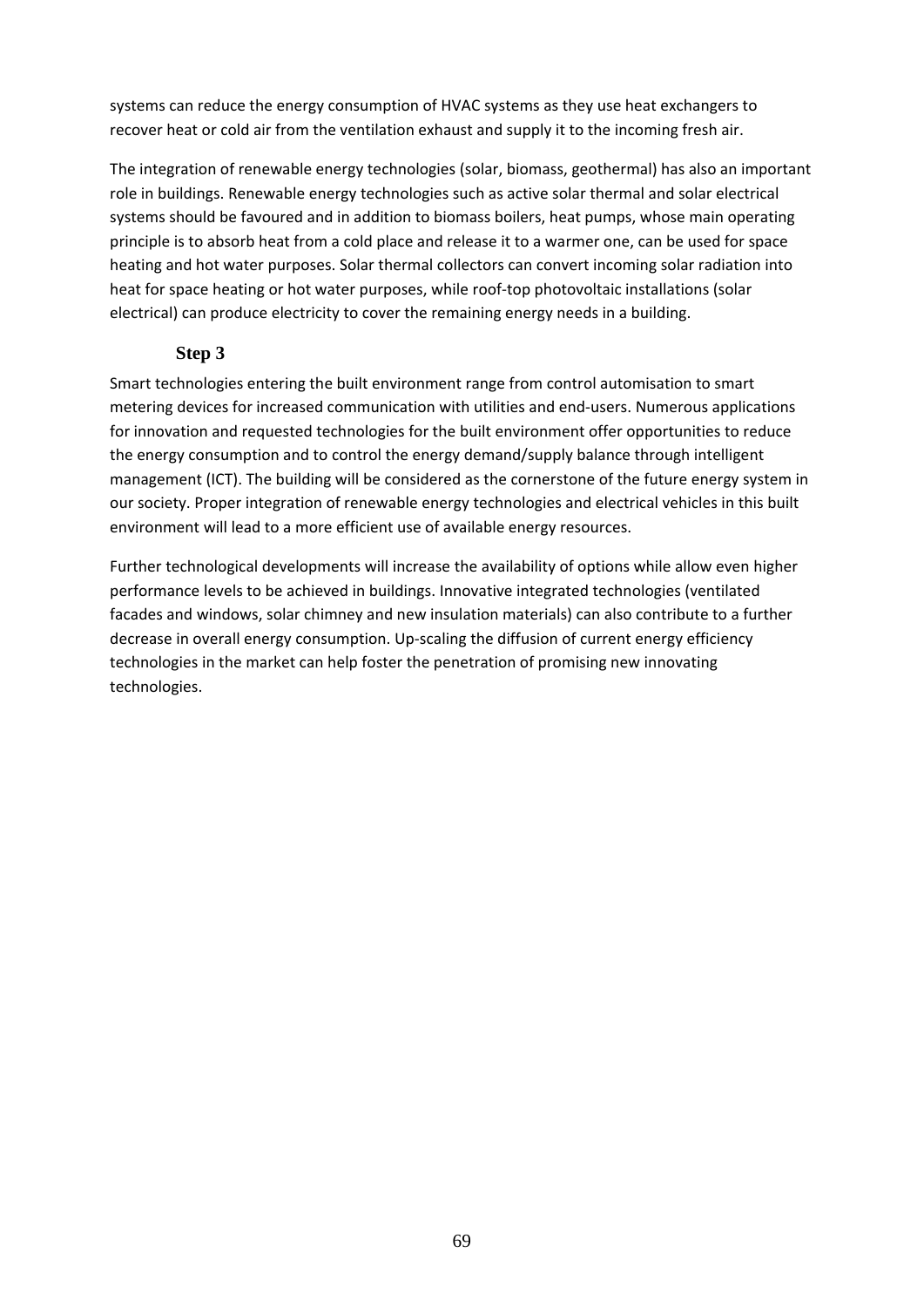### **16. SMART CITIES AND COMMUNITIES**

#### **16.1. Introduction**

In the EU in 2011, Eurostat reports that "68% of the population lives in urban areas, which consumes 70% of energy<sup> $67$ </sup>, accounting for 75% of the EU's total greenhouse gas emissions  $(GHG)^{68}$ . In the world, more than half of the mankind is living in urban areas and it is estimated that cities will host 70% of the world population by  $2050^{69}$ . This evolution will inevitably put pressure on resource consumption and environmental issues in urban areas.

However, cities are becoming active in developing strategies for better and more sustainable living conditions. Indeed, Smart Cities are commonly defined as an evolution of the present cities, where the increased inclusion of technology and of information and communication technologies (ICT) in particular, drives towards more sustainable growth and better quality of life for the citizens<sup>70</sup>.

According to a 2007 research paper<sup>71</sup>, smart cities can be ranked along six smart axes: economy, mobility, environment, people, living, governance. Energy and energy technologies underpin most of them, and energy efficient technologies will play a fundamental role in shaping the cities of the future.

Although there are no smart cities yet<sup>72</sup>, urban areas are evolving into smart cities from different angles: for the energy point of view, utilities and energy actors are engaging in smart energy services and networks; from the transport point of view, cities are supporting electromobility and public transport companies are experimenting smart systems to improve their services; from the building side, energy efficiency, including more efficient heating and cooling systems, is strongly promoted in new and renovated buildings. Overall, information and communication technologies are pivotal and they play a central role in the integration of the various city networks and services.

Estimations of the benefits achievable through the deployment of smart cities in the coming decade anticipate up to 50% reduction in energy consumption, 20% decrease in traffic and 80% improvement in water usage<sup>73</sup>.

# **16.2. Technology needs**

Smart Cities technology is not a single technology but rather the combination of multiple, existing technologies. Smart Cities are at the intersection of ICT, energy and transport. They boost the adoption of more efficient energy technologies: in buildings, with more efficient buildings see Chapter 15, like nZEB (near zero energy buildings), improved electrical appliances, as well as heating and cooling systems; in the electricity distribution grid that becomes a smart grid, see Chapter 13; in transport, with the introduction of electrical mobility solutions and the necessary infrastructure. Multiple technologies are integrated through information and communication technology, which is the main enabler of the smart cities evolution, based on existing technologies and developing new and innovative cross-functional

**<sup>.</sup>** <sup>67</sup> Eurostat (2011) Regional yearbook 2011: European cities. Urban areas are over 10 000 inhabitants.<br><sup>68</sup> C(2012) 4701 final, COMMUNICATION FROM THE COMMISSION SMART CITIES AND COMMUNITIES -

EUROPEAN INNOVATION PARTNERSHIP

 $<sup>69</sup>$  UN (2004), World Population to 2300</sup>

<sup>&</sup>lt;sup>70</sup> Intelligent Operations Centre for Smart Cities (IBM, 2011), Integrated City Management Platform (Schneider Electric 2012), Urban Interoperability Platform (Indra, 2013), Connected Urban Development concept (Cisco, 2009), Intelligent City<br>Network concept (Accenture, 2009), Oracle City Platform (Oracle, 2013).

<sup>&</sup>lt;sup>71</sup> Giffinger (2009) Smart cities Ranking of European medium-sized cities<br><sup>72</sup> Hollands (2008) Will the real smart city please stand up?, City, 12 (3), p. 303-320.<br><sup>73</sup> Elfrink (Cisco) (2012) Interview with McKinsey's Ri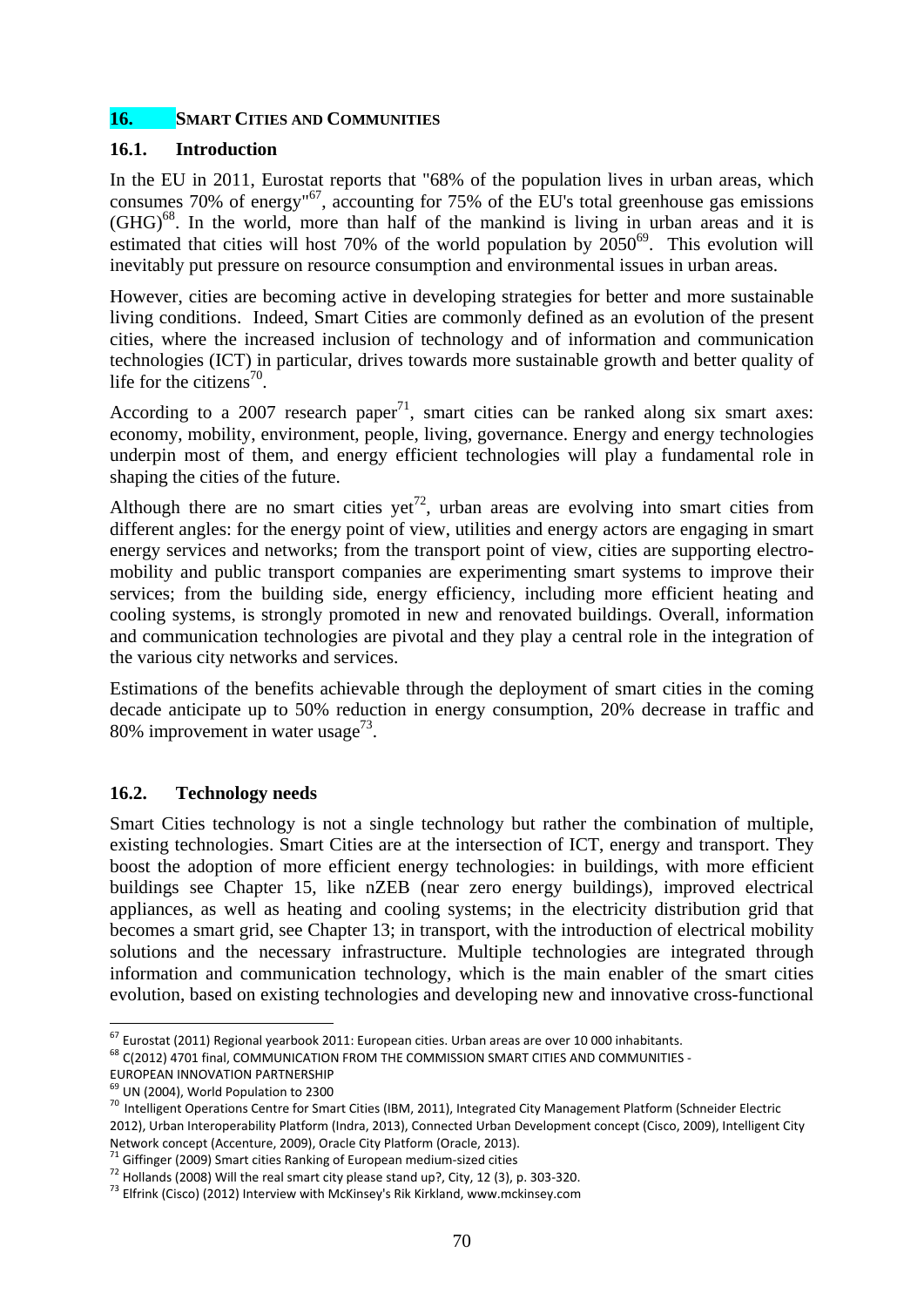applications and services for the benefit of the citizens and the environment. A large number of sensors, as well as monitoring and communication technologies will be deployed, that will reinforce the need for data analysis systems and capabilities, cloud computing facilities, data centres, servers, etc. Moreover, increased numbers of devices will be in exchanging data via M2M (machine-to-machine) communication and leading to the future "Internet of things". Due to the expected fast speed of deployment of ICT, improving their energy efficiency is becoming crucial. The European Commission supports and promotes voluntary agreements to increase energy efficiency in ICT, such as the codes of conduct which includes, among others, data centres, digital TV, broadband communication equipment, external power supplies<sup> $44$ </sup>.

The Commission proposed to set up a European Innovation Partnership (EIP) on Smart Cities and Communities in 2012<sup>75</sup>. A high level group, supported by a sherpa group, has been set up with representatives from industry, cities, regulators, the bank-sector and other stakeholders, The high level group will advise the commissioners for Energy, Transport and the Digital Agenda on and should agree on a Strategic Implementation Plan for the EIP in the autumn of 2013. The combination of technology development and innovation with the EIP as a deployment mechanism will result in a pipeline of long-term, sustainable solutions for European cities

Furthermore, the Smart Cities Stakeholder Platform, gathering a multitude od stakeholders is preparing the Ten Years Rolling Vision along four main axes: energy efficiency and buildings, energy supply and networks, mobility and transport, finance and planning. EERA Smart Cities (the alliance of European research organizations) is developing the research activities of Joint Research Programme that focuses on energy efficiency and the integration of renewable energy sources,.

In addition technology requirements are increasingly defined at local level by the cities leaders. This bottom-up trend is also confirmed by the success achieved by voluntary programmes like the Covenant of Mayors initiative or the Green Digital Charter<sup>76</sup>. These projects are landmarks for the sustainable development of cities, promoting at city level the 2020 European energy and climate targets and the adoption of the Green Digital Charter.

Smart Cities are complex systems; many technological challenges are foreseeable. However, it is recognised that one major technological challenge is the adoption of standards to ensure connectivity and interoperability and to stimulate industrial competition. Moreover, it is also imperative for the future of smart cities to demonstrate the potential for scaling successful pilot projects up to the citywide scale and to replicate results.

# **16.3. Market evolution**

The Smart cities market is not just one single market, but rather the convergence of several existing markets, such as buildings and home appliances, energy management, industrial automation, services to the citizens, transport and security, with the common denominator of information and communication technology for their integration. Consequently, the main smart cities market players come from the ICT sector or from the infrastructure sector.

Worldwide, pilot projects are on-going (Amsterdam, Malaga, Dubai) that address specific areas of the future cities. According to recent studies, the smart cities market is expected to grow steadily. Pike Research estimates a growth in annual spending from \$ 6.1 billion today

<sup>74</sup> http://iet.jrc.ec.europa.eu/energyefficiency/ict-codes-conduct/data-centres-energy-efficiency

<sup>&</sup>lt;sup>75</sup> C(2012) 4701 final, - Communication on Smart Cities and Communities European Innovation Partnership<br><sup>76</sup> The Covenant of Mayors (*www.covenantofmayors.eu*), the Green Digital Charter (*www.greendigitalcharter.eu*) supported by the NiCE project (Networking intelligent Cities for Energy Efficiency, [http://www.greendigitalcharter.eu/niceproject \).](http://www.greendigitalcharter.eu/niceproject)